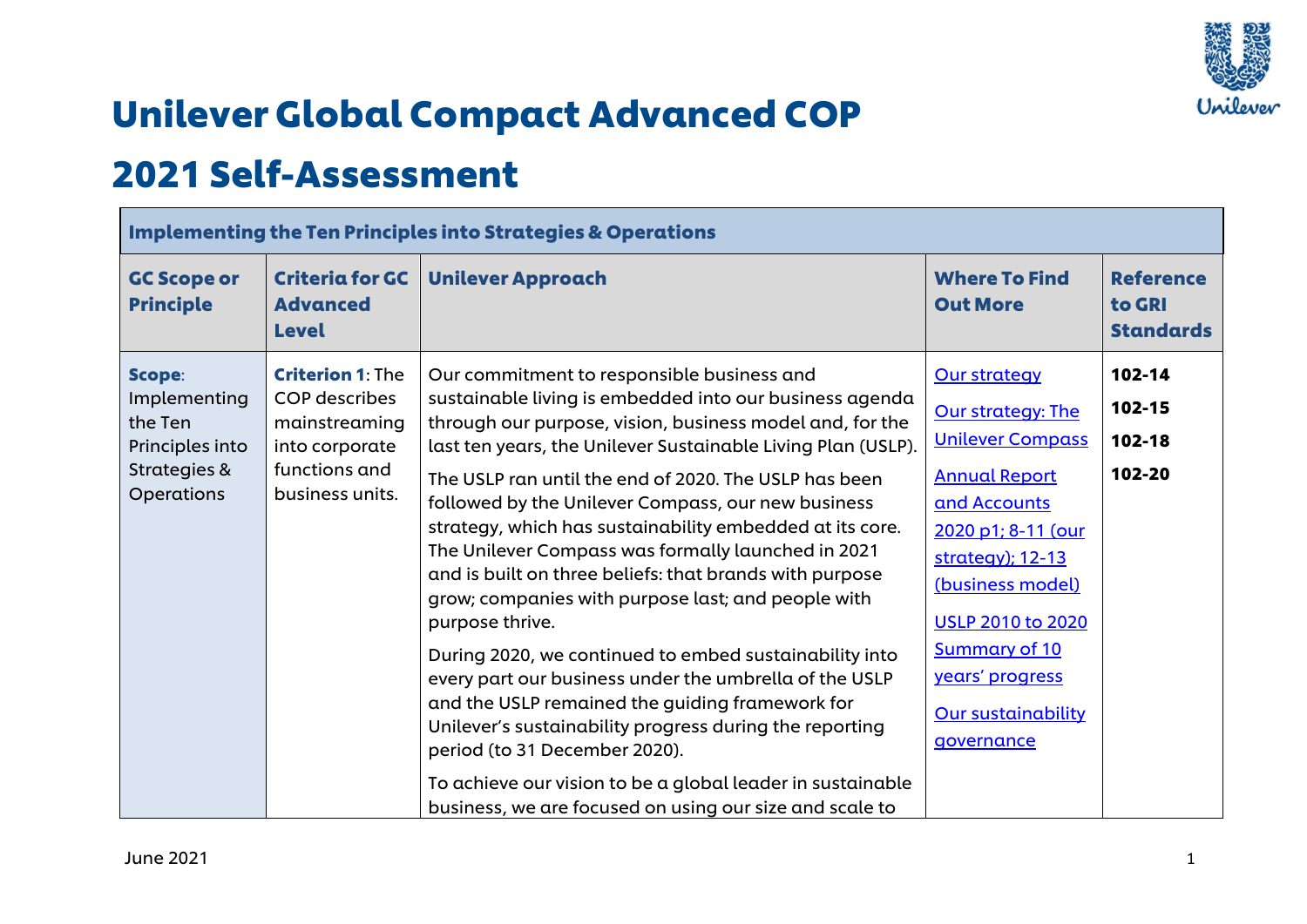|  | help drive change in our extended value chain and                           | The world's food         |  |
|--|-----------------------------------------------------------------------------|--------------------------|--|
|  | making our brands prominent vehicles for driving social                     | system needs to          |  |
|  | and environmental change. Our people agenda ensures                         | change                   |  |
|  | our employees find purpose in their work and are                            |                          |  |
|  | equipped for the future of work. It also aims to deepen                     | Clean home.              |  |
|  | our culture of pioneering to fuel innovation.                               | <b>Clean Planet.</b>     |  |
|  | We are integrating sustainability into our brands and                       | Clean future.            |  |
|  | innovation processes to help drive business growth.                         | <b>Our Positive</b>      |  |
|  | To help achieve our Unilever Sustainable Living Plan                        | <b>Beauty vision for</b> |  |
|  | (USLP) goals, we developed a systematic approach to                         | people and planet        |  |
|  | integrate sustainability into brand strategy. Previously                    |                          |  |
|  | known as our Sustainable Living Brands, we now call this                    | <b>Code of Business</b>  |  |
|  | Brands with Purpose and we're continuing with this                          | <b>Principles and</b>    |  |
|  | approach in the Unilever Compass, our new business                          | <b>Code Policies</b>     |  |
|  | strategy which has sustainability embedded at its core.                     | Human rights in          |  |
|  | The Unilever Compass has now superseded the USLP,                           |                          |  |
|  | which finished at the end of 2020. Our Brands with                          | our operations           |  |
|  | Purpose have both a defined purpose and sustainable                         | Human rights in          |  |
|  | products. The purpose captures the action the brand will                    | our extended             |  |
|  | take to measurably make the world a better place.                           | value chain              |  |
|  | Brands that wish to feed into the Unilever Compass Goals                    |                          |  |
|  | require a Basis of Preparation document to qualify their<br>impact numbers. |                          |  |
|  |                                                                             |                          |  |
|  | We are working with our customers, and suppliers,                           |                          |  |
|  | engaging employees and forging new partnerships. We                         |                          |  |
|  | have developed a simple four-point framework to help                        |                          |  |
|  | capture the ways in which sustainability contributes to                     |                          |  |
|  | our business success - more growth, lower cost, less risk,                  |                          |  |
|  | more trust.                                                                 |                          |  |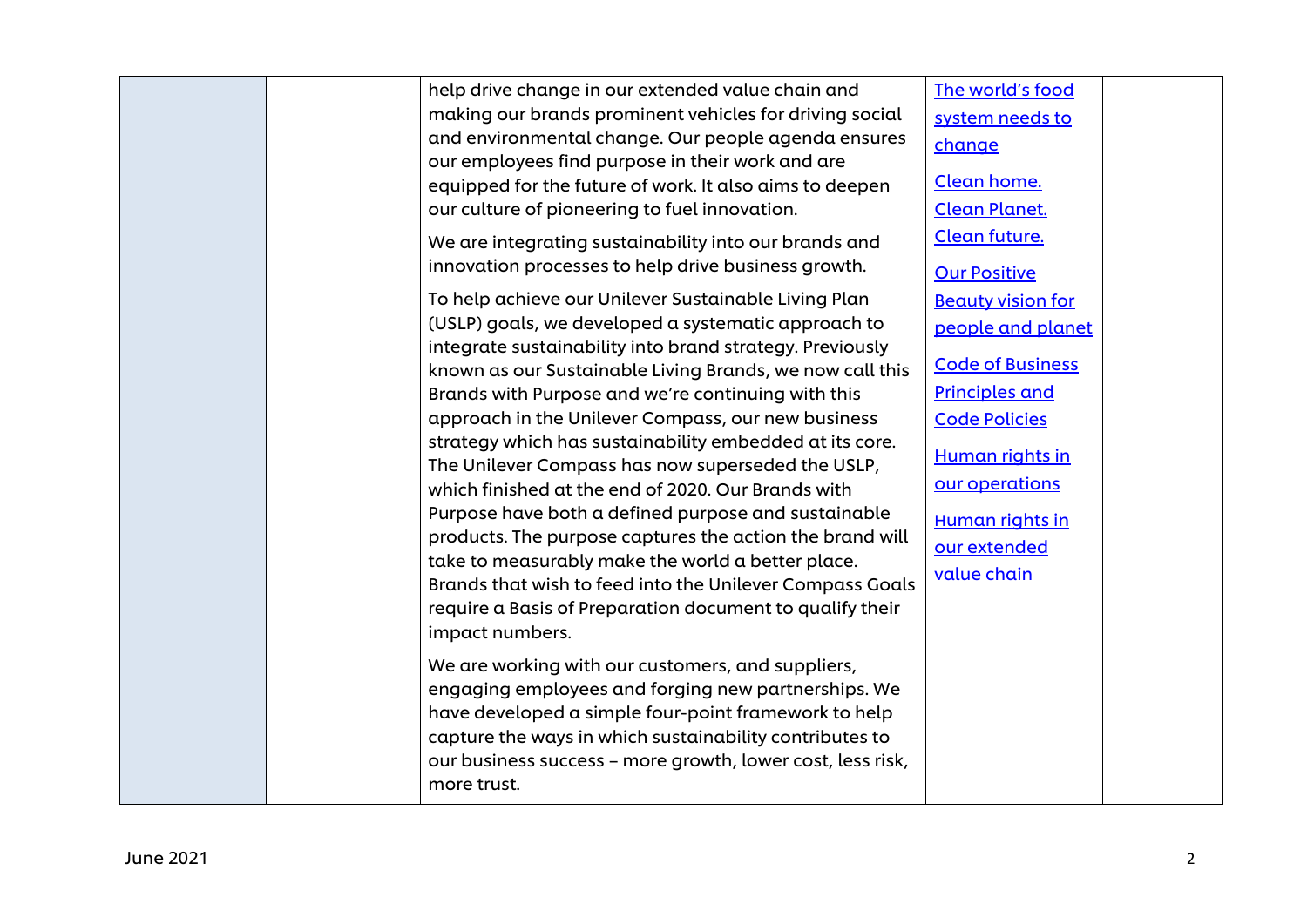| The Unilever Leadership Executive (ULE), led by our Chief<br>Executive Officer monitored implementation and delivery<br>of the USLP and will continue to monitor the<br>implementation and delivery of the Unilever Compass. In<br>2019 we integrated the management of sustainability<br>issues into the ULE, our highest operational leadership<br>group. The ULE meets monthly and its agenda<br>incorporates the agenda of our former USLP Steering<br>Team. The ULE comprises our CEO, COO, CFO, Chief<br>Digital & Marketing Officer, Chief Supply Chain Officer,<br>Chief HR Officer, two regional presidents and two<br>divisional presidents. |  |
|--------------------------------------------------------------------------------------------------------------------------------------------------------------------------------------------------------------------------------------------------------------------------------------------------------------------------------------------------------------------------------------------------------------------------------------------------------------------------------------------------------------------------------------------------------------------------------------------------------------------------------------------------------|--|
| The Board's Corporate Responsibility Committee (CRC) of<br>Non-Executive Directors monitors USLP progress as one<br>of its allocated focus risks. The ULE and CRC benefit from<br>the insights of the USLP Advisory Council - a group of<br>external specialists who guide and critique our<br>sustainability strategy. In 2020, the Advisory Council<br>comprised seven independent external specialists in<br>sustainability from not-for-profit organisations, impact<br>investors and academia, chaired by our Chief<br><b>Sustainability Officer.</b>                                                                                             |  |
| The Unilever Compass will continue the USLP's focus on<br>our entire portfolio of brands, all countries in which we<br>sell our products and applies across our whole value<br>chain - from the sourcing of raw materials to our<br>factories and the way consumers use our products. To<br>embed sustainability into every stage of the lifecycle of<br>our products, we are working with our suppliers to                                                                                                                                                                                                                                            |  |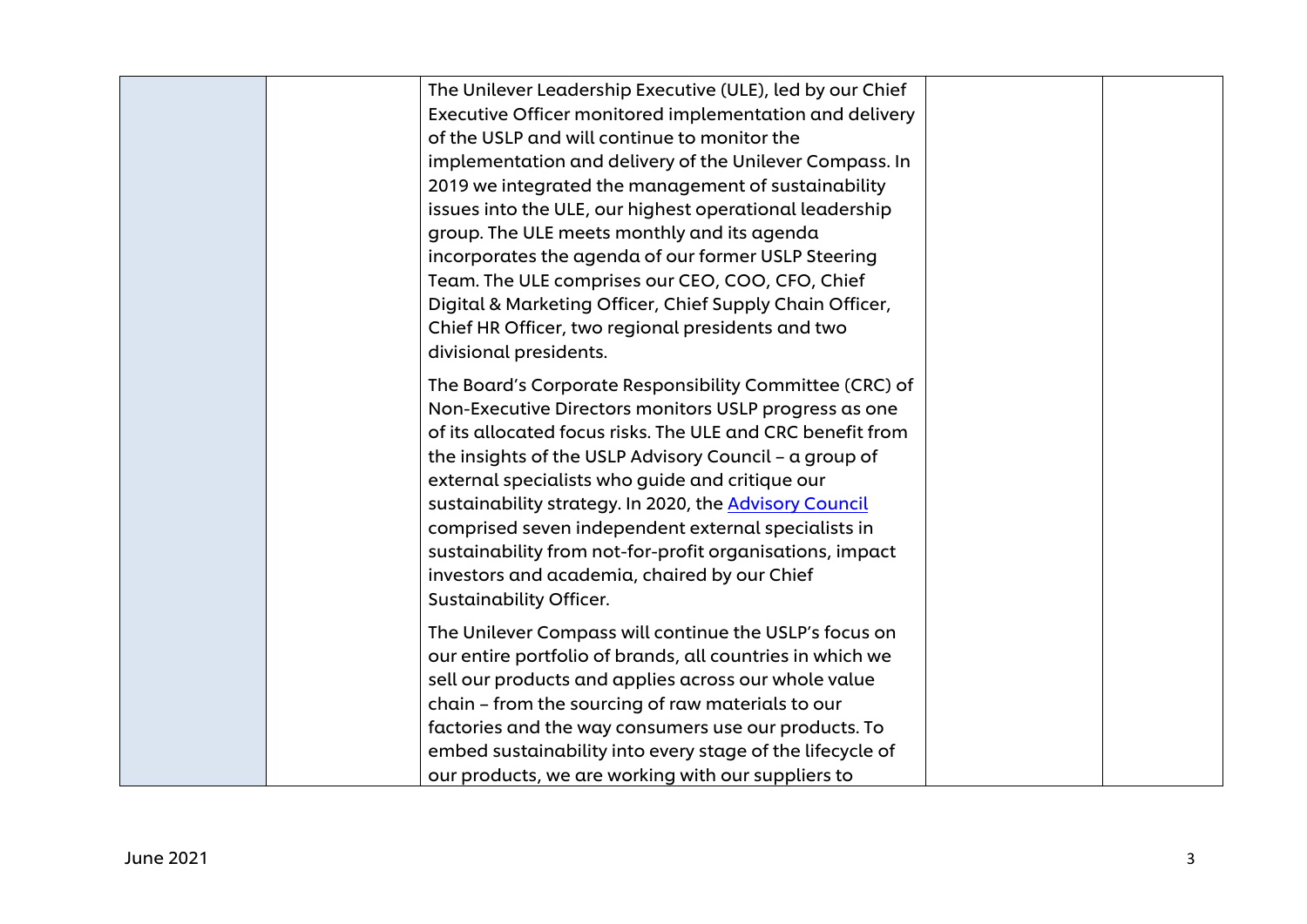|                                                                                       | support responsible approaches to sourcing raw<br>materials.<br>Our Code of Business Principles and Code Policies are<br>mandatory for all employees and others working for<br>Unilever, including our board of directors, and apply to<br>all Unilever companies, subsidiaries and organisations<br>over which Unilever has management control.<br>The Code was refreshed in 2020 and now includes the<br>provision of a living wage to our employees, ethical data<br>use, transparency and a greater focus on safety and<br>mental wellbeing. |                                                                                                                                 |  |
|---------------------------------------------------------------------------------------|--------------------------------------------------------------------------------------------------------------------------------------------------------------------------------------------------------------------------------------------------------------------------------------------------------------------------------------------------------------------------------------------------------------------------------------------------------------------------------------------------------------------------------------------------|---------------------------------------------------------------------------------------------------------------------------------|--|
| <b>Criterion 2: The</b><br><b>COP</b> describes<br>value chain<br>implementatio<br>n. | Until the end of 2020, the USLP was our detailed blueprint<br>to achieve sustainable growth, while delivering our<br>purpose. From 2021 onwards, the USLP has been<br>replaced by the Unilever Compass, our new business<br>strategy, which has sustainability embedded at its core.<br>Our aim is to create transformational change across our<br>value chain - from our operations, to our sourcing, to the<br>way consumers use and dispose of our products. We<br>work to use our scale and influence to alter the systems                   | <b>Annual Report</b><br>and Accounts<br>2020 p12-13<br>(business model)<br>Responsible<br><b>Sourcing Policy</b><br>Responsible |  |
|                                                                                       | we are part of so positive change becomes possible.<br>Through our Responsible Sourcing Policy (RSP) and our<br>Responsible Business Partner Policy (RBPP) we work with<br>farmers and suppliers to drive social and environmental<br>standards in our supply chain. The policies embody our<br>commitment to conduct business with integrity,<br>openness and respect for universal human rights and                                                                                                                                            | <b>Business Partner</b><br>Policy<br>People and<br><b>Nature Policy</b><br><b>Unilever's Supply</b><br>Chain                    |  |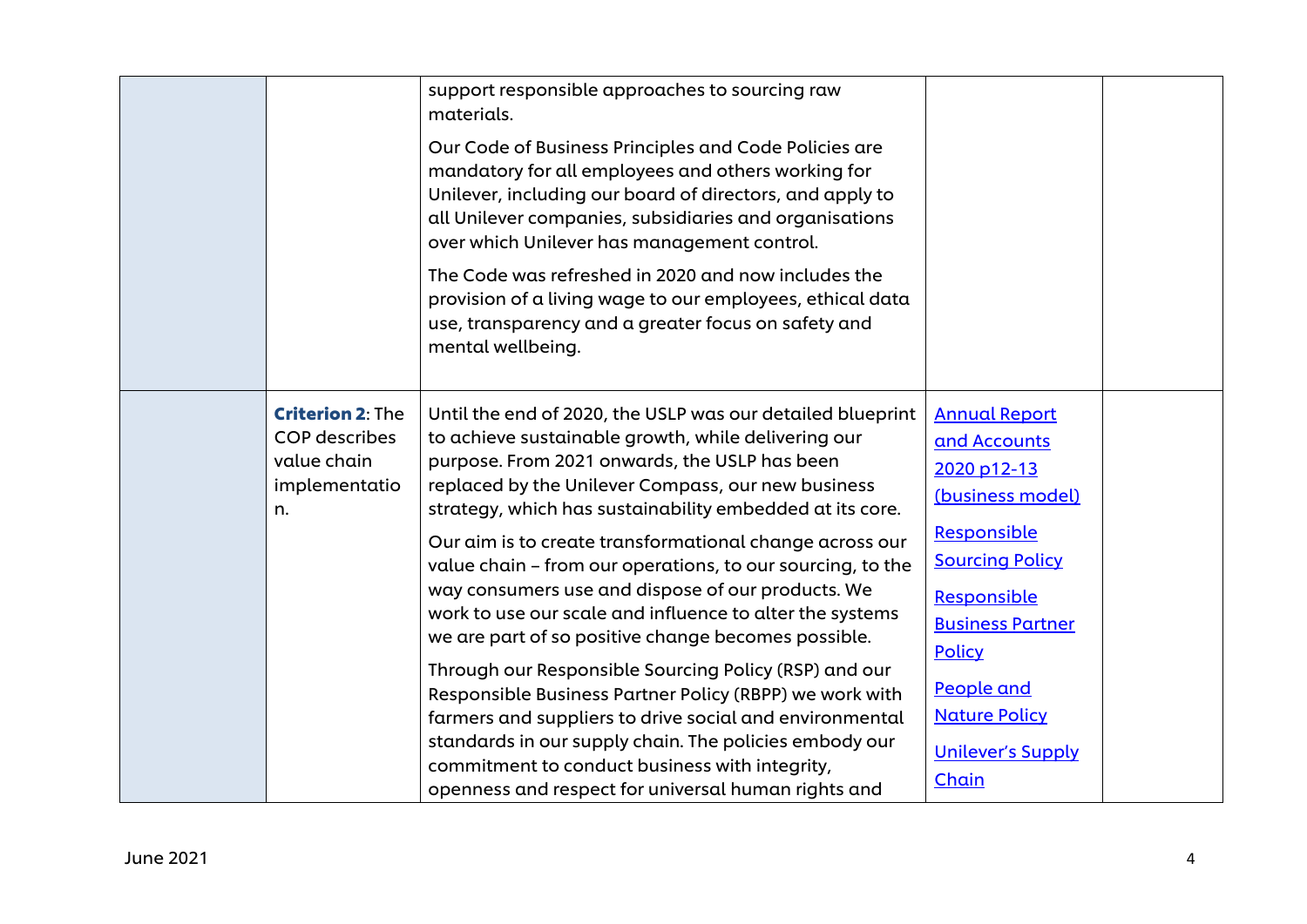|  | core labour principles advocating a beyond compliance                                                          | <b>Sustainable and</b>   |  |
|--|----------------------------------------------------------------------------------------------------------------|--------------------------|--|
|  | approach to both our supply and distribution channels.                                                         | regenerative             |  |
|  | We believe that as a business we have a responsibility to                                                      | sourcing                 |  |
|  | our consumers and to the communities in which we have                                                          | <b>Future of work</b>    |  |
|  | a presence. Around the world, we invest in local                                                               |                          |  |
|  | economies and develop people's skills inside and outside<br>of Unilever.                                       | <b>Partner with</b>      |  |
|  |                                                                                                                | <b>Purpose</b>           |  |
|  | We are continually looking for new ideas and ways to                                                           | The world's food         |  |
|  | influence our wider value chain. We know that                                                                  | system needs to          |  |
|  | collaboration with others holds the key to tackling many<br>sustainability challenges and our transformational | change                   |  |
|  | change initiatives aim to help bring about the systems                                                         | Clean home.              |  |
|  | change needed to address some of the most complex                                                              | <b>Clean Planet.</b>     |  |
|  | social and environmental problems. Through our                                                                 | Clean future.            |  |
|  | business and brands, we run a range of programmes and                                                          |                          |  |
|  | use our scale, influence and resources to make a real                                                          | <b>Our Positive</b>      |  |
|  | difference to issues such as taking action on climate<br>change, creating a waste-free world, raising living   | <b>Beauty vision for</b> |  |
|  | standards, equity, diversity and inclusion, positive                                                           | people and planet        |  |
|  | nutrition, improving health & wellbeing, protecting and                                                        |                          |  |
|  | regenerating nature and improving food security.                                                               |                          |  |
|  |                                                                                                                |                          |  |

Human Rights Management Policies & Procedures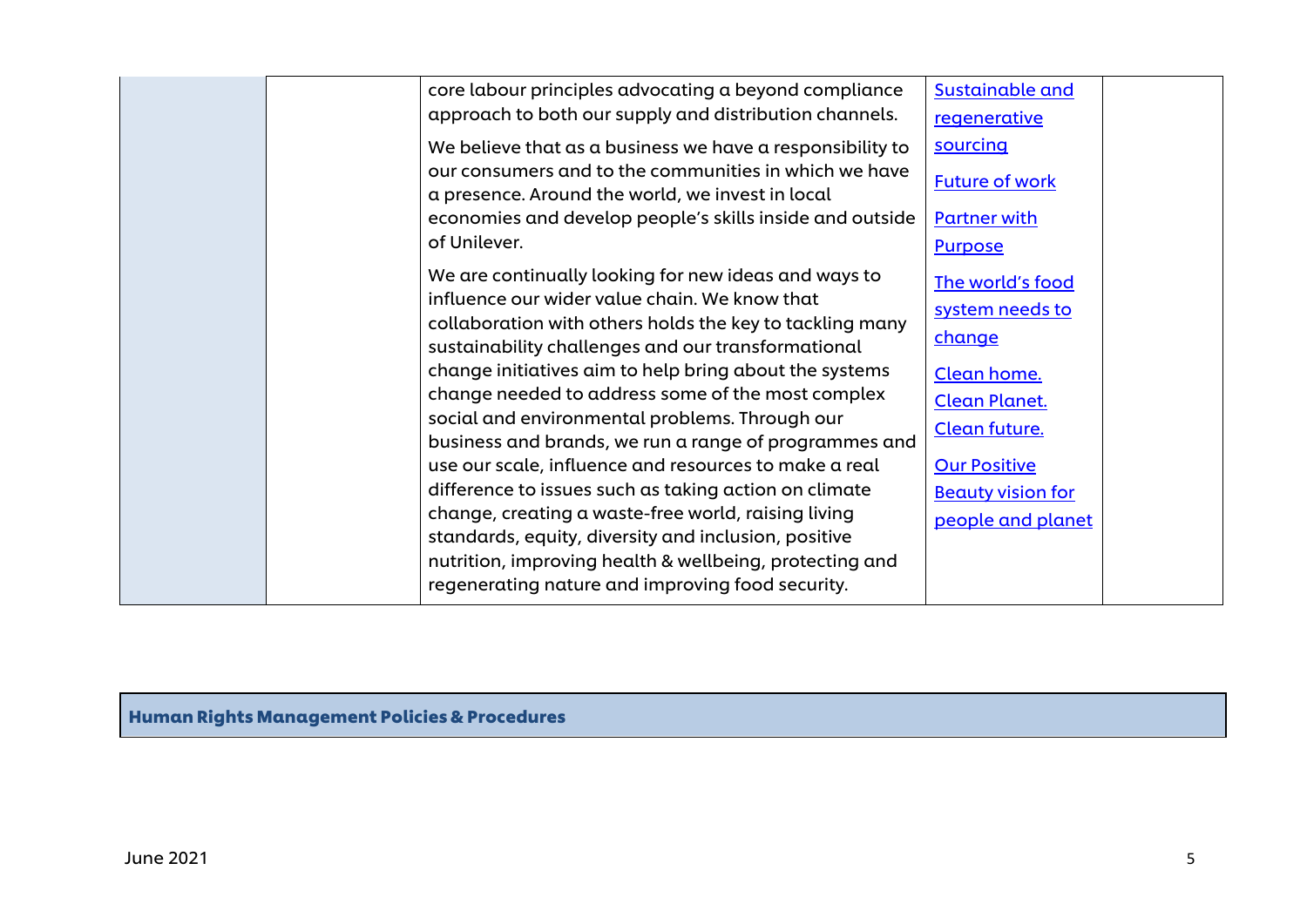| <b>GC Principle</b>                                                                                                                                                                                                                                                                   | <b>Criteria for</b><br><b>GC Advanced</b><br><b>Level</b>                                                                             | <b>Unilever Approach</b>                                                                                                                                                                                                                                                                                                                                                                                                                                                                                                                                                                                                                                                                                                                                                                                                                                                                                                                                                                                                                                                                                                                                                                                                                                                                                                                                                                                     | <b>Where To Find Out</b><br><b>More</b>                                                                                                                                                                                                                                                                                                                                                                         | <b>Reference</b><br>to GRI<br><b>Standards</b> |
|---------------------------------------------------------------------------------------------------------------------------------------------------------------------------------------------------------------------------------------------------------------------------------------|---------------------------------------------------------------------------------------------------------------------------------------|--------------------------------------------------------------------------------------------------------------------------------------------------------------------------------------------------------------------------------------------------------------------------------------------------------------------------------------------------------------------------------------------------------------------------------------------------------------------------------------------------------------------------------------------------------------------------------------------------------------------------------------------------------------------------------------------------------------------------------------------------------------------------------------------------------------------------------------------------------------------------------------------------------------------------------------------------------------------------------------------------------------------------------------------------------------------------------------------------------------------------------------------------------------------------------------------------------------------------------------------------------------------------------------------------------------------------------------------------------------------------------------------------------------|-----------------------------------------------------------------------------------------------------------------------------------------------------------------------------------------------------------------------------------------------------------------------------------------------------------------------------------------------------------------------------------------------------------------|------------------------------------------------|
| <b>Principle 1:</b><br><b>Businesses</b><br>should<br>support and<br>respect the<br>protection of<br>internationally<br>proclaimed<br>human rights.<br><b>Principle 2:</b><br><b>Businesses</b><br>should make<br>sure that they<br>are not<br>complicit in<br>human rights<br>abuses | <b>Criterion 3:</b><br>The COP<br>describes<br>robust<br>commitments,<br>strategies or<br>policies in the<br>area of<br>human rights. | In line with the UN Guiding Principles on Business and<br>Human Rights (2011), we base our human rights<br>commitment and policy on the International Bill of Human<br>Rights (consisting, in addition to the Universal Declaration<br>of Human Rights, of the International Covenant on Civil and<br>Political Rights and the International Covenant on<br>Economic, Social and Cultural Rights) and the principles<br>concerning fundamental rights set out in the International<br>Labour Organization's Declaration on Fundamental<br>Principles and Rights at Work. We also support the OECD<br>Guidelines for Multinational Enterprises. Our approach is to<br>uphold and promote human rights in three ways:<br>In our operations by upholding our values and<br>$\bullet$<br>standards.<br>In our relationships with our suppliers and other<br>business partners.<br>By working through external initiatives, such as the<br><b>UN Global Compact.</b><br>A key requirement of the UN Guiding Principles is for<br>businesses to have a policy statement that addresses their<br>responsibility to respect human rights. Our Human Rights<br>Policy Statement provides clarity on our commitment to<br>respect universal principles, our due diligence processes<br>and our governance.<br>We were the first company to adopt and use the UN Guiding<br>Principles Reporting Framework to produce a | <b>Human Rights</b><br>Report 2020<br><b>Human Rights</b><br><b>Progress Report</b><br>2017<br><b>Human Rights</b><br>Report 2015<br><b>Respecting Human</b><br><b>Rights</b><br>Human rights in<br>our operations<br>Human rights in<br>our extended<br>value chain<br><b>Human Rights</b><br><b>Supplier Audit</b><br><b>Update 2020</b><br><b>Unilever Human</b><br><b>Rights Policy</b><br><b>Statement</b> | 406-1<br>407-1<br>$414 - 1$<br>414-2           |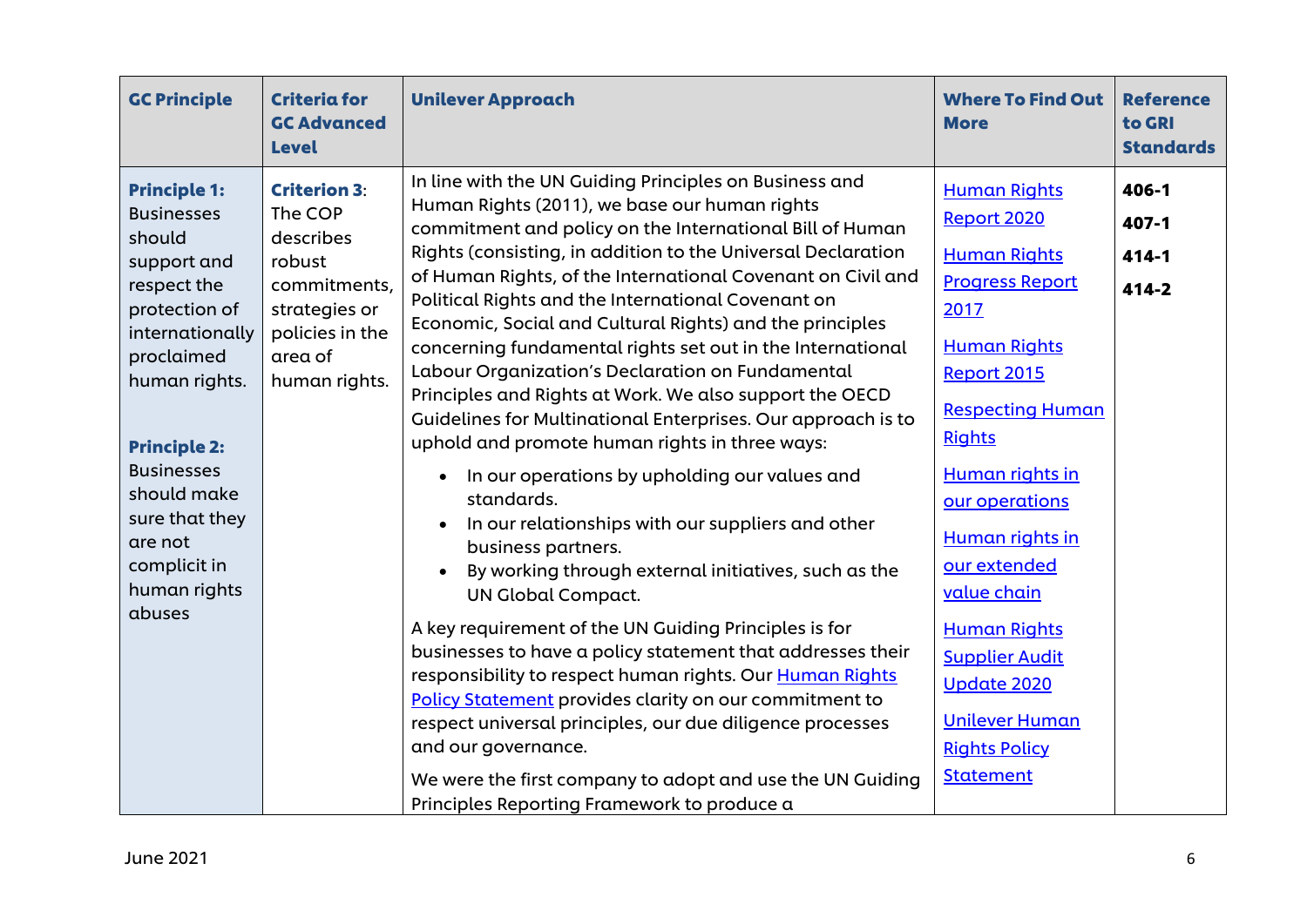| comprehensive, standalone Human Rights report, published           | <b>Unilever Code of</b> |  |
|--------------------------------------------------------------------|-------------------------|--|
| in June 2015, fulfilling our commitment to report publicly on      | <b>Principles: Our</b>  |  |
| our implementation of the UN Guiding Principles on                 | <b>Respect, Dignity</b> |  |
| Business and Human Rights. In the report we focus on our           | and Fair                |  |
| 'salient' human rights issues - that is, those that are at risk of | <b>Treatment Code</b>   |  |
| the most severe negative impacts through our activities or         |                         |  |
| business relationships. This approach is in line with the UN       | <b>Policy</b>           |  |
| Guiding Principles on Business and Human Rights. We                | <b>Unilever</b>         |  |
| published our second standalone Human Rights Report in             | Responsible             |  |
| December 2017.                                                     | <b>Sourcing Policy</b>  |  |
| In 2018, we started a review of our salient human rights           |                         |  |
| issues, carrying out internal and external consultations with      | Responsible             |  |
| rights-holders and their representatives. In 2019 we held          | <b>Business Partner</b> |  |
| internal and external stakeholder meetings in Kenya and            | <b>Policy</b>           |  |
| Thailand, and carried out a salient issue review in Brazil. This   |                         |  |
| series of regional stakeholder consultations helped us to          | <b>Raising living</b>   |  |
| identify specific salient issues relevant to each market, and      | standards               |  |
| inform our efforts in 2020.                                        | <b>Modern Slavery</b>   |  |
| In 2020 we published detailed analysis of the latest findings      | <b>Transparency</b>     |  |
| from our human rights supplier audits covering our eight           |                         |  |
| salient human rights issues. This follows similar reports on       | <b>Statement 2021</b>   |  |
| audit findings in 2018 and 2019.                                   | <b>Basis of</b>         |  |
|                                                                    | preparation 2020:       |  |
| In 2020, our third Human Rights Report, set out our human          | <b>USLP Progress</b>    |  |
| rights journey over the last decade and our ambitions for          |                         |  |
| the future.                                                        | <b>Summary</b> ; p10-13 |  |
| We are committed to ensuring that all our employees work           |                         |  |
| in an environment that promotes diversity, trust, human            |                         |  |
| rights and equal opportunities, and is free from                   |                         |  |
| discrimination or victimisation. Our Respect, Dignity and Fair     |                         |  |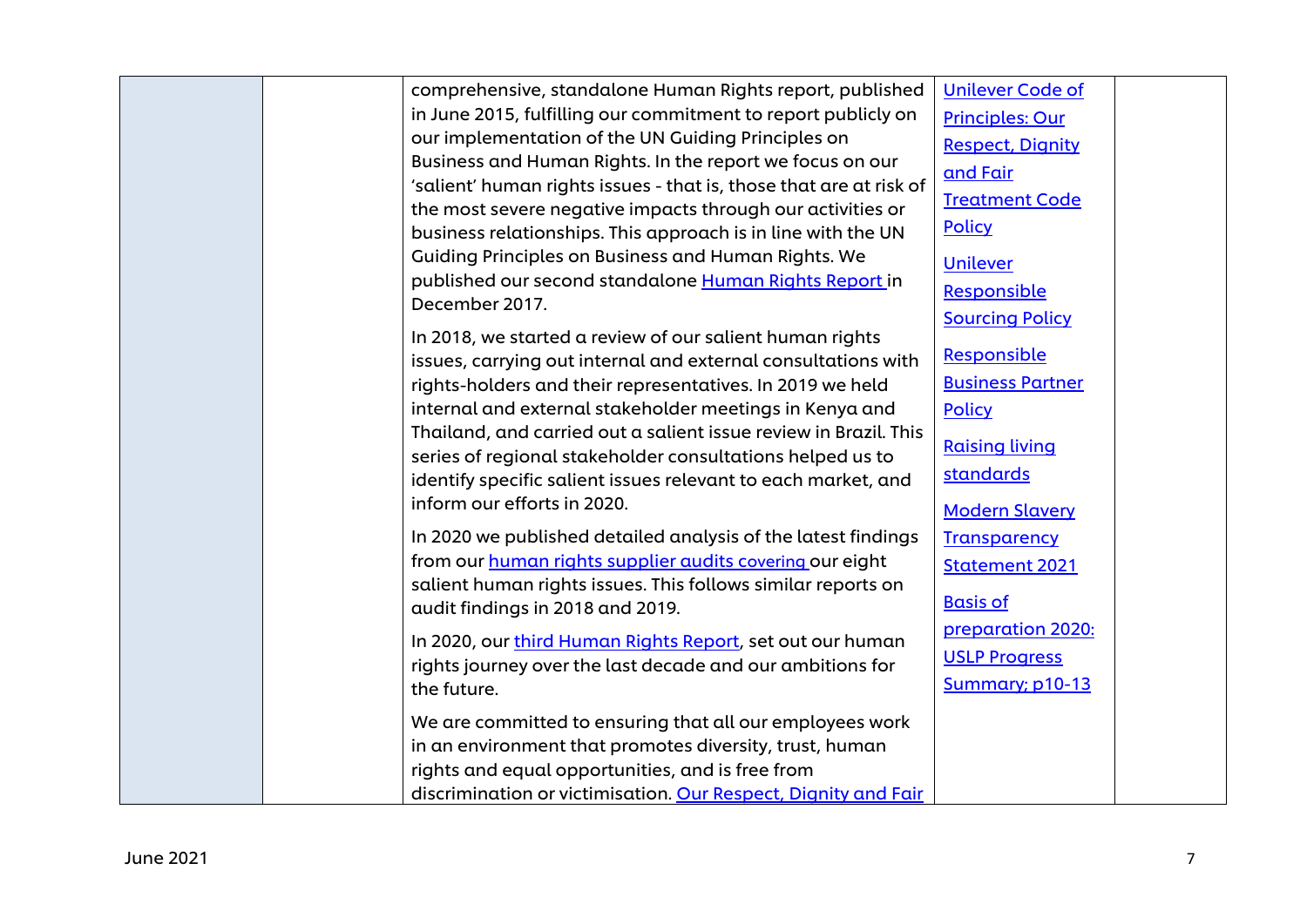|                                                                                                                                     | Treatment Code Policy sets out what we and our employees<br>must do to ensure this, and forms part of the framework of<br>policies supporting our Code of Business Principles.                                                                                                                                                                                                                                                                                                                                                                                                                                                                                                                                                                                                                                                                                                                                                                                                                                                                 |                                                                                |  |
|-------------------------------------------------------------------------------------------------------------------------------------|------------------------------------------------------------------------------------------------------------------------------------------------------------------------------------------------------------------------------------------------------------------------------------------------------------------------------------------------------------------------------------------------------------------------------------------------------------------------------------------------------------------------------------------------------------------------------------------------------------------------------------------------------------------------------------------------------------------------------------------------------------------------------------------------------------------------------------------------------------------------------------------------------------------------------------------------------------------------------------------------------------------------------------------------|--------------------------------------------------------------------------------|--|
| <b>Criterion 4:</b><br>The COP<br>describes<br>effective<br>management<br>systems to<br>integrate the<br>human rights<br>principles | Our Responsible Sourcing Policy sets out our expectations<br>with regards to the respect for the human rights, including<br>labour rights, of the workers in our extended supply chain.<br>We will only work with suppliers who implement our<br>Responsible Sourcing Policy. They must agree to ensure<br>transparency, to remedy any shortcomings, and to drive<br>continuous improvement. We continue to build the<br>awareness and knowledge of our employees and workers<br>on human rights, including labour rights, encouraging them<br>to speak up, without retribution, about any concerns they<br>may have, including through our grievance channels. We<br>are committed to continue increasing the capacity of our<br>management to effectively identify and respond to<br>concerns.<br>As part of the USLP and now within the Unilever Compass,<br>we have set ambitious goals and are taking a number of<br>actions to on contribute to a fairer and more socially<br>inclusive world, a living wage, improving employee health, | Links as per above for<br>Criterion 3<br>Links as per above for<br>Criterion 3 |  |
|                                                                                                                                     | nutrition and wellbeing, and ensure safety at work.                                                                                                                                                                                                                                                                                                                                                                                                                                                                                                                                                                                                                                                                                                                                                                                                                                                                                                                                                                                            |                                                                                |  |
| <b>Criterion 5:</b><br>The COP<br>describes<br>effective<br>monitoring<br>and                                                       | We recognise that we must take steps to identify and<br>address any actual or potential adverse impacts with which<br>we may be involved whether directly or indirectly through<br>our own activities or our business relationships including<br>with our non-supplier business partners who must align with<br>our Responsible Business Partner Policy. We manage these                                                                                                                                                                                                                                                                                                                                                                                                                                                                                                                                                                                                                                                                       |                                                                                |  |
| evaluation                                                                                                                          | risks by integrating the responses to our due diligence into                                                                                                                                                                                                                                                                                                                                                                                                                                                                                                                                                                                                                                                                                                                                                                                                                                                                                                                                                                                   |                                                                                |  |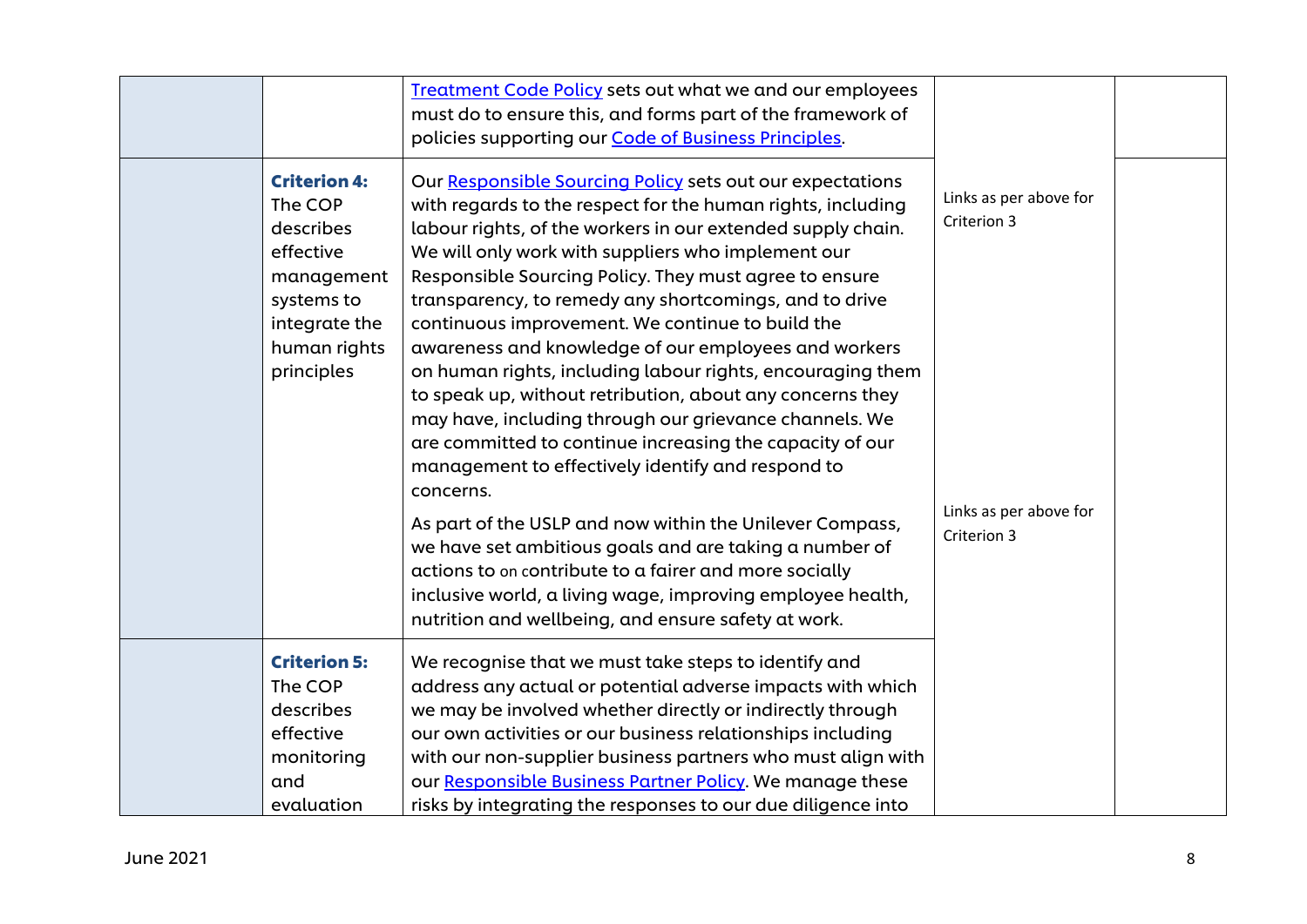| mechanisms<br>of human<br>rights<br>integration. | our policies and internal systems, acting on the findings,<br>tracking our actions, and communicating with our<br>stakeholders about how we address impacts. We undertake<br>impact assessments for high risk<br>commodities/countries/interactions and take proactive<br>steps to identify activities that may contribute to negative<br>human rights impacts.                                                                                                                                                                                                                                     |  |
|--------------------------------------------------|-----------------------------------------------------------------------------------------------------------------------------------------------------------------------------------------------------------------------------------------------------------------------------------------------------------------------------------------------------------------------------------------------------------------------------------------------------------------------------------------------------------------------------------------------------------------------------------------------------|--|
|                                                  | We work with external monitoring systems to enable<br>suppliers to demonstrate compliance with our standards.<br>These include Sedex Members Ethical Trade Audit (SMETA)<br>and in 2018 we introduced the use of EcoVadis assessments<br>to evaluate indirect procurement suppliers. In 2019 we<br>introduced a new dashboard for our procurement teams to<br>track global compliance with our Responsible Sourcing<br>Policy (RSP).                                                                                                                                                                |  |
|                                                  | Our UK Modern Slavery Act Transparency Statement 2021<br>gives specific information relating to our work to eradicate<br>forced labour from global supply chains. We identified<br>temporary workers as an area of focus both in our own<br>operations and in our extended supply chain. In 2018 we<br>rolled out our internal policy and process for the<br>Sustainable Employment of Temporary Workers, which set<br>out 10 Golden Standards - guiding principles that include<br>fair and equal treatment, gender equality and the<br>prohibition of forced labour or modern slavery. By linking |  |
|                                                  | this to extensive work to collect global granular data<br>relating to the employment of temporary workers in our<br>factories and by creating a strengthened labour agency<br>vetting process, we've gained greater insight and<br>understanding of how temporary workers are employed.                                                                                                                                                                                                                                                                                                             |  |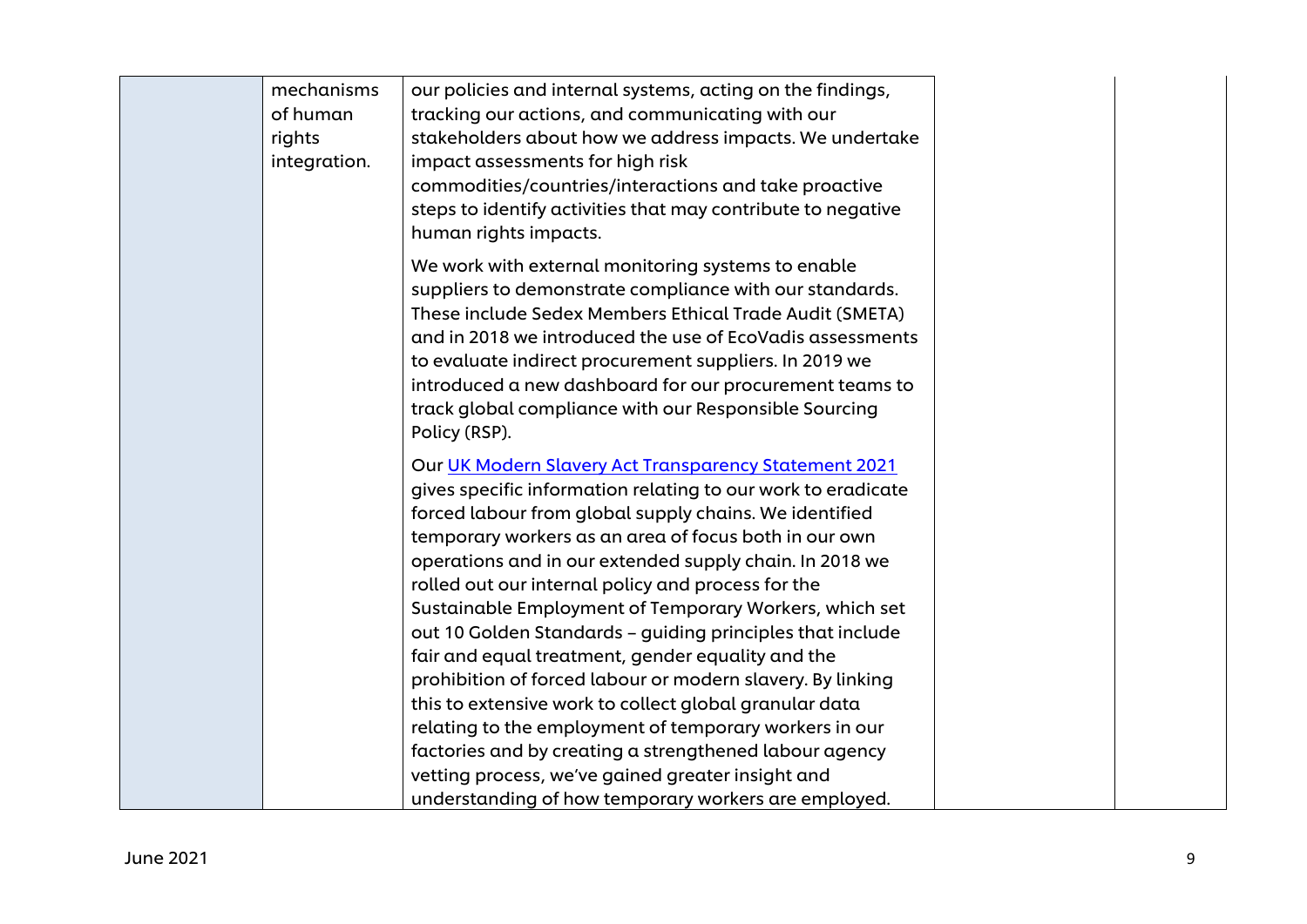| Instances of recruitment fees being paid were found and<br>these are being further investigated. In 2020, because of<br>COVID-19, these assessments, including worker surveys,<br>were done remotely, focusing initially on South East Asia.<br>The realisation of the right to Freedom of Association in<br>addition to the provision of grievance mechanisms in line<br>with the UN Guiding Principles on Business and Human<br>Rights is vital to effectively evaluate our progress. For more<br>information of how we are both integrating human rights<br>principles and monitoring this work see both our <b>Human</b> |  |
|------------------------------------------------------------------------------------------------------------------------------------------------------------------------------------------------------------------------------------------------------------------------------------------------------------------------------------------------------------------------------------------------------------------------------------------------------------------------------------------------------------------------------------------------------------------------------------------------------------------------------|--|
| Rights Report 2020 and our work on Respecting Human<br>Rights.                                                                                                                                                                                                                                                                                                                                                                                                                                                                                                                                                               |  |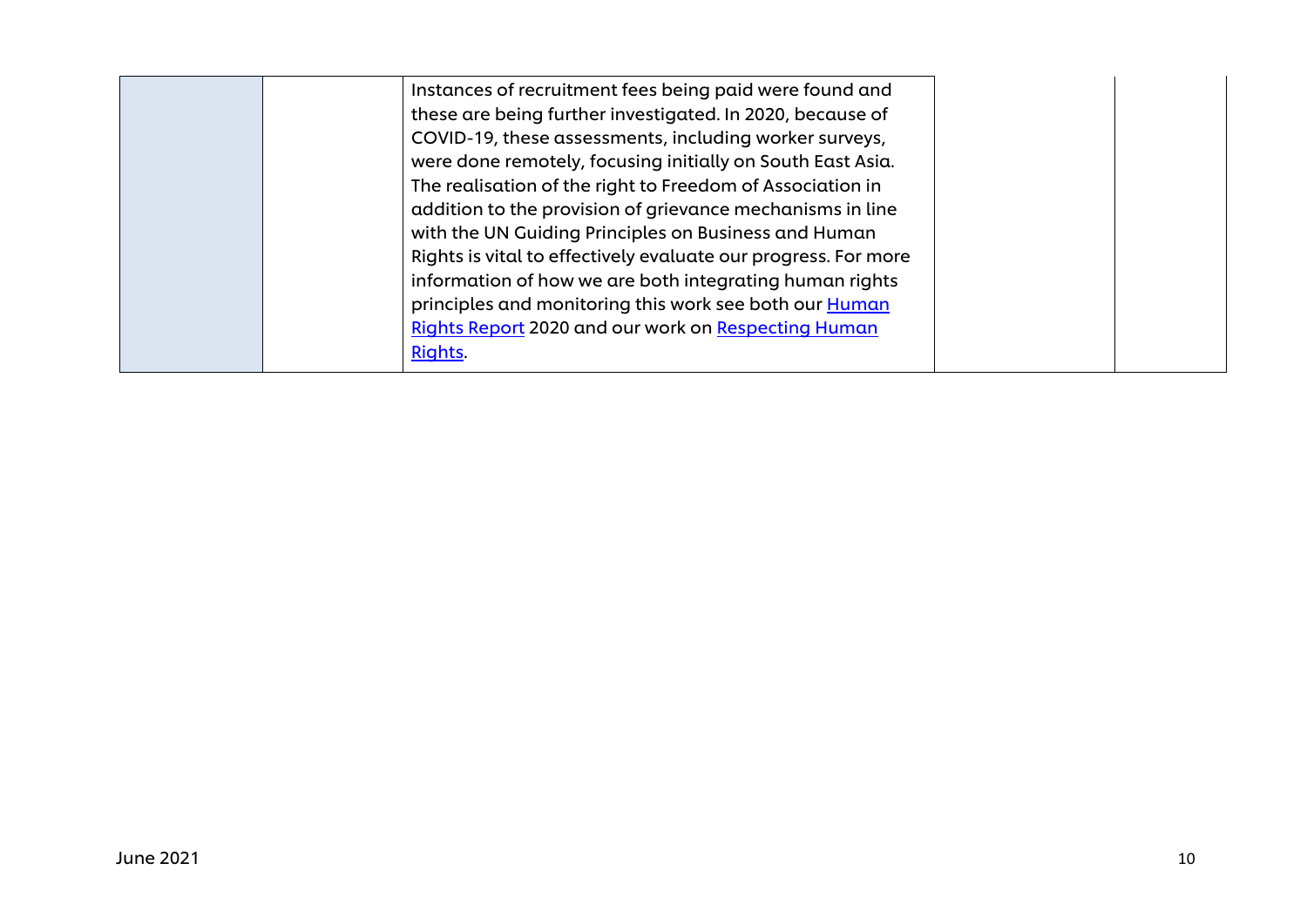|                                                                                                                                                                                                                                                                                                    | <b>Labour Management Policies &amp; Procedures</b>                                                                          |                                                                                                                                                                                                                                                                                                                                                                                                                                                                                                                                                                                                                                                                                                                                                                                                                                                                                                                                                                                                                                                                                                                                                                                                                                                                                               |                                                                                                                                                                                                                                                                                                                                                                   |                                                |  |
|----------------------------------------------------------------------------------------------------------------------------------------------------------------------------------------------------------------------------------------------------------------------------------------------------|-----------------------------------------------------------------------------------------------------------------------------|-----------------------------------------------------------------------------------------------------------------------------------------------------------------------------------------------------------------------------------------------------------------------------------------------------------------------------------------------------------------------------------------------------------------------------------------------------------------------------------------------------------------------------------------------------------------------------------------------------------------------------------------------------------------------------------------------------------------------------------------------------------------------------------------------------------------------------------------------------------------------------------------------------------------------------------------------------------------------------------------------------------------------------------------------------------------------------------------------------------------------------------------------------------------------------------------------------------------------------------------------------------------------------------------------|-------------------------------------------------------------------------------------------------------------------------------------------------------------------------------------------------------------------------------------------------------------------------------------------------------------------------------------------------------------------|------------------------------------------------|--|
| <b>GC Principle</b>                                                                                                                                                                                                                                                                                | <b>Criteria for</b><br><b>GC Advanced</b><br><b>Level</b>                                                                   | <b>Unilever Approach</b>                                                                                                                                                                                                                                                                                                                                                                                                                                                                                                                                                                                                                                                                                                                                                                                                                                                                                                                                                                                                                                                                                                                                                                                                                                                                      | <b>Where To Find</b><br><b>Out More</b>                                                                                                                                                                                                                                                                                                                           | <b>Reference</b><br>to GRI<br><b>Standards</b> |  |
| <b>Principle 3:</b><br><b>Businesses</b><br>should<br>uphold the<br>freedom of<br>association<br>and the<br>effective<br>recognition of<br>the right to<br>collective<br>bargaining.<br><b>Principle 4:</b><br><b>The</b><br>elimination of<br>all forms of<br>forced and<br>compulsory<br>labour. | <b>Criterion 6:</b><br>The COP<br>describes<br>robust<br>commitments,<br>strategies or<br>policies in the<br>area of labour | Millions of people work in our operations and extended<br>supply chain, helping us create the products used two and<br>a half billion people every day. For us, fairness in the<br>workplace is about respecting, and advancing, their human<br>rights - everywhere we operate, and in everything we do.<br>We prohibit discrimination and we are committed to safe<br>and healthy working conditions, the right to freedom of<br>association and collective bargaining, and to effective<br>information and consultation procedures. We expect our<br>partners to adhere to business principles consistent with<br>our own, and implement this through our Responsible<br>Sourcing Policy and Responsible Business Partner Policy.<br>Our Respect, Dignity & Fair Treatment Code Policy sets out<br>our commitment to human rights within our own<br>operations, specifically our commitment to ensuring a<br>working environment that promotes diversity, where there is<br>mutual trust, respect for human rights and equal<br>opportunity, and no unlawful discrimination or<br>victimisation.<br>Our Code of Business Principles states that "We will not use<br>any form of forced, compulsory, trafficked or child labour".<br>Our internal Social Impact Hub gives guidance on issues | Responsible<br><b>Sourcing Policy</b><br>Responsible<br><b>Business Partner</b><br>Policy<br><b>Human Rights</b><br><b>Supplier Audit</b><br><b>Update 2020</b><br><b>Unilever Human</b><br><b>Rights Policy</b><br><b>Statement</b><br>Human rights in<br>our operations<br>Human rights in<br>our extended<br>value chain<br><b>Human Rights</b><br>Report 2020 | 406-1<br>407-1<br>409-1                        |  |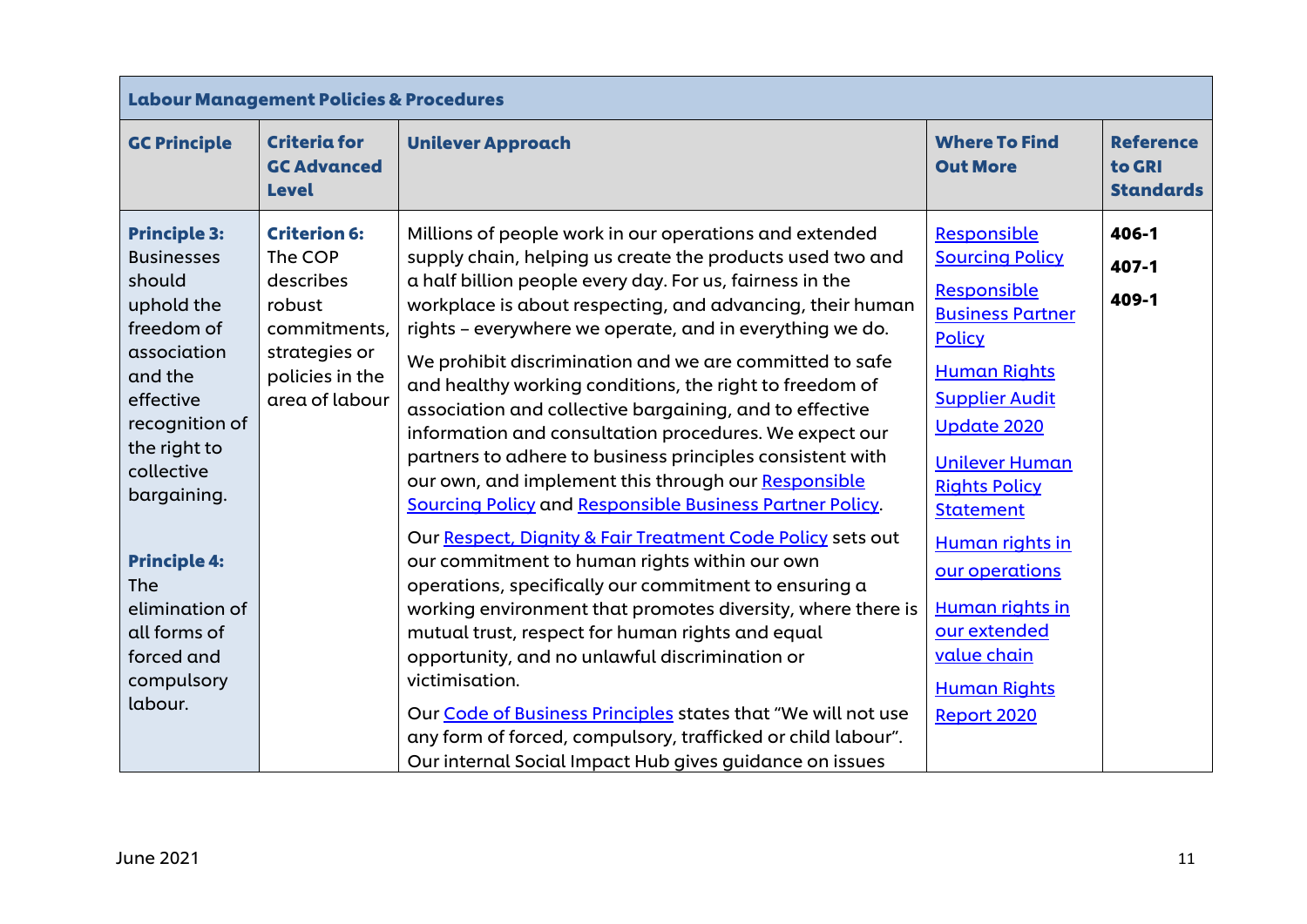| <b>Principle 5:</b>         | including child, migrant and contract labour and the                                                               | <b>Human Rights</b>       |  |
|-----------------------------|--------------------------------------------------------------------------------------------------------------------|---------------------------|--|
| The effective               | eradication of forced labour including modern day slavery.                                                         | <b>Progress Report</b>    |  |
| abolition of                | Since 2015 we have worked closely with the Fair Wage                                                               | 2017                      |  |
| child labour.               | Network to develop a Framework for Fair Compensation.                                                              | <b>Human Rights</b>       |  |
|                             | The Framework outlines how the various existing elements                                                           | Report 2015               |  |
|                             | of our compensation packages deliver fair compensation to                                                          |                           |  |
| <b>Principle 6:</b>         | our employees and is supported by a methodology to                                                                 | A living wage             |  |
| <b>The</b>                  | monitor our employees' rewards against relevant Living                                                             | <b>Equity, Diversity</b>  |  |
| elimination of              | Wage benchmarks.                                                                                                   | and Inclusion             |  |
| discrimination              | In 2017 we increased our ambition on the Framework's                                                               | <b>Business integrity</b> |  |
| in respect of<br>employment | living wage element by advancing our target from 2020 to                                                           |                           |  |
| and                         | 2018. We fulfilled the Framework's living wage element by                                                          | <b>UK Gender Pay</b>      |  |
| occupation                  | the end of 2020. This meant that worldwide, all our direct                                                         | Report 2020               |  |
|                             | employees were paid at or above a certified living wage. In                                                        | <b>Unilever Compass</b>   |  |
|                             | 2021 we increased our ambition further when we                                                                     | <b>Strategy</b>           |  |
|                             | announced that one of our new Unilever Compass goals is                                                            |                           |  |
|                             | to ensure that everyone who directly provides goods and                                                            | <b>Unilever Modern</b>    |  |
|                             | services to Unilever will earn at least a living wage or                                                           | <b>Slavery and</b>        |  |
|                             | income by 2030.                                                                                                    | <b>Human Trafficking</b>  |  |
|                             |                                                                                                                    | <b>Statement p.8</b>      |  |
|                             | We have a longstanding commitment to equal pay for                                                                 |                           |  |
|                             | equal work, which forms another principle of our Fair                                                              |                           |  |
|                             | <b>Compensation Framework. Our compensation structures</b>                                                         |                           |  |
|                             | are intended to be gender neutral, with any pay differences                                                        |                           |  |
|                             | between employees in similar jobs fairly reflecting levels of                                                      |                           |  |
|                             | individual performance and skill. Our most recent analysis<br>highlights that there is more work to do to continue |                           |  |
|                             | improving our gender balance, and related gender pay                                                               |                           |  |
|                             | gaps, at various levels and in various countries throughout                                                        |                           |  |
|                             | the business. In 2020 we published our fourth UK Gender                                                            |                           |  |
|                             |                                                                                                                    |                           |  |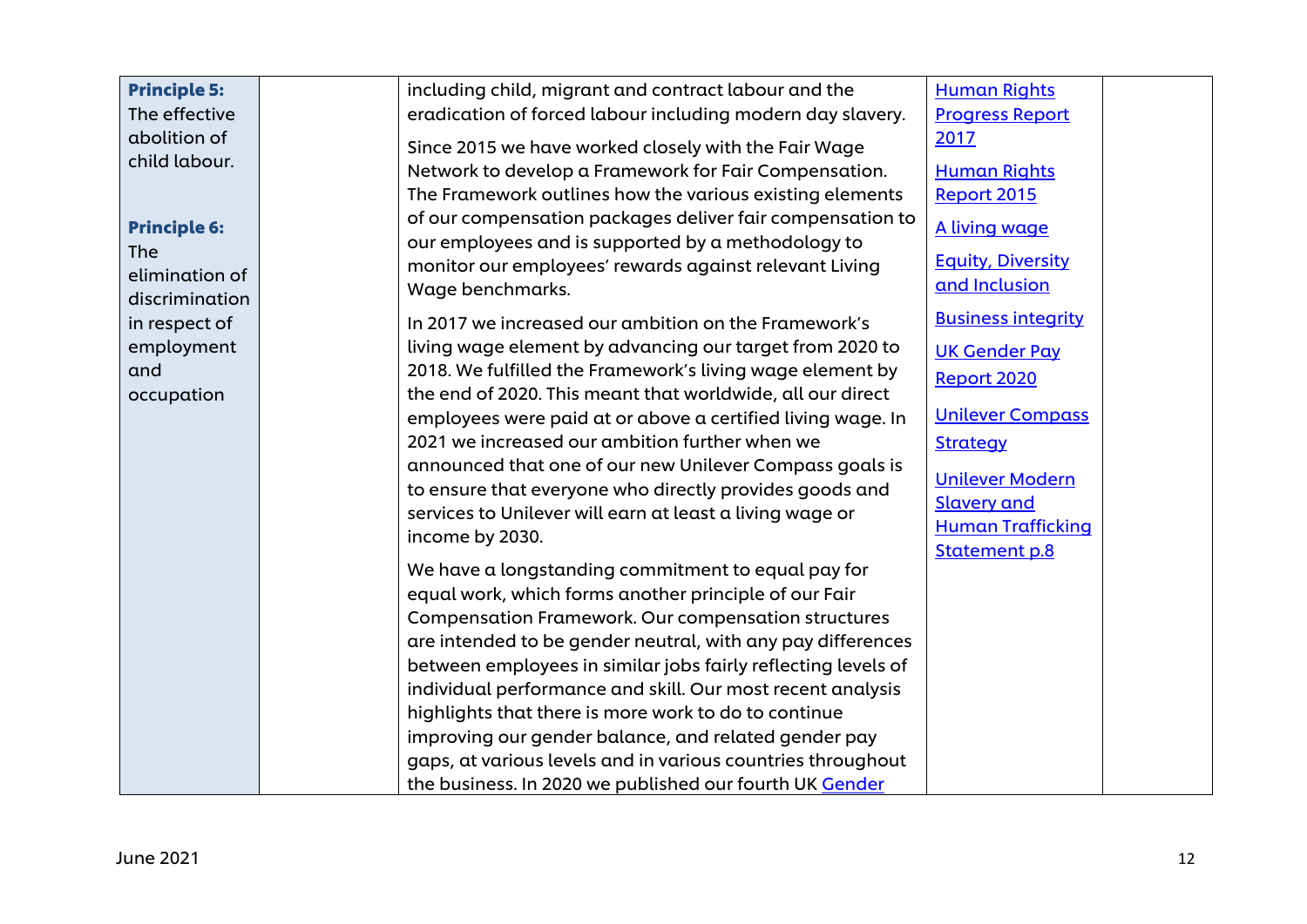| Pay Gap Report in line with the UK Government's Gender Pay<br>Gap regulations.                                                                                                                                                                                                                                                                                                                                                                                                                                                                                                                                                                                                                                                                                                                                                                                                                                                                                                                                                                                                                              |  |
|-------------------------------------------------------------------------------------------------------------------------------------------------------------------------------------------------------------------------------------------------------------------------------------------------------------------------------------------------------------------------------------------------------------------------------------------------------------------------------------------------------------------------------------------------------------------------------------------------------------------------------------------------------------------------------------------------------------------------------------------------------------------------------------------------------------------------------------------------------------------------------------------------------------------------------------------------------------------------------------------------------------------------------------------------------------------------------------------------------------|--|
| We continue to focus on the eradication of forced labour in<br>global supply chains and have made progress on the<br>removal of worker recruitment fees through the Leadership<br>Group for Responsible Recruitment, the Consumer Goods<br>Forum, Humanity United and the Responsible Labour<br>Initiative (part of the Responsible Business Alliance which<br>we joined in 2019). In 2018 and 2019 we rolled out our<br>internal policy on the Sustainable Employment of<br>Temporary Workers, which set out 10 Golden Standards -<br>guiding principles that include fair and equal treatment,<br>gender equality and the prohibition of forced labour or<br>modern slavery. In 2019 we signed an MOU with the Fair<br>Labour Association to improve working conditions for<br>migrant seasonal agricultural workers in Turkey,<br>participating in the Harvesting for the Future project. Over<br>2019 and 2020, five brands participated in the project and<br>20 participant suppliers. 9,440 workers were reached via 528<br>worker groups, 363 labour contractors were reached and<br>746 producers. |  |
| We work with trade unions at both a local and global level<br>to improve working conditions (see Criterion 7).                                                                                                                                                                                                                                                                                                                                                                                                                                                                                                                                                                                                                                                                                                                                                                                                                                                                                                                                                                                              |  |
| We regularly engage with expert organisations such as Shift<br>and the Institute for Human Rights and Business, and with<br>trade unions and civil society organisations, such as Oxfam,<br>on human rights including labour rights. We support the<br>Children's Rights and Business Principles developed by<br>UNICEF, Save the Children and the UN Global Compact. We<br>are members of industry organisations such as the                                                                                                                                                                                                                                                                                                                                                                                                                                                                                                                                                                                                                                                                               |  |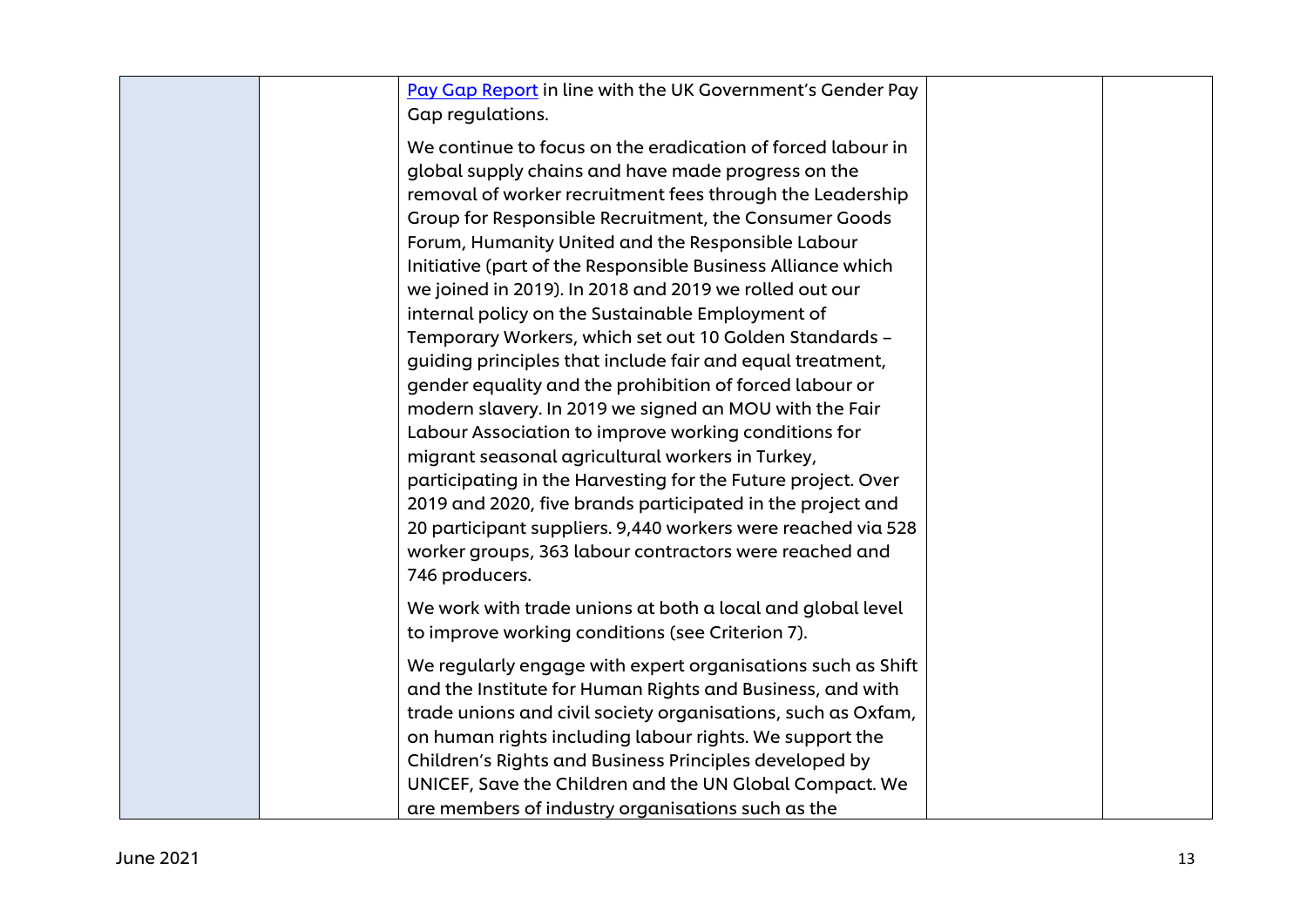|                     | Consumer Goods Forum (CGF), Aim Progress and the World<br>Business Council for Sustainable Development, where we<br>use our membership to work with other businesses to scale<br>up solutions to human rights issues. Unilever is a member of<br>the Institute for Human Rights and Business Leadership<br>Group for Responsible Recruitment where we are<br>committed to the Employer Pays Principle - that no worker<br>should pay for a job and we were instrumental in the CGF<br>resolution on forced labour and subsequent Three Priority<br>Industry Principles. | Links as per above<br>in Criterion 6 |  |
|---------------------|-------------------------------------------------------------------------------------------------------------------------------------------------------------------------------------------------------------------------------------------------------------------------------------------------------------------------------------------------------------------------------------------------------------------------------------------------------------------------------------------------------------------------------------------------------------------------|--------------------------------------|--|
| <b>Criterion 7:</b> | We know that labour rights abuses exist in the sectors and                                                                                                                                                                                                                                                                                                                                                                                                                                                                                                              |                                      |  |
| The COP             | markets in which we operate - and at times, in our own                                                                                                                                                                                                                                                                                                                                                                                                                                                                                                                  |                                      |  |
| describes           | value chain. These abuses are unacceptable. We have                                                                                                                                                                                                                                                                                                                                                                                                                                                                                                                     |                                      |  |
| effective           | identified our eight most salient human rights issues                                                                                                                                                                                                                                                                                                                                                                                                                                                                                                                   |                                      |  |
| management          | including labour rights risks such as freedom of association,                                                                                                                                                                                                                                                                                                                                                                                                                                                                                                           |                                      |  |
| systems to          | forced labour, harassment, discrimination and fair wages.                                                                                                                                                                                                                                                                                                                                                                                                                                                                                                               |                                      |  |
| integrate the       | We report on progress in our third Human Rights Report                                                                                                                                                                                                                                                                                                                                                                                                                                                                                                                  |                                      |  |
| labour              | published in December 2020, in our Planet and Society hub                                                                                                                                                                                                                                                                                                                                                                                                                                                                                                               |                                      |  |
| principles          | on Unilever.com and in our Human Rights 2020 Supplier                                                                                                                                                                                                                                                                                                                                                                                                                                                                                                                   |                                      |  |
|                     | <b>Audit Update.</b>                                                                                                                                                                                                                                                                                                                                                                                                                                                                                                                                                    |                                      |  |
|                     | We have a longstanding commitment to Freedom of                                                                                                                                                                                                                                                                                                                                                                                                                                                                                                                         |                                      |  |
|                     | Association, and we engage with both local and global                                                                                                                                                                                                                                                                                                                                                                                                                                                                                                                   |                                      |  |
|                     | trade unions through both formal and informal                                                                                                                                                                                                                                                                                                                                                                                                                                                                                                                           |                                      |  |
|                     | consultations. Formal consultations are in addition to the                                                                                                                                                                                                                                                                                                                                                                                                                                                                                                              |                                      |  |
|                     | day-to-day interactions our leadership teams have with                                                                                                                                                                                                                                                                                                                                                                                                                                                                                                                  |                                      |  |
|                     | union representatives in the factories, and regional and                                                                                                                                                                                                                                                                                                                                                                                                                                                                                                                |                                      |  |
|                     | global consultations we have with trade union executives.                                                                                                                                                                                                                                                                                                                                                                                                                                                                                                               |                                      |  |
|                     | In 2019 we signed a joint commitment on Sustainable                                                                                                                                                                                                                                                                                                                                                                                                                                                                                                                     |                                      |  |
|                     | Employment in Unilever manufacturing with the IUF and                                                                                                                                                                                                                                                                                                                                                                                                                                                                                                                   |                                      |  |
|                     | IndustriALL. The commitment recognises the key role of                                                                                                                                                                                                                                                                                                                                                                                                                                                                                                                  |                                      |  |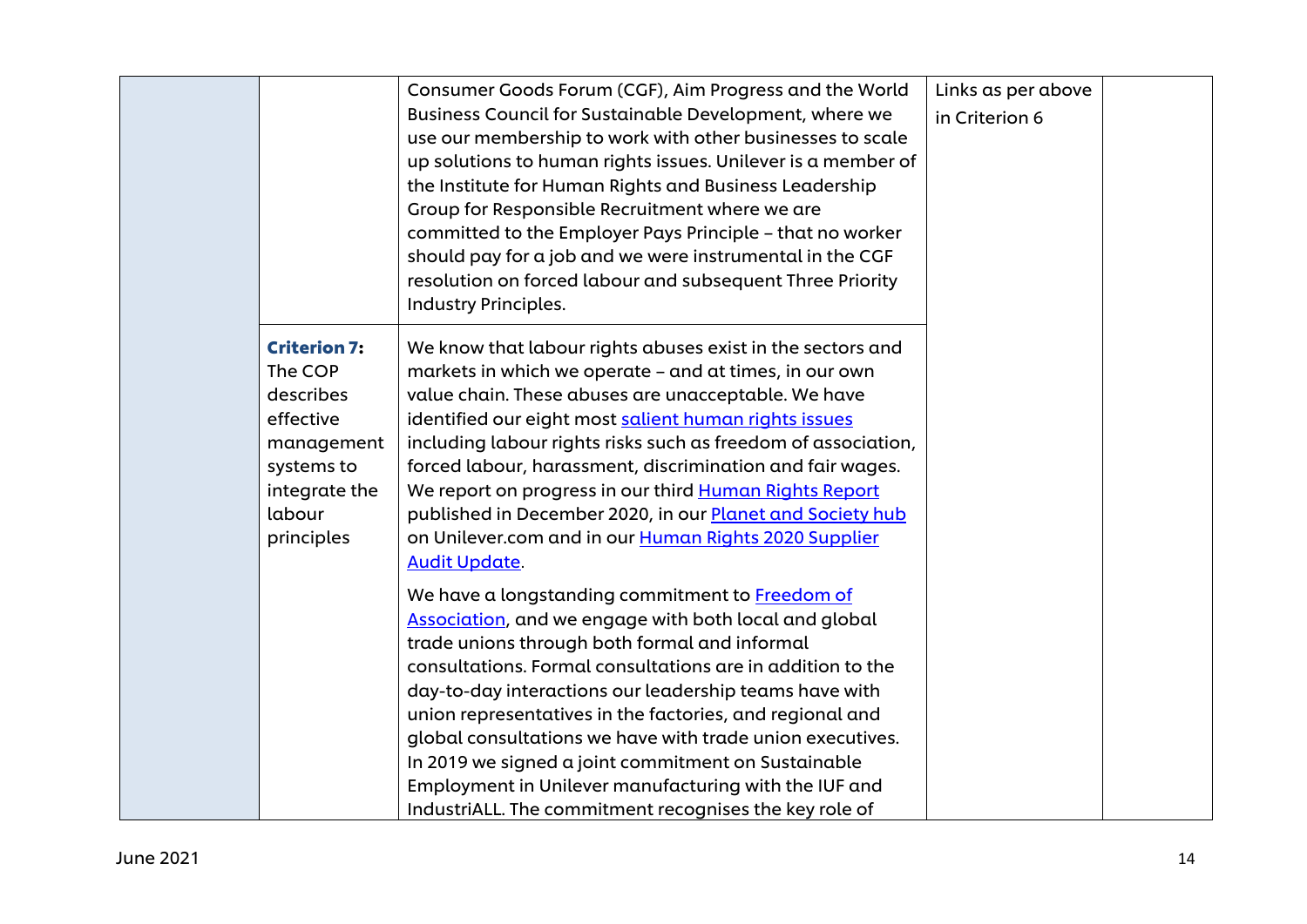| trade unions in protecting worker rights. Governance of our<br>human rights strategy is led from the top by our CEO and<br>the Unilever Leadership Executive, with oversight provided<br>by the Corporate Responsibility Committee of the Unilever<br>Board of Directors. We continue to embed human rights and<br>implement the UN Guiding Principles on Business and<br>Human Rights throughout our operations. We work to align<br>and expand our internal policy framework with the<br>Principles and integrate them into pre-existing policies and<br>codes, driving labour rights improvements. We embed our<br>policies through audits, Human Rights Impact Assessments<br>(HRIAs), specific local action plans and by working with<br>others, either bilaterally with our suppliers, or through<br>industry or other multi-stakeholder initiatives.<br>Our dialogue with suppliers and business partners is<br>critical, where they feel able to raise issues so that we can<br>work together to share best practices and respond to<br>challenges as they emerge. For example, to keep the lines<br>of communication open, our procurement managers work<br>directly with suppliers to help identify risks and<br>remediate gaps in policies and practices.<br>Effective grievance mechanisms, as described in the UN<br>Guiding Principles, are critical in ensuring that human<br>rights, including labour rights, are respected. We have<br>developed a single integrated channel to ensure that our<br>employees can raise grievances, issues and concerns as<br>simply as possible. We have also further developed and<br>strengthened our tools to analyse and resolve the | <b>External</b><br>whistleblowing<br>reporting site:<br><b>Business Integrity</b><br>- It's How We<br><b>Work</b><br><b>Unilever Code</b><br><b>Support Line</b> |  |
|-------------------------------------------------------------------------------------------------------------------------------------------------------------------------------------------------------------------------------------------------------------------------------------------------------------------------------------------------------------------------------------------------------------------------------------------------------------------------------------------------------------------------------------------------------------------------------------------------------------------------------------------------------------------------------------------------------------------------------------------------------------------------------------------------------------------------------------------------------------------------------------------------------------------------------------------------------------------------------------------------------------------------------------------------------------------------------------------------------------------------------------------------------------------------------------------------------------------------------------------------------------------------------------------------------------------------------------------------------------------------------------------------------------------------------------------------------------------------------------------------------------------------------------------------------------------------------------------------------------------------------------------------------------------------------------------|------------------------------------------------------------------------------------------------------------------------------------------------------------------|--|
| grievances and breaches we receive.                                                                                                                                                                                                                                                                                                                                                                                                                                                                                                                                                                                                                                                                                                                                                                                                                                                                                                                                                                                                                                                                                                                                                                                                                                                                                                                                                                                                                                                                                                                                                                                                                                                       |                                                                                                                                                                  |  |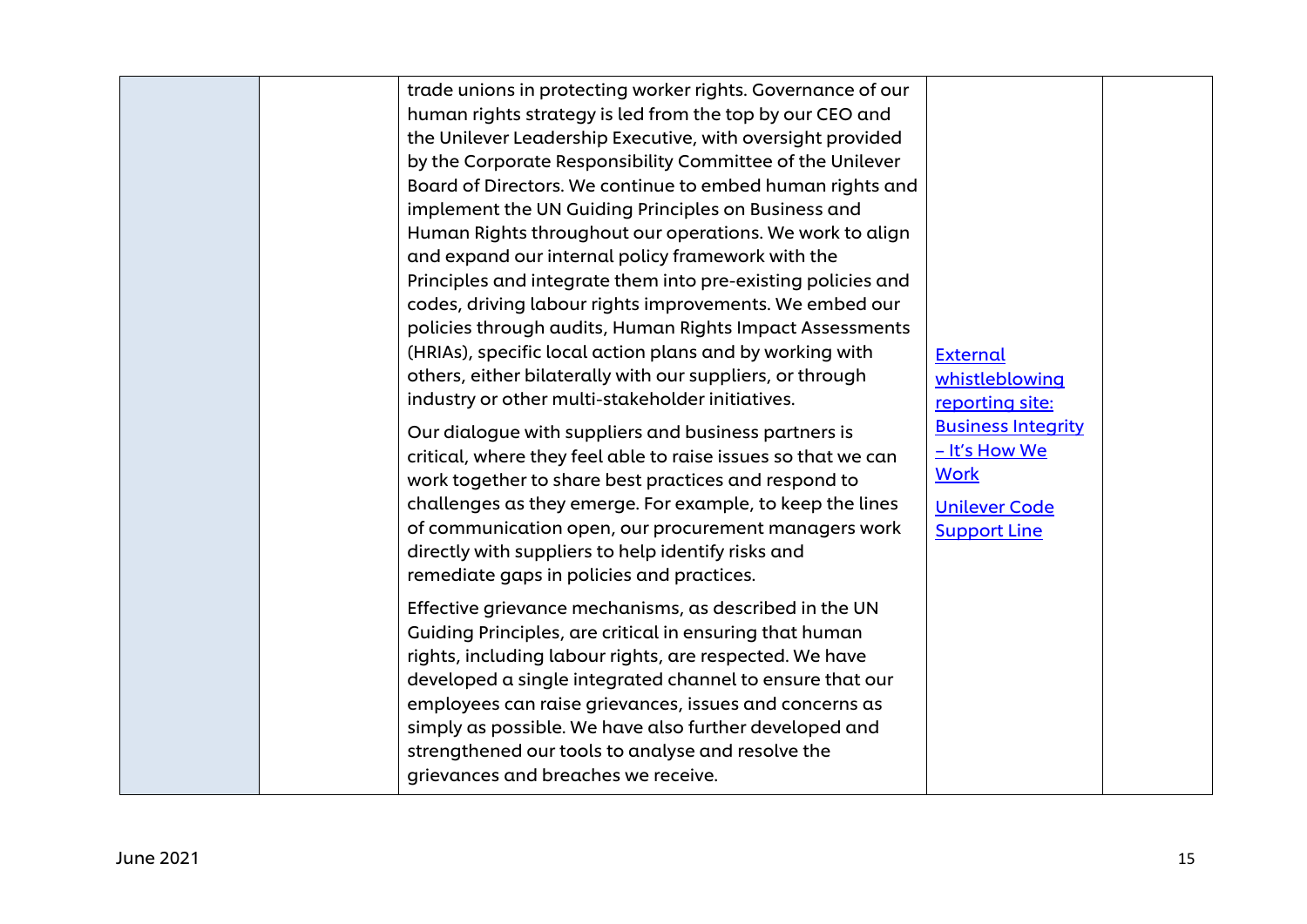|                                                                                                                                                     | Our Responsible Sourcing Policy includes information on<br>grievance mechanisms and we have a specific palm oil<br>grievance mechanism.                                                                                                                                                                                                                                                                                                                                                                                                                                                                                                                                                                                                                                                                    |  |
|-----------------------------------------------------------------------------------------------------------------------------------------------------|------------------------------------------------------------------------------------------------------------------------------------------------------------------------------------------------------------------------------------------------------------------------------------------------------------------------------------------------------------------------------------------------------------------------------------------------------------------------------------------------------------------------------------------------------------------------------------------------------------------------------------------------------------------------------------------------------------------------------------------------------------------------------------------------------------|--|
| <b>Criterion 8:</b><br>The COP<br>describes<br>effective<br>monitoring<br>and<br>evaluation<br>mechanisms<br>of labour<br>principles<br>integration | Since 2012, we have provided a web-based reporting<br>process for both employees and suppliers to raise concerns<br>or highlight workplace or supply chain issues, in addition to<br>existing telephone and email reporting systems. Employees<br>can also report concerns to their line manager, local<br>Business Integrity Officer or a member of their local<br>Business Integrity Committee. Alternatively, they can use<br>our confidential external 'Unilever Code Support Line'<br>(whistleblowing line) via telephone or internet. <b>Business</b><br><b>Integrity</b> training and communications materials provide<br>details of available options. All reported breaches of the<br>Code of Business Principles are monitored and dealt with by<br>our local business leaders at country level. |  |
|                                                                                                                                                     | We continue to align our own factories with our Responsible<br>Sourcing Policy, using independent, external on-site audits<br>determined from a risk-based perspective. This ensures that<br>all internal sourcing units are held to the same standard as<br>external suppliers.                                                                                                                                                                                                                                                                                                                                                                                                                                                                                                                           |  |
|                                                                                                                                                     | We are seeking to improve our analytical capabilities to<br>make sure any internal trends, hot spots and root causes<br>are rapidly identified and remediated through<br>the introduction of appropriate controls.                                                                                                                                                                                                                                                                                                                                                                                                                                                                                                                                                                                         |  |
|                                                                                                                                                     | We are committed to transparency, acknowledging that<br>many challenges remain which must be resolved. In the<br>Salient Issues section of our Human Rights report,<br>we discuss the complexities present in both our operations                                                                                                                                                                                                                                                                                                                                                                                                                                                                                                                                                                          |  |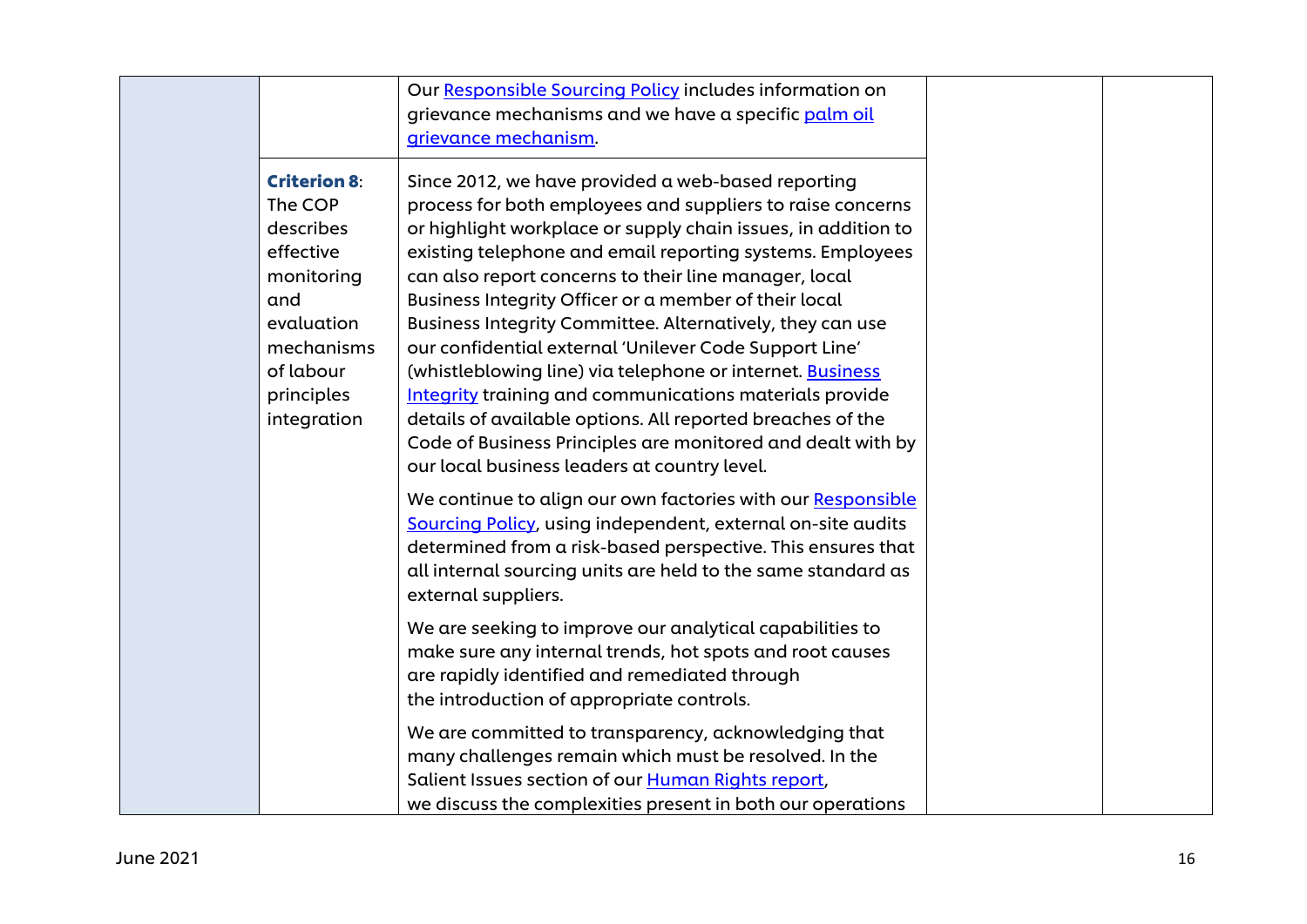|  | and our extended supply chain. We have continued to<br>expand our Framework for Women's Safety and created<br>global Land Rights Principles and Implementation<br>Guidance which we will use to monitor our work to address<br>potential human rights issues. Our third Human Rights<br>Progress Report published in December 2020 and our<br>Respect Human Rights section on unilever.com explain our<br>progress against each of our salient human rights issues in<br>both our own operations and extended supply chain and<br>the actions we are taking to remedy any issues. |  |  |
|--|-----------------------------------------------------------------------------------------------------------------------------------------------------------------------------------------------------------------------------------------------------------------------------------------------------------------------------------------------------------------------------------------------------------------------------------------------------------------------------------------------------------------------------------------------------------------------------------|--|--|
|--|-----------------------------------------------------------------------------------------------------------------------------------------------------------------------------------------------------------------------------------------------------------------------------------------------------------------------------------------------------------------------------------------------------------------------------------------------------------------------------------------------------------------------------------------------------------------------------------|--|--|

| <b>Environmental Management Policies &amp; Procedures</b>                                                                    |                                                                                                                      |                                                                                                                                                                                                                                                                                                                                            |                                                                                   |                                                            |
|------------------------------------------------------------------------------------------------------------------------------|----------------------------------------------------------------------------------------------------------------------|--------------------------------------------------------------------------------------------------------------------------------------------------------------------------------------------------------------------------------------------------------------------------------------------------------------------------------------------|-----------------------------------------------------------------------------------|------------------------------------------------------------|
| <b>GC Principle</b>                                                                                                          | <b>Criteria for GC</b><br><b>Advanced</b><br><b>Level</b>                                                            | <b>Unilever Approach</b>                                                                                                                                                                                                                                                                                                                   | <b>Where To Find</b><br><b>Out More</b>                                           | <b>Reference</b><br>to GRI<br><b>Standards</b>             |
| <b>Principle 7:</b><br><b>Businesses</b><br>should support<br>a precautionary<br>approach to<br>environmental<br>challenges. | <b>Criterion 9:</b><br>The COP<br>describes<br>robust<br>commitments,<br>strategies or<br>policies in the<br>area of | Our Code of Business Principles states that we are<br>committed to making continuous improvements in the<br>management of our environmental impact and to the<br>longer-term goal of developing a sustainable business.<br>Furthermore, our Code states we will work in partnership<br>with others to promote environmental care, increase | Unilever<br>Environmental<br>Policy<br><b>Unilever Compass</b><br><b>Strategy</b> | 102-11<br>$301 - 1$<br>$305 - 1$<br>$303 - 1$<br>$308 - 1$ |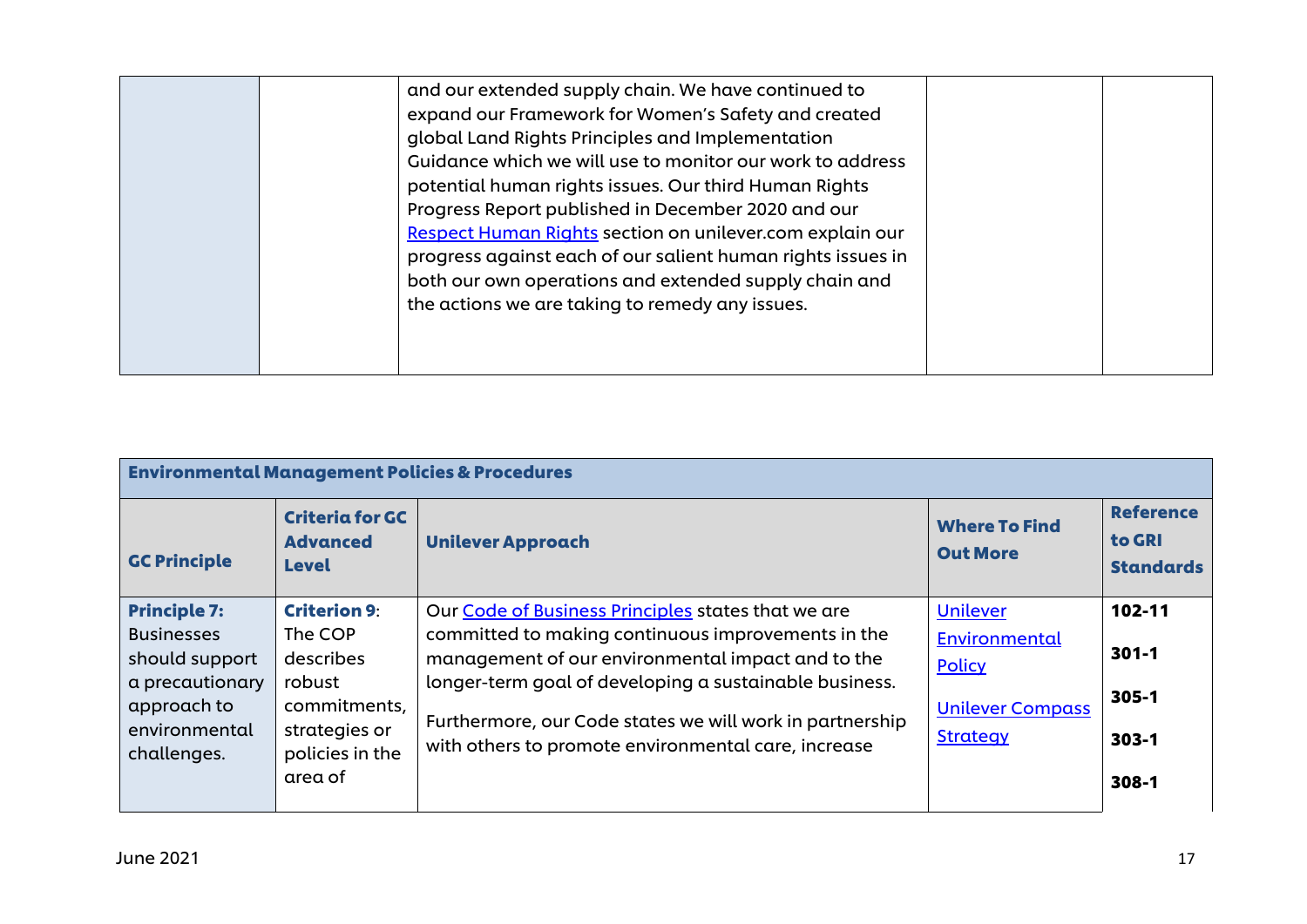|                                          | environmental | understanding of environmental issues and disseminate                                                              | Unilever                  | $308 - 2$ |
|------------------------------------------|---------------|--------------------------------------------------------------------------------------------------------------------|---------------------------|-----------|
|                                          | stewardship   | good practice.                                                                                                     | <b>Sustainable Living</b> |           |
| <b>Principle 8:</b><br><b>Businesses</b> |               | We consider the reduction of our greenhouse gas (GHG),                                                             | Plan 2010-2020:           |           |
| should                                   |               | water and waste impacts across our value chain, from                                                               | <b>Summary of 10</b>      |           |
| undertake                                |               | sourcing our raw materials to within our own                                                                       | years' progress           |           |
| initiatives to                           |               | manufacturing and operations and consumer use. We                                                                  |                           |           |
|                                          |               | also aim to source our agricultural raw materials                                                                  | p.4, 14-28                |           |
| promote                                  |               | sustainably.                                                                                                       | <b>Our policies</b>       |           |
| greater<br>environmental                 |               |                                                                                                                    |                           |           |
| responsibility.                          |               | One of our environmental goals - which we began in the                                                             | Sustainability            |           |
|                                          |               | USLP and is continuing as part of the Unilever Compass -                                                           | <b>Reporting Centre</b>   |           |
|                                          |               | is to halve the greenhouse gas impact of our products                                                              | (Our policies and         |           |
|                                          |               | across the lifecycle by 2030. This covers our entire value                                                         |                           |           |
| <b>Principle 9:</b>                      |               | chain, from the sourcing of our raw materials and our                                                              | management                |           |
| <b>Businesses</b>                        |               | own manufacturing, through to consumer use and                                                                     | approach)                 |           |
| should                                   |               | disposal.                                                                                                          | <b>Our eco-efficiency</b> |           |
| encourage the                            |               |                                                                                                                    |                           |           |
| development                              |               | In 2015 we set an ambition to become 'carbon positive' in                                                          | reporting                 |           |
| and diffusion of                         |               | our manufacturing operations by 2030 which included                                                                | <b>Climate Action</b>     |           |
| environmentally                          |               | sourcing 100% of our energy across our operations from                                                             |                           |           |
| friendly                                 |               | renewable sources. Since we set our greenhouse gas                                                                 | <b>Protect and</b>        |           |
| technologies.                            |               | emissions target, we have extended our focus beyond our                                                            | regenerate nature         |           |
|                                          |               | manufacturing sites to apply to our global operations.                                                             |                           |           |
|                                          |               | Our ambition has evolved from becoming carbon positive                                                             | <b>Waste-free world</b>   |           |
|                                          |               | to achieving zero emissions from our operations by 2030.                                                           |                           |           |
|                                          |               | To achieve this, we are building on our longstanding work                                                          | Water                     |           |
|                                          |               | across our global factory network to reduce our energy<br>use, transition to renewable grid electricity, phase out | stewardship               |           |
|                                          |               | coal and move to 100% renewable energy across our                                                                  | <b>Annual Report</b>      |           |
|                                          |               | operations. The Science Based Targets initiative has                                                               |                           |           |
|                                          |               |                                                                                                                    | and Accounts              |           |
|                                          |               | validated this target as meeting the level of                                                                      |                           |           |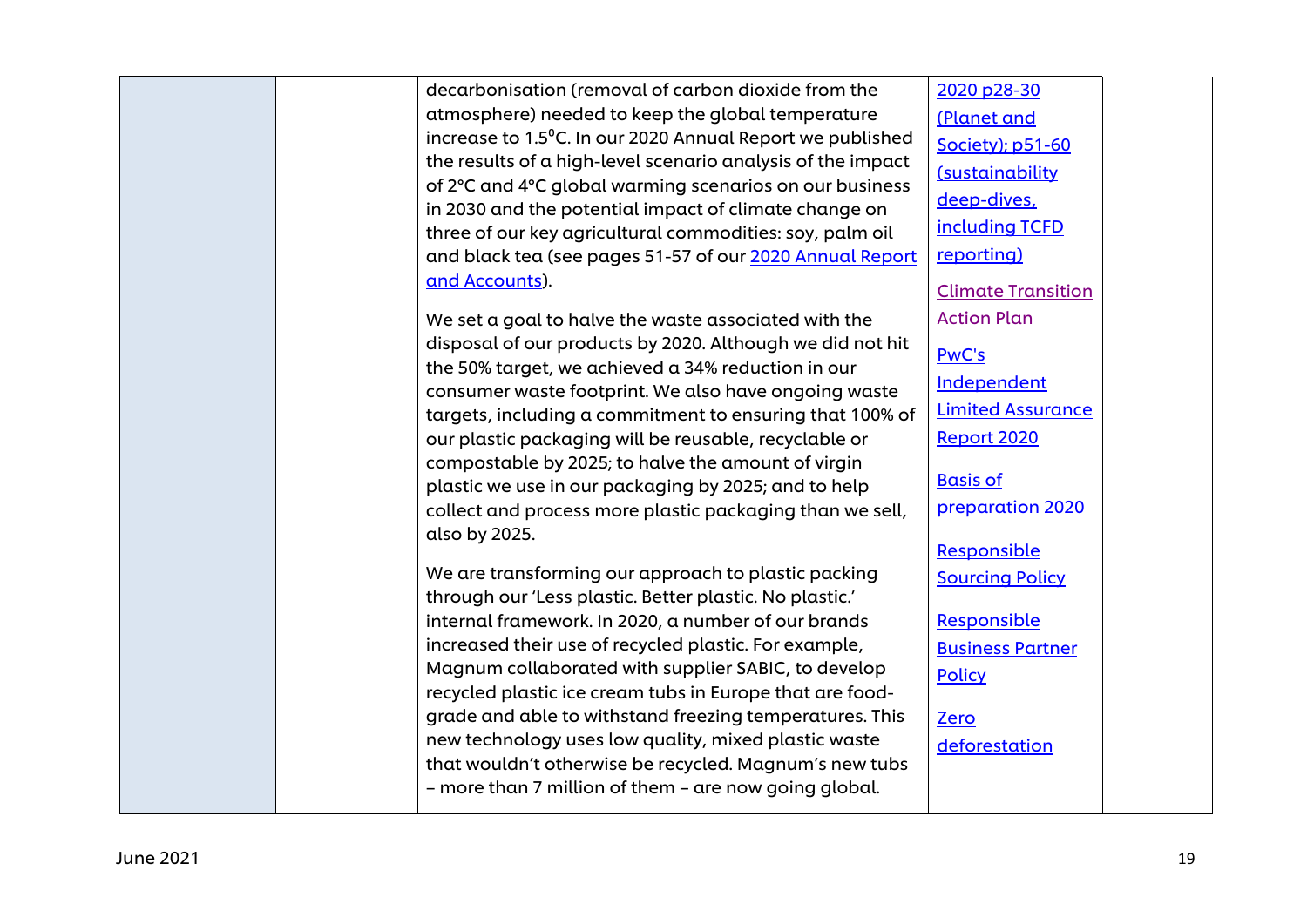| Sustainability<br>In the USLP, we also set a target to halve the water<br>associated with the consumer use of or products by 2020.<br>performance data<br>We didn't achieve this challenging target by the end of<br><b>CDP Climate 2020</b><br>2020 and our water impact per consumer remains the<br>same as when we set the target. This is partly because<br>response |
|--------------------------------------------------------------------------------------------------------------------------------------------------------------------------------------------------------------------------------------------------------------------------------------------------------------------------------------------------------------------------|
|                                                                                                                                                                                                                                                                                                                                                                          |
|                                                                                                                                                                                                                                                                                                                                                                          |
|                                                                                                                                                                                                                                                                                                                                                                          |
|                                                                                                                                                                                                                                                                                                                                                                          |
|                                                                                                                                                                                                                                                                                                                                                                          |
| progress has been counterbalanced by changes in our                                                                                                                                                                                                                                                                                                                      |
| <b>CDP Water 2020</b><br>product portfolio since 2010. Our portfolio is now made                                                                                                                                                                                                                                                                                         |
| up of more products that have a higher than average<br>response                                                                                                                                                                                                                                                                                                          |
| water footprint compared to 2010 and our biggest water                                                                                                                                                                                                                                                                                                                   |
| <b>CDP Forests 2020</b><br>impact - over 99% - occurs when consumers shower,                                                                                                                                                                                                                                                                                             |
| bathe and wash clothes with our products.<br>response                                                                                                                                                                                                                                                                                                                    |
| We did see water savings in some of our product                                                                                                                                                                                                                                                                                                                          |
| categories since 2010. This was most notable in Skin                                                                                                                                                                                                                                                                                                                     |
| Cleansing (e.g. growth of Lifebuoy hand soap sales in                                                                                                                                                                                                                                                                                                                    |
|                                                                                                                                                                                                                                                                                                                                                                          |
| Asia) and Fabric Solutions (e.g. growth of Rin and Wheel                                                                                                                                                                                                                                                                                                                 |
| laundry detergents in Asia), which together account for                                                                                                                                                                                                                                                                                                                  |
| 76% of the total water footprint. These changes were in                                                                                                                                                                                                                                                                                                                  |
| part due to water-smart innovations such as our Rin                                                                                                                                                                                                                                                                                                                      |
| detergent bar which uses SmartFoam technology and up                                                                                                                                                                                                                                                                                                                     |
| to halves the water needed for rinsing, making the                                                                                                                                                                                                                                                                                                                       |
| washing process easier and quicker for consumers in                                                                                                                                                                                                                                                                                                                      |
| water-scarce regions.                                                                                                                                                                                                                                                                                                                                                    |
| To tackle water scarcity, in 2019 we launched a range of                                                                                                                                                                                                                                                                                                                 |
| no-rinse conditioners in the US with our new hair care                                                                                                                                                                                                                                                                                                                   |
| brand 'the good stuff'. Our Love Home and Planet dry                                                                                                                                                                                                                                                                                                                     |
| wash sprays are made with only 0.02% of the water used                                                                                                                                                                                                                                                                                                                   |
| in a normal UK laundry load. And our Rin detergent bar                                                                                                                                                                                                                                                                                                                   |
| uses up to half the water needed for rinsing, making the                                                                                                                                                                                                                                                                                                                 |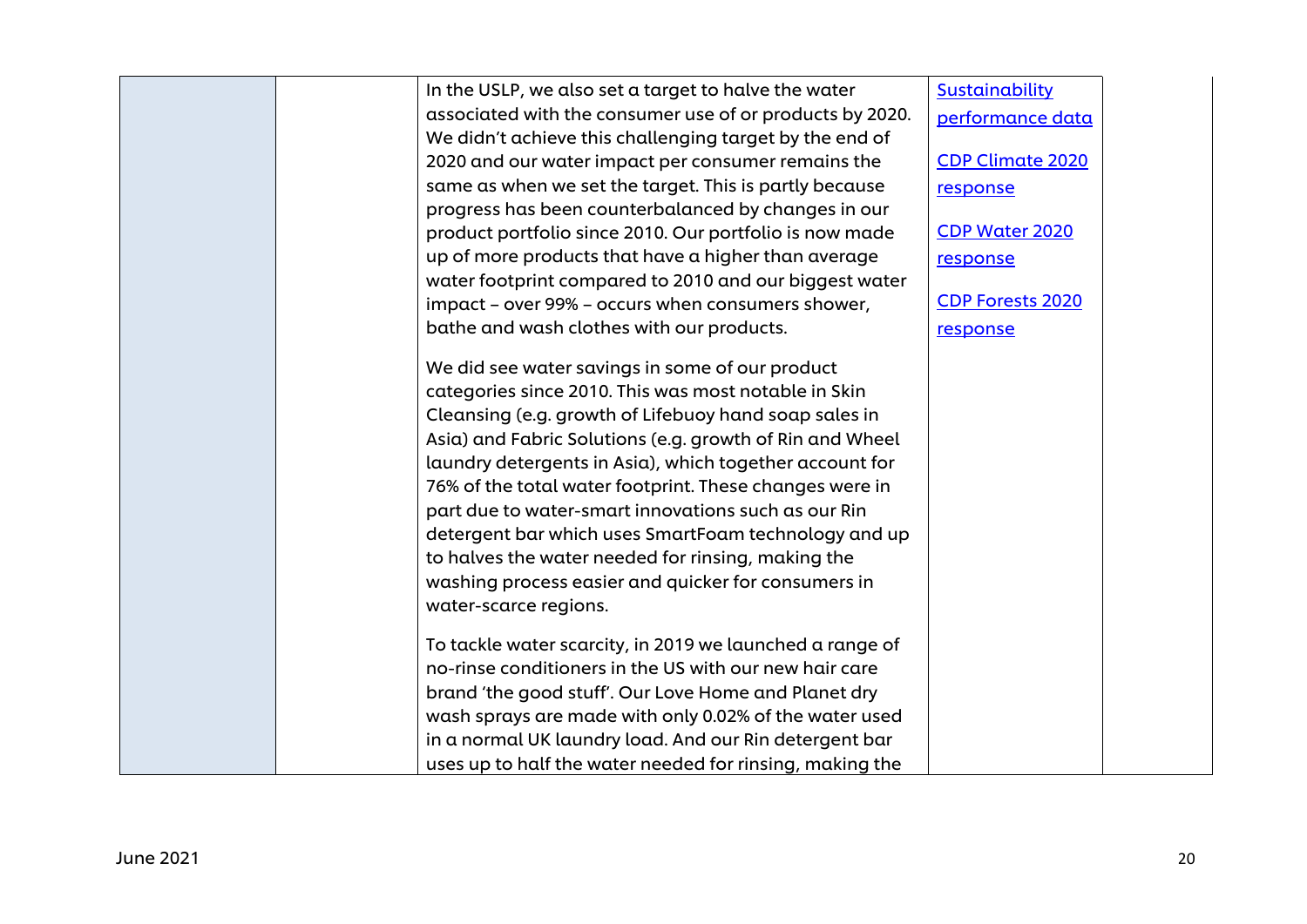|                      | washing process easier for consumers in water-scarce       |  |
|----------------------|------------------------------------------------------------|--|
|                      | regions.                                                   |  |
|                      | We have two new goals relating to water in the Unilever    |  |
|                      | Compass as part of our Protect and Regenerate Nature       |  |
|                      | pillar: implement water stewardship programmes in 100      |  |
|                      | locations in water-stressed areas by 2030; and making      |  |
|                      | 100% of our ingredients biodegradable by 2030.             |  |
|                      | All of our environmental targets can be found in our new   |  |
|                      | business strategy, the Unilever Compass.                   |  |
|                      | We are founding members of the CDP (formerly Carbon        |  |
|                      | Disclosure Project) Supply Chain Leadership                |  |
|                      | Collaboration. CDP aims to increase companies'             |  |
|                      | disclosure of their GHG management plans and impacts,      |  |
|                      | and to encourage them to put reduction plans in place.     |  |
|                      | CDP's supplier programme has a global reach and            |  |
|                      | involves businesses collaborating through their supply     |  |
|                      | chains.                                                    |  |
|                      | We are part of the Natural Capital Coalition and we        |  |
|                      | working to advance work in this area, through the WBCSD    |  |
|                      | and Natural Capital Project amongst others.                |  |
| <b>Criterion 10:</b> | Our environmental management system (EMS) underpins        |  |
| The COP              | our environment strategy. All Unilever companies must      |  |
| describes            | comply with the Unilever standards for occupational        |  |
| effective            | safety and health and environmental care (SHE), as well    |  |
| management           | as our Consumer Safety Policy. Our environmental policy    |  |
| systems to           | outlines our individual and shared responsibilities to the |  |
| integrate the        | environment and is implemented through the                 |  |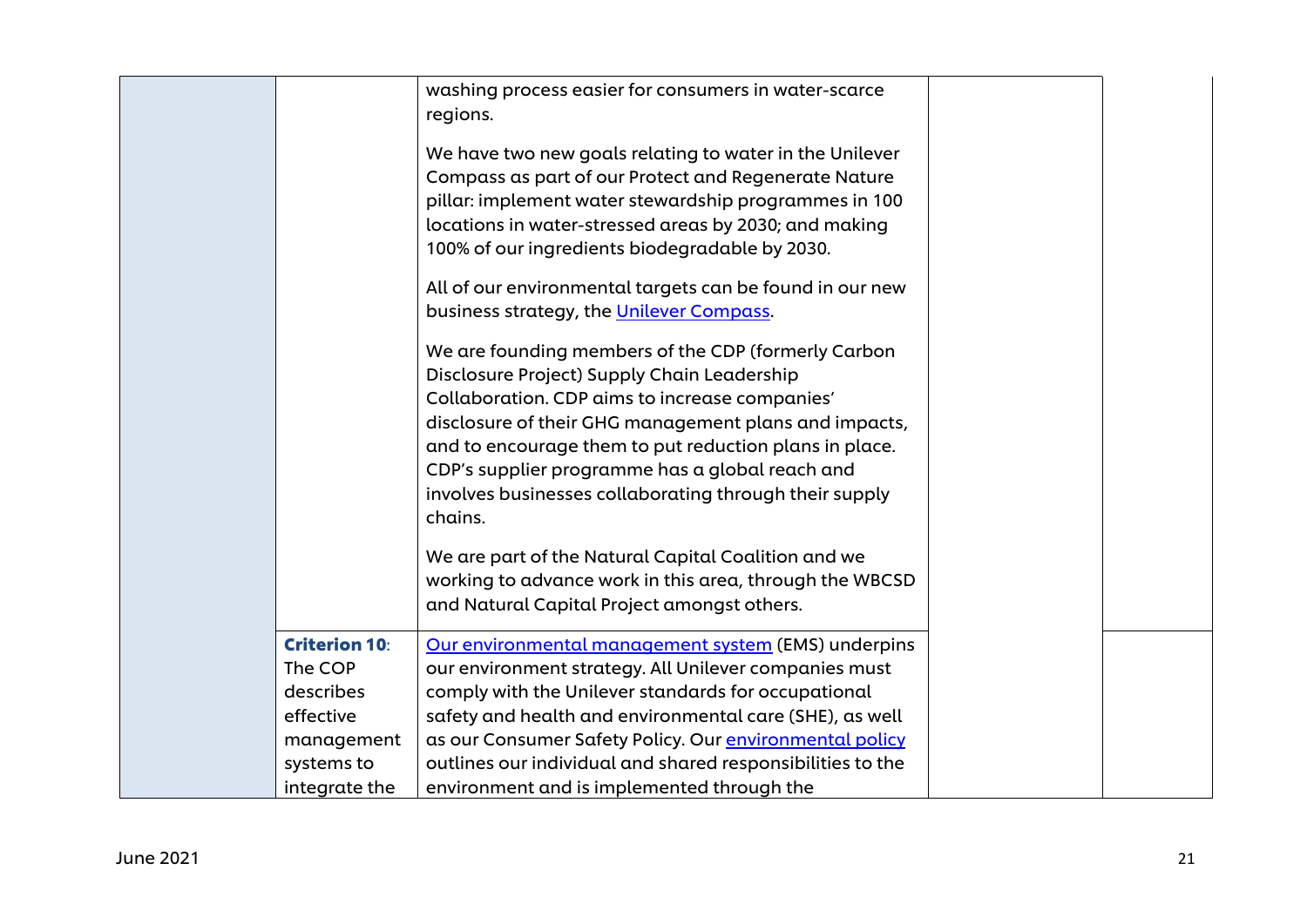| environmental<br>principles | commitments within the environmental pillars of the<br>Unilever Sustainable Living Plan.                                                                                                                                                                                                                                                                                                                                                                                                                                            |
|-----------------------------|-------------------------------------------------------------------------------------------------------------------------------------------------------------------------------------------------------------------------------------------------------------------------------------------------------------------------------------------------------------------------------------------------------------------------------------------------------------------------------------------------------------------------------------|
|                             | Each Unilever organisation must establish a formal SHE<br>Framework Standard for Environmental Care, based on<br>the ISO 14001 management systems standard. Our EMS is<br>designed to achieve continuous improvement.                                                                                                                                                                                                                                                                                                               |
|                             | Lifecycle assessment (LCA) is one of a number of<br>techniques we use to help us understand the impacts of<br>our products on the environment. We conduct LCAs on our<br>existing products and ingredients to help identify<br>improvement opportunities, to improve data quality and<br>relevance to our studies.                                                                                                                                                                                                                  |
|                             | We require all suppliers to comply with our Responsible<br><b>Sourcing Policy, which mandates suppliers to conduct</b><br>their business in a manner which embraces sustainability<br>and reduces environmental impact. Our mandatory<br>requirement is that suppliers are environmentally<br>compliant with all necessary legal permits, but the policy<br>expects them to proceed towards best practice. We are<br>willing to apply more stringent criteria than those<br>required by law when we believe this to be appropriate. |
|                             | Within our own operations, our World Class<br>Manufacturing (WCM) programme provides tools,<br>techniques and awareness to integrate sustainability<br>through continual improvement and investing in new<br>equipment and technology.<br>We share best practice with those people responsible for                                                                                                                                                                                                                                  |
|                             | reducing the environmental impact of our manufacturing                                                                                                                                                                                                                                                                                                                                                                                                                                                                              |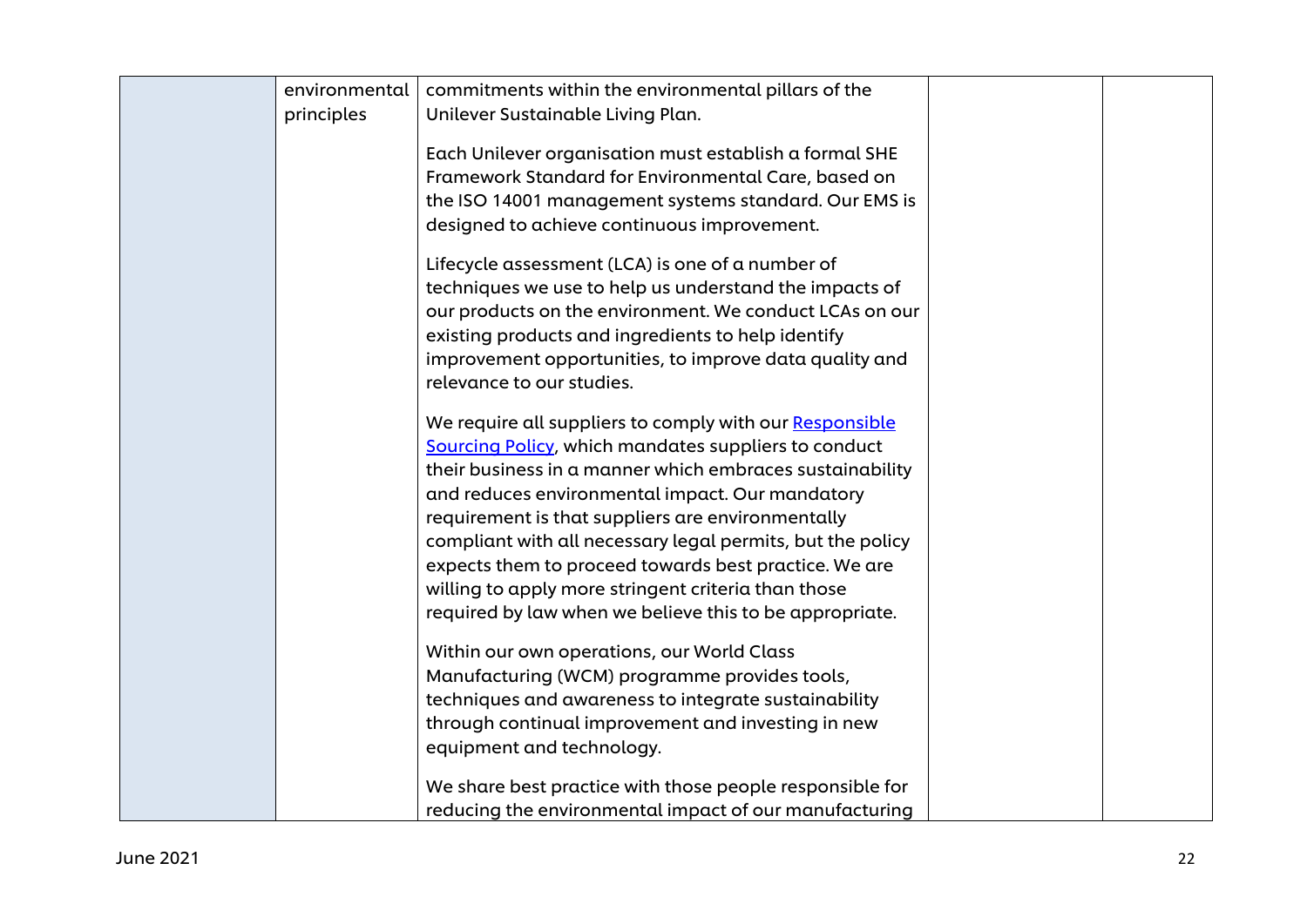|                                                                                                                                                   | operations. Our central Best Practice Portal has over 360<br>replicable examples of environmental improvements.                                                                                                                                                                                                                                                                                                                                                                                                                                                                                                                                                      |  |
|---------------------------------------------------------------------------------------------------------------------------------------------------|----------------------------------------------------------------------------------------------------------------------------------------------------------------------------------------------------------------------------------------------------------------------------------------------------------------------------------------------------------------------------------------------------------------------------------------------------------------------------------------------------------------------------------------------------------------------------------------------------------------------------------------------------------------------|--|
|                                                                                                                                                   | Over the past five years, we piloted different carbon<br>pricing schemes including a programme that 'taxed'<br>divisional capital expenditure budgets in order to create<br>a centrally managed Low Carbon Fund. The fund was<br>used to accelerate clean technology investment at our<br>sites. We have decided to replace this programme with an<br>explicit commitment to ensure that future capital<br>expenditure is aligned with the Paris Agreement's<br>objective of limiting global average temperature rise to<br>1.5 degrees.                                                                                                                             |  |
| <b>Criterion 11:</b><br>The COP<br>describes<br>effective<br>monitoring<br>and<br>evaluation<br>mechanisms<br>for<br>environmental<br>stewardship | We use a number of metrics to assess our environmental<br>impacts across the value chain covering greenhouse gas<br>(GHG) emissions, water, waste and sustainable sourcing.<br>Eco-efficiency data is used to track performance, set<br>targets and identify the best opportunities to drive<br>reductions in each of our key indicators.<br>Many of our manufacturing sites also make use of real-<br>time eco-efficiency data. This is collected through<br>automated systems - known as measurement,<br>monitoring and targeting (MM&T) systems. This helps our<br>manufacturing sites to better track their performance and<br>identify reduction opportunities. |  |
|                                                                                                                                                   | We collect financial information through our<br>Environmental Performance Reporting system for all<br>manufacturing sites and by each energy and water type,<br>which enables us to measure the economic benefits of                                                                                                                                                                                                                                                                                                                                                                                                                                                 |  |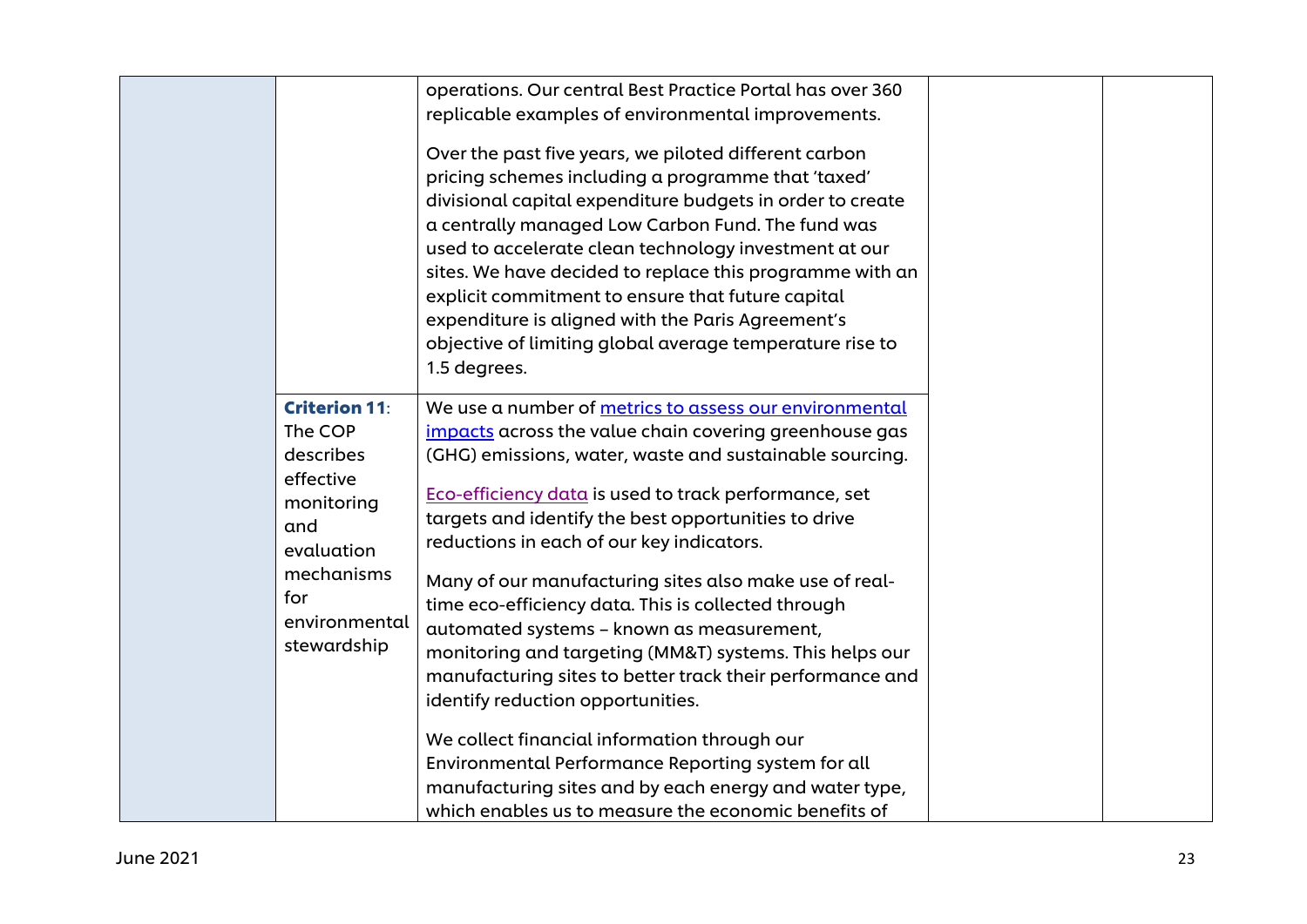| our eco-efficiency programme. Since 2008 we have<br>avoided costs of more than €1.2 billion through improving<br>water and energy efficiency at our factories, using less<br>material and producing less waste.                                                                                                                                                                                                                                                                                                                                                                                                                                                                                                                                                                                                                                        |  |
|--------------------------------------------------------------------------------------------------------------------------------------------------------------------------------------------------------------------------------------------------------------------------------------------------------------------------------------------------------------------------------------------------------------------------------------------------------------------------------------------------------------------------------------------------------------------------------------------------------------------------------------------------------------------------------------------------------------------------------------------------------------------------------------------------------------------------------------------------------|--|
| Regular environmental audits help our sites to achieve<br>continuous improvement. We use a mixture of internal<br>and external audits. Of our sites, 100% receive a regular<br>audit (at least every three years) to assess the robustness<br>of the implementation of our Environmental Care<br>Framework Standard. More than 25% of our sites are<br>audited every year, whether that is via internal or external<br>parties. In 2020, approximately 32% of our production<br>output from group-wide operations was certified or still<br>certified by ISO14001. We developed the Environmental<br>Care Framework Standard with inputs and requirements<br>on par with ISO14001 which is now mandatory for sites to<br>adopt and operate by. Our Framework Standard, aligned<br>with ISO14001, is audited by external and internal<br>professionals. |  |
| At least once a year, all operating units conduct a review<br>of their environmental business risks and their<br>compliance with corporate policies. They also conduct a<br>continuous self-assessment of their operating controls.<br>These exercises are summarised in a Positive Assurance<br>letter that is sent to our Corporate Risk Committee each<br>year.<br>A selection of our environmental metrics are<br>independently assured by PwC.                                                                                                                                                                                                                                                                                                                                                                                                    |  |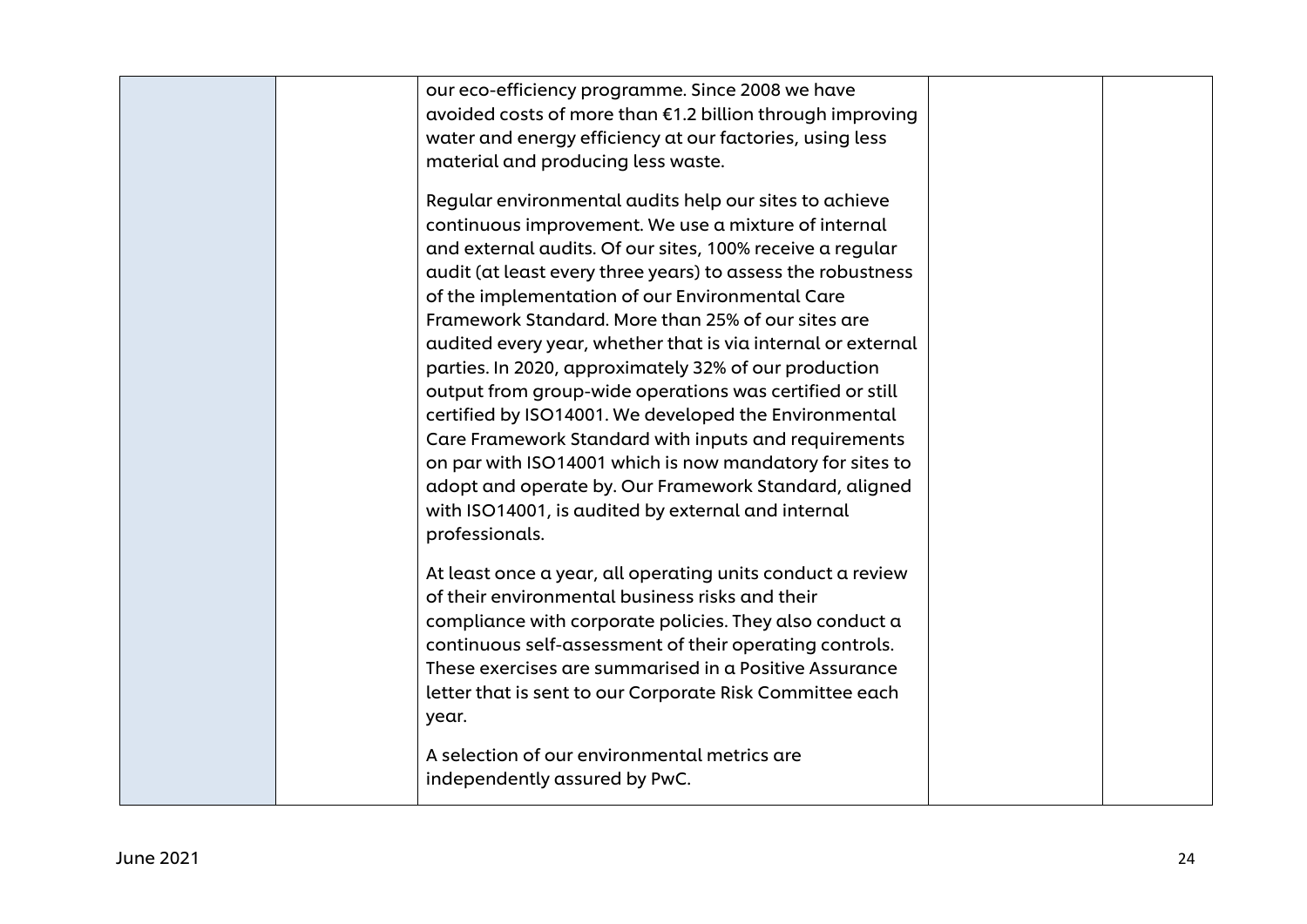| <b>Anti-Corruption Management Policies &amp; Procedures</b>                                                                                      |                                                                                                                                           |                                                                                                                                                                                                                                                                                                                                                                                                                                                                                                                                                                                                                                                                                                                                                                                                                                                                                                                                                                                                                                                                                                                                                                                                                                                                                                                                                           |                                                                                                                                                                                                                                                                                                                                                                                                  |                                                |
|--------------------------------------------------------------------------------------------------------------------------------------------------|-------------------------------------------------------------------------------------------------------------------------------------------|-----------------------------------------------------------------------------------------------------------------------------------------------------------------------------------------------------------------------------------------------------------------------------------------------------------------------------------------------------------------------------------------------------------------------------------------------------------------------------------------------------------------------------------------------------------------------------------------------------------------------------------------------------------------------------------------------------------------------------------------------------------------------------------------------------------------------------------------------------------------------------------------------------------------------------------------------------------------------------------------------------------------------------------------------------------------------------------------------------------------------------------------------------------------------------------------------------------------------------------------------------------------------------------------------------------------------------------------------------------|--------------------------------------------------------------------------------------------------------------------------------------------------------------------------------------------------------------------------------------------------------------------------------------------------------------------------------------------------------------------------------------------------|------------------------------------------------|
| <b>GC Principle</b>                                                                                                                              | <b>Criteria for</b><br><b>GC Advanced</b><br><b>Level</b>                                                                                 | <b>Unilever Approach</b>                                                                                                                                                                                                                                                                                                                                                                                                                                                                                                                                                                                                                                                                                                                                                                                                                                                                                                                                                                                                                                                                                                                                                                                                                                                                                                                                  | <b>Where To Find</b><br><b>Out More</b>                                                                                                                                                                                                                                                                                                                                                          | <b>Reference</b><br>to GRI<br><b>Standards</b> |
| <b>Principle 10:</b><br><b>Businesses</b><br>should work<br>against<br>corruption in<br>all its forms,<br>including<br>extortion<br>and bribery. | <b>Criterion 12:</b><br>The COP<br>describes<br>robust<br>commitments,<br>strategies or<br>policies in the<br>area of anti-<br>corruption | Unilever has a global zero tolerance approach to all forms of<br>corruption, which is outlined in our Code of Business<br>Principles. Our Code of Business Principles (launched in 1995)<br>and 24 related Code Policies (updated and also published<br>externally in 2016 and subsequently updated in 2020) are at<br>the heart of our Business Integrity framework. This extends to<br>all our employees, board members, third parties, new<br>acquisitions and joint ventures, irrespective of financial<br>values involved. We elaborate our commitment in multiple<br>Code of Business Principles (CoBP) Code Policies including (i)<br>Avoiding Conflicts of Interest, (ii) Anti-Bribery, Gifts &<br>Hospitality (G&H), (iii) Anti Money Laundering, Accurate<br>Records, Reporting and Accounting; (iv) Protecting Unilever's<br>Physical and Financial Assets and Intellectual Property, (v)<br>Contact with Government, Regulators and Non-<br>Governmental Organisations; and (vi) Political Activities and<br>Political Donations. All were updated in 2016 and give clear<br>instructions on mandated behaviours. In 2018, we launched<br>a new company-wide platform for online disclosure of G&H<br>and conflict of interest to enhance recording practices and<br>oversight.<br>Our Code Policies go beyond complying with applicable laws | <b>Code of Business</b><br><b>Principles and</b><br><b>Code Policies</b><br><b>Business integrity</b><br>(including countering<br>corruption policy<br>documents)<br><b>Unilever Code</b><br><b>Support Line</b><br>(whistleblowing<br>line)<br><b>Annual Report</b><br>and Accounts<br>2020 p18 (Working<br>with integrity); p72<br>(Report of the<br>Corporate<br>Responsibility<br>Committee) | 102-16<br>102-17<br>$205 - 3$                  |
|                                                                                                                                                  |                                                                                                                                           | and regulations and are mandatory in all jurisdictions to set                                                                                                                                                                                                                                                                                                                                                                                                                                                                                                                                                                                                                                                                                                                                                                                                                                                                                                                                                                                                                                                                                                                                                                                                                                                                                             |                                                                                                                                                                                                                                                                                                                                                                                                  |                                                |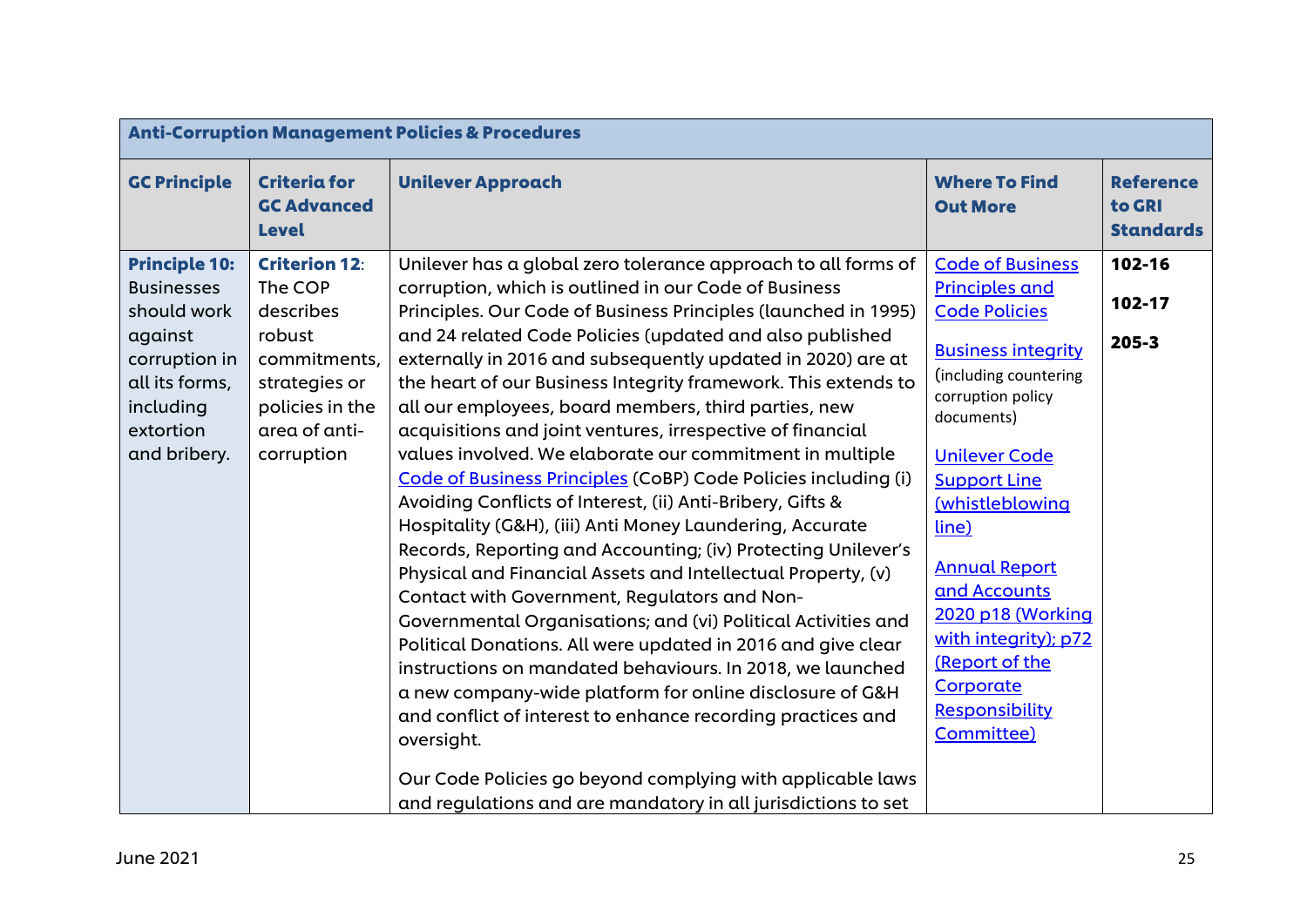| consistently high standards. Periodic mandatory training on     | Responsible             |  |
|-----------------------------------------------------------------|-------------------------|--|
| all relevant Code Policies is provided to managers and          | <b>Sourcing Policy</b>  |  |
| additional higher risk teams and we offer other bespoke         |                         |  |
| training and awareness raising events for specific business     | Human rights in         |  |
| activities and functions. In order to enhance capabilities and  | our operations          |  |
| standards, in 2018 we reviewed some of our guidance and         | Human rights in         |  |
| resources, refreshed our country risk profiles, and launched    | our extended            |  |
| an Anti-Corruption Community of Practice for all staff          | value chain             |  |
| involved in advisory and case resolution.                       |                         |  |
|                                                                 | Responsible             |  |
| In 2018 we also rolled out new principles for recruiting        | <b>Business Partner</b> |  |
| employees from the public sector to ensure the right balance    | <b>Policy</b>           |  |
| is struck between the benefit from such recruitment and         |                         |  |
| avoiding potential conflicts of interest with previous          |                         |  |
| employers (revolving doors).                                    |                         |  |
| The Code Policies are also distilled into a 'Winning with       |                         |  |
| Integrity' booklet for non-managers, translated into multiple   |                         |  |
| languages.                                                      |                         |  |
|                                                                 |                         |  |
| Countering corruption remains a focus area. In 2018 and         |                         |  |
| 2019, we deployed mandated interactive training across the      |                         |  |
| business to all employees on topics such as Anti-bribery;       |                         |  |
| Gifts and Hospitality; Avoiding Conflicts of Interest; Anti-    |                         |  |
| Money Laundering; and Accurate Records, Reporting and           |                         |  |
| Accounting, which are ongoing. Our approach to training         |                         |  |
| employees in 2020 was based on a combination of external        |                         |  |
| and internal risks which resulted in tailored learning          |                         |  |
| curriculums deployed based on geography and function.           |                         |  |
| Learning materials, which are regularly updated, are            |                         |  |
| available both online and for face-to-face awareness and        |                         |  |
| learning sessions. They are designed to highlight key risk, our |                         |  |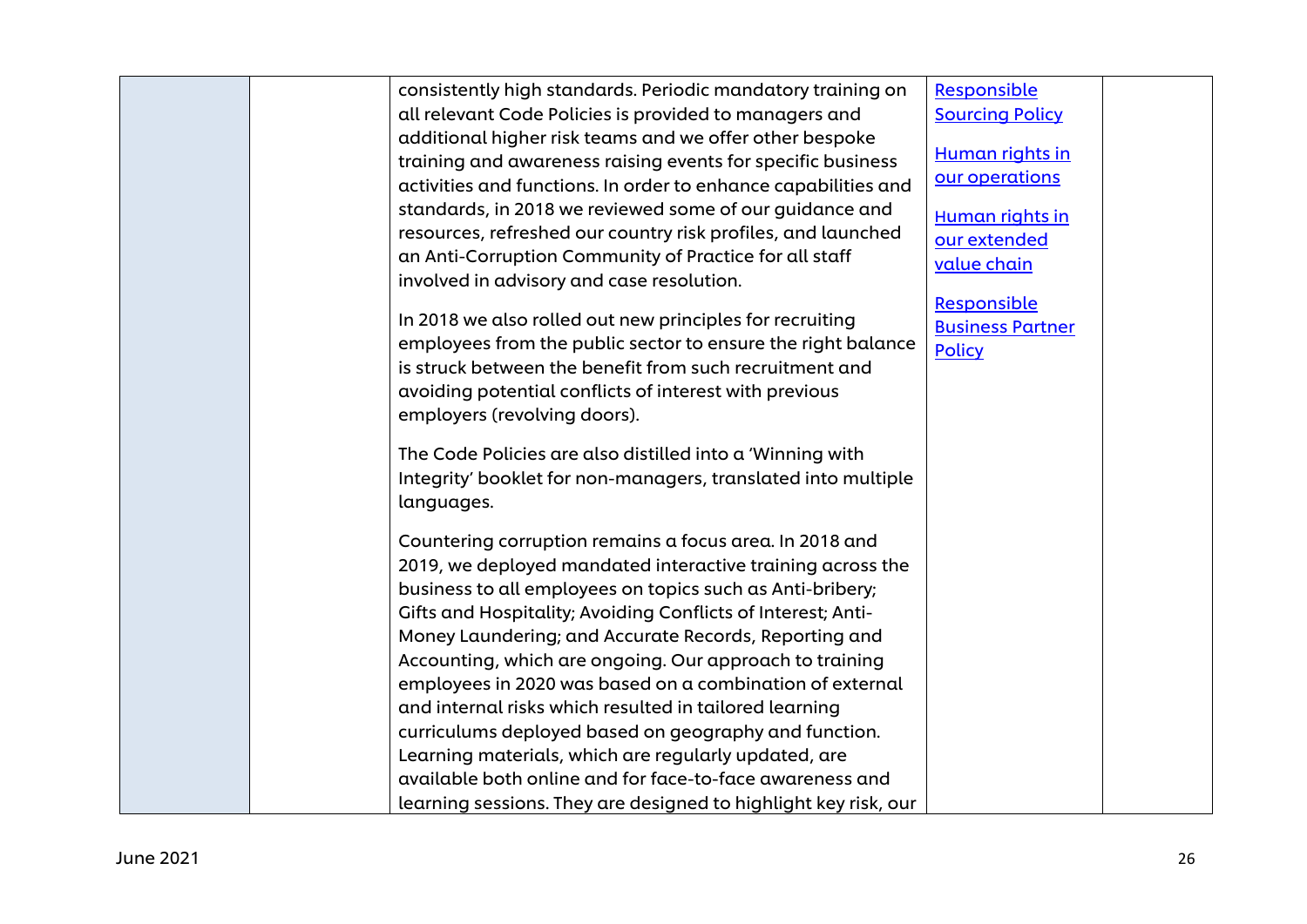|                                                                                       | "musts" and "must nots" and are available in numerous<br>languages. Materials target not only office-based<br>employees, but also those working in factories and more<br>remote areas.                                                                                                                                                                                                                                                                                                                               |  |
|---------------------------------------------------------------------------------------|----------------------------------------------------------------------------------------------------------------------------------------------------------------------------------------------------------------------------------------------------------------------------------------------------------------------------------------------------------------------------------------------------------------------------------------------------------------------------------------------------------------------|--|
|                                                                                       | In 2020 our offline learning approach which was expanded<br>to include more African and Asian languages, was centred<br>around 6 animated videos supported by guidance materials<br>for the local trainers and 34,529 of our offline employees<br>were trained using these materials.                                                                                                                                                                                                                                |  |
|                                                                                       | In total, 450,854 individual online Business Integrity training<br>sessions were completed by Unilever employees in<br>2020. Unilever is committed to working with others who share<br>our values and seek to operate to the same standards as we<br>do. We perform due diligence on all our suppliers and<br>business partners, and we extend our zero-tolerance<br>approach to them through mandatory compliance with our<br><b>Responsible Sourcing Policy and Responsible Business</b><br><b>Partner Policy.</b> |  |
| <b>Criterion 13:</b><br>The COP<br>describes<br>effective<br>management<br>systems to | Our CoBP framework is built on the pillars of "Prevent -<br>Detect - Respond" to ensure we have a continuous ability to<br>develop our compliance programme based on learnings<br>(e.g. from CoBP cases, self-assessments and audits). We also<br>actively monitor regulatory developments and participate in<br>conferences to share, learn and adopt best practices.                                                                                                                                               |  |
| integrate the<br>anti-<br>corruption<br>principle                                     | The Chief Legal Officer and Group Secretary (CLO) is<br>responsible for the strategy implementation of the full<br>compliance programme. The Business Integrity (BI) team is<br>part of Unilever's legal function, giving Unilever dedicated                                                                                                                                                                                                                                                                         |  |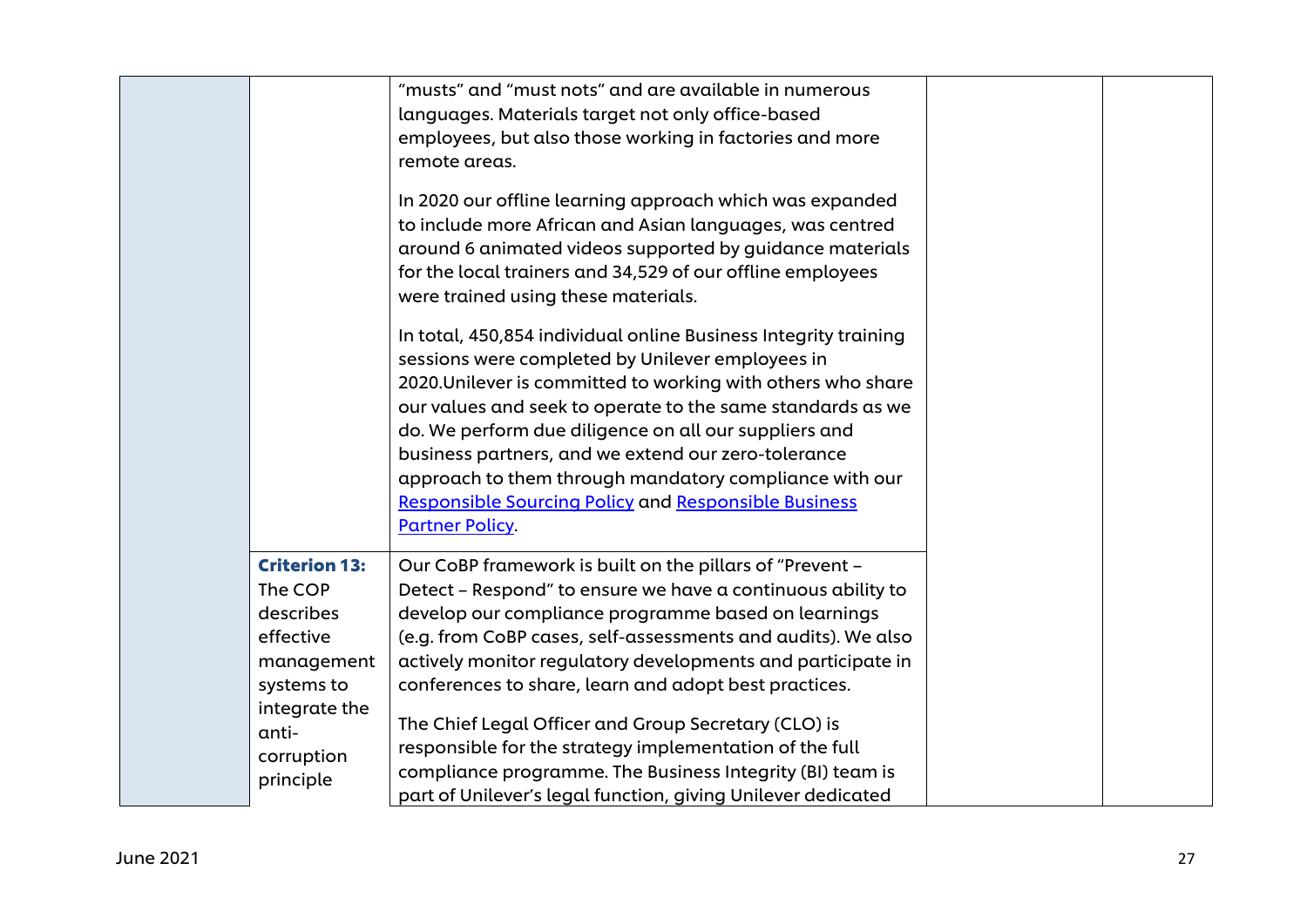| expert resource to embed a compliance culture and make<br>Unilever more agile in identifying and mitigating compliance<br>risks. The BI organisation features five dedicated regional BI<br>Directors who oversee BI work in North America, Latin<br>America, Europe, Asia & Russia/Africa/Middle East: reporting<br>to the Chief Business Integrity Officer (CBIO), they are<br>supported by a team of BI Officers across the globe,<br>including dedicated team members in geographic "hot<br>spots" to drive operational excellence. In 2018 we also hired<br>a Global Anti-Corruption Counsel to provide specific subject<br>matter expertise to the business and lead the different<br>enhancements to our compliance framework.<br>The Global Code and Policy Committee (GCPC) oversees<br>compliance globally including related policies and<br>standards, and reports to the Unilever Leadership Executive<br>(ULE) and to the Audit & Corporate Responsibility |  |
|-------------------------------------------------------------------------------------------------------------------------------------------------------------------------------------------------------------------------------------------------------------------------------------------------------------------------------------------------------------------------------------------------------------------------------------------------------------------------------------------------------------------------------------------------------------------------------------------------------------------------------------------------------------------------------------------------------------------------------------------------------------------------------------------------------------------------------------------------------------------------------------------------------------------------------------------------------------------------|--|
| Committees of the Board of Directors. The GCPC is chaired by<br>the CLO.                                                                                                                                                                                                                                                                                                                                                                                                                                                                                                                                                                                                                                                                                                                                                                                                                                                                                                |  |
| Unilever's Chief Business Integrity Officer also attends<br>meetings of the Board Corporate Responsibility Committee.                                                                                                                                                                                                                                                                                                                                                                                                                                                                                                                                                                                                                                                                                                                                                                                                                                                   |  |
| In 2020, the Corporate Responsibility Committee studied<br>Unilever's latest methodology for assessing anti-bribery and<br>corruption risks and the comprehensive mapping of these<br>risks by country and business activities. These and a number<br>of other initiatives have helped Unilever move to Band A of<br>Transparency International UK's Anti-Corruption Compliance<br>Benchmark.                                                                                                                                                                                                                                                                                                                                                                                                                                                                                                                                                                           |  |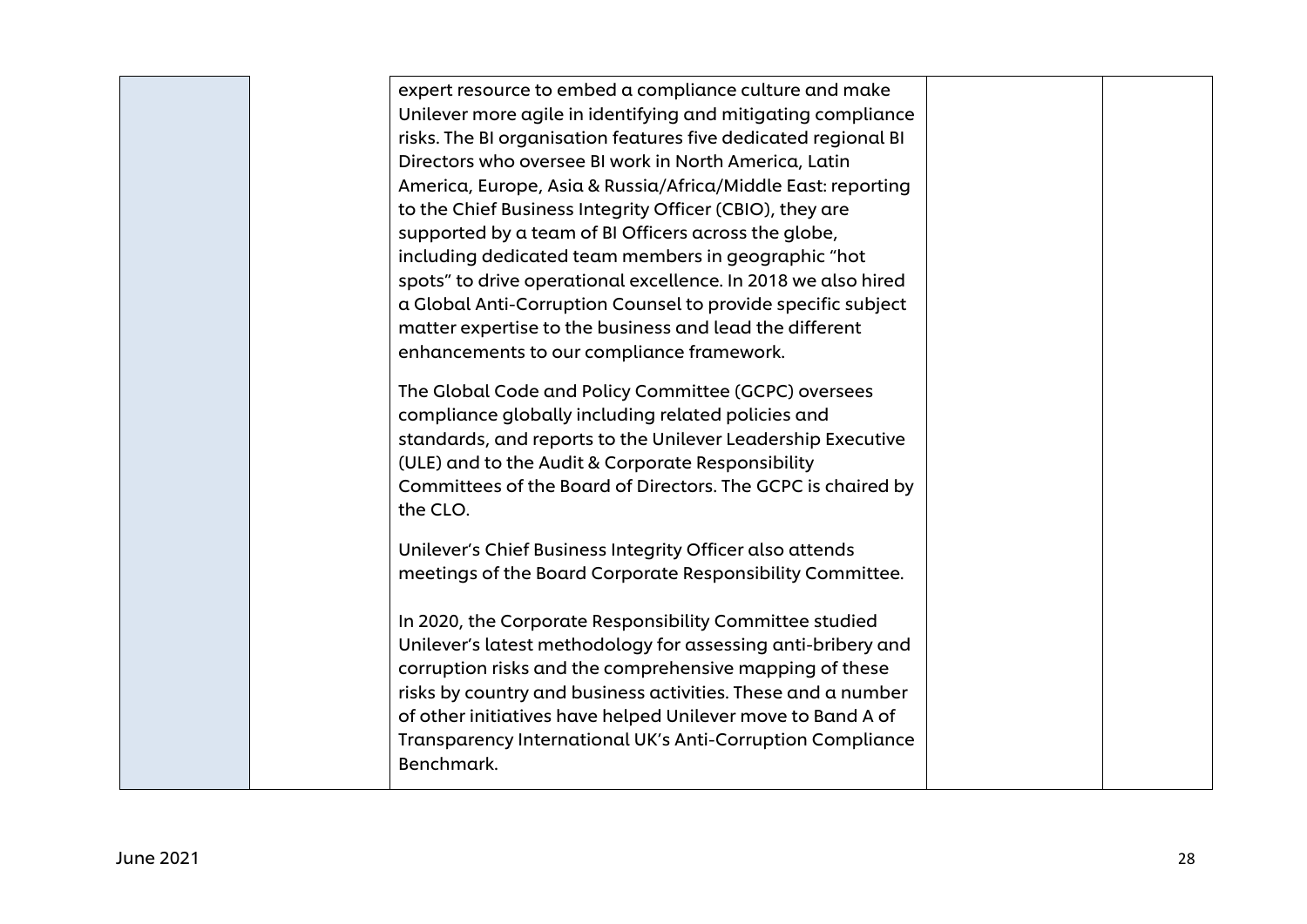|                      | We partner with Maplecroft for detailed indices of               |  |
|----------------------|------------------------------------------------------------------|--|
|                      | compliance risk by country (updated in 2018) and we have         |  |
|                      | historically partnered with PwC to review our third-party        |  |
|                      | compliance programme for external validation and                 |  |
|                      | recommendations to build into our 2017-2020 Roadmap.             |  |
|                      | Further, Unilever's risk assessment methodology builds on        |  |
|                      | UN Global Compact, OECD, Transparency International and          |  |
|                      | external advisor PwC's best practice.                            |  |
|                      | Unilever is a founding signatory of the United Nations Global    |  |
|                      | Compact (UNGC) to help drive global efforts to combat            |  |
|                      | bribery. Realising UNGC Principle 10 (regarding corruption in    |  |
|                      | all its forms) is a core focus for us. As part of our culture of |  |
|                      | continuous improvement we periodically benchmark                 |  |
|                      | through peer groups and formally through Transparency            |  |
|                      | International UK's annual anti-corruption benchmark - their      |  |
|                      | deep-dives series and their Business Integrity Forum.            |  |
|                      | Unilever leaders make a visible commitment to fighting           |  |
|                      | corruption in all its forms, through active participation in     |  |
|                      | government consultations and key fora such as the UNGC           |  |
|                      | and its Business for the Rule of Law Steering Committee          |  |
|                      | (B4ROL), the World Economic Forum Partnering Against             |  |
|                      | Corruption Initiative (WEF PACI), the International Chamber      |  |
|                      | of Commerce (ICC), successive B20 task forces and the            |  |
|                      | Institute of Business Ethics. These efforts result in public     |  |
|                      | policy transformation and resources that aim at sharing best     |  |
|                      | practices on developing strong anti-corruption practices in      |  |
|                      | business and beyond.                                             |  |
| <b>Criterion 14:</b> | We foster a speak-up culture. Unilever provides external         |  |
| The COP              | channels for employees and third parties to confidentially       |  |
|                      |                                                                  |  |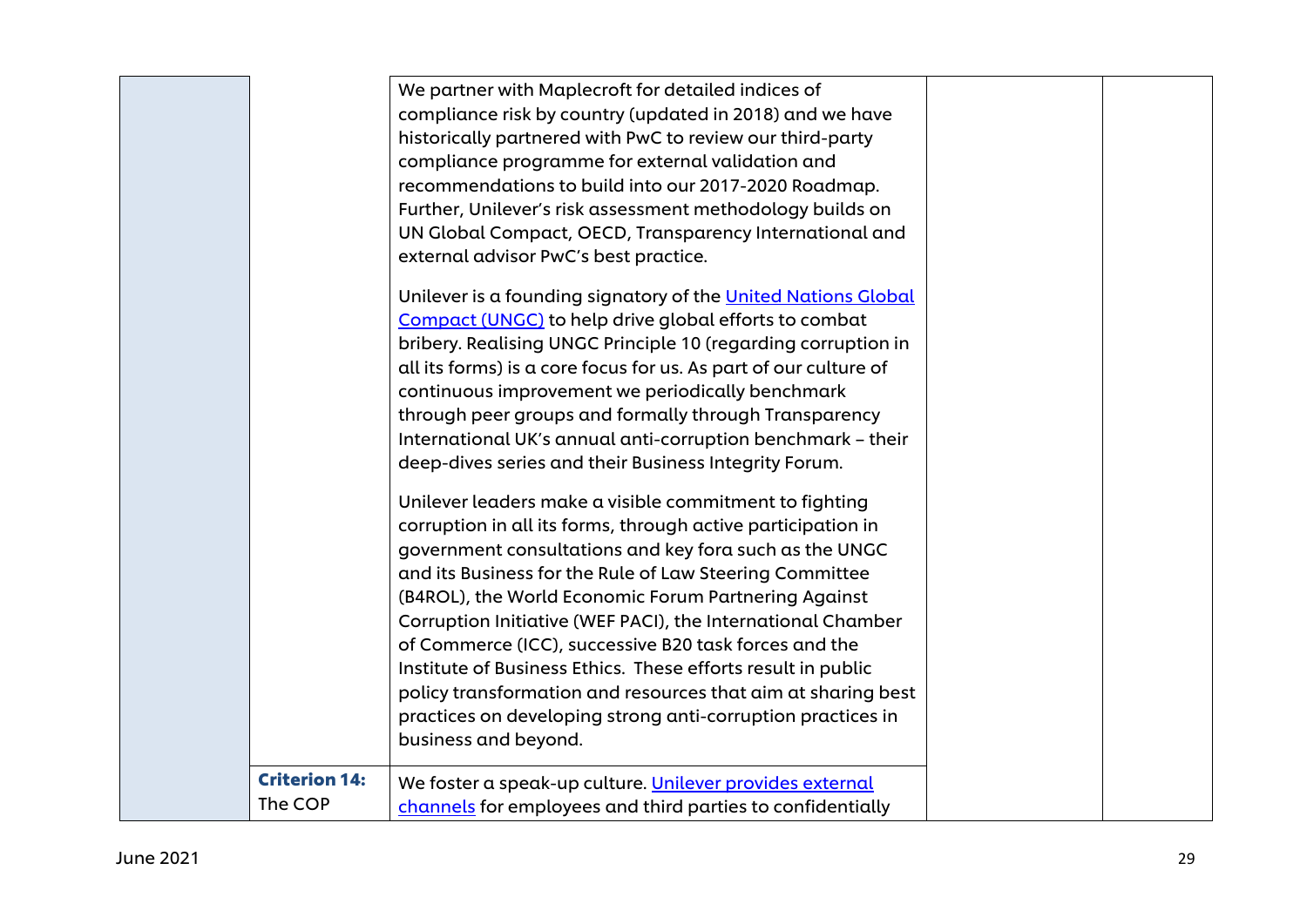| describes                                                                                                      | log concerns through a dedicated web portal or 24-hour toll-                                                                                                                                                                                                                                                                                                                                                                                                                                                                                                                                                                                                                                                                                                                                                                                                                                                                                                                                                                                                       |  |
|----------------------------------------------------------------------------------------------------------------|--------------------------------------------------------------------------------------------------------------------------------------------------------------------------------------------------------------------------------------------------------------------------------------------------------------------------------------------------------------------------------------------------------------------------------------------------------------------------------------------------------------------------------------------------------------------------------------------------------------------------------------------------------------------------------------------------------------------------------------------------------------------------------------------------------------------------------------------------------------------------------------------------------------------------------------------------------------------------------------------------------------------------------------------------------------------|--|
| effective<br>monitoring<br>and<br>evaluation<br>mechanisms<br>for the<br>integration of<br>anti-<br>corruption | free hotline. A dedicated helpdesk covers questions about<br>CoBP compliance so issues can be discussed to pre-<br>emptively find solutions that avoid breaches.<br>Any suspected CoBP breach with a potential anti-corruption<br>angle is subject to triage that ensures accelerated review<br>supported by internally-created tools involving subject-<br>matter experts from the BI team. Investigations are overseen<br>by local Business Integrity Committee unless senior                                                                                                                                                                                                                                                                                                                                                                                                                                                                                                                                                                                    |  |
|                                                                                                                | personally involved). Confirmed breaches result in<br>disciplinary action in line with Unilever's Global Sanctions<br>Standard. 'Reportable' breaches are escalated to the GCPC<br>as well as to the Unilever Leadership Executive (ULE), Audit<br>and Corporate Responsibility Committees of the Board. They<br>see a quarterly review of case analytics and 'reportable'<br>Code breaches by country.<br>Incidents or concerns involving third parties are managed in<br>ways that align with our overall approach, by reference to<br>our internal Red Flag Mitigation Guidance that ensures<br>prompt escalation and consistency. Since 2018 a newly<br>staffed Investigations Centre of Excellence provides<br>enhanced capabilities and resources to all BI investigators.<br>In 2020, we worked to simplify and improve the<br>whistleblowing process for users. This year, we received 1,357<br>reports, closed 1,434 reports (including some from prior<br>years) and confirmed 723 reports as breaches, which led to<br>338 people leaving the business. |  |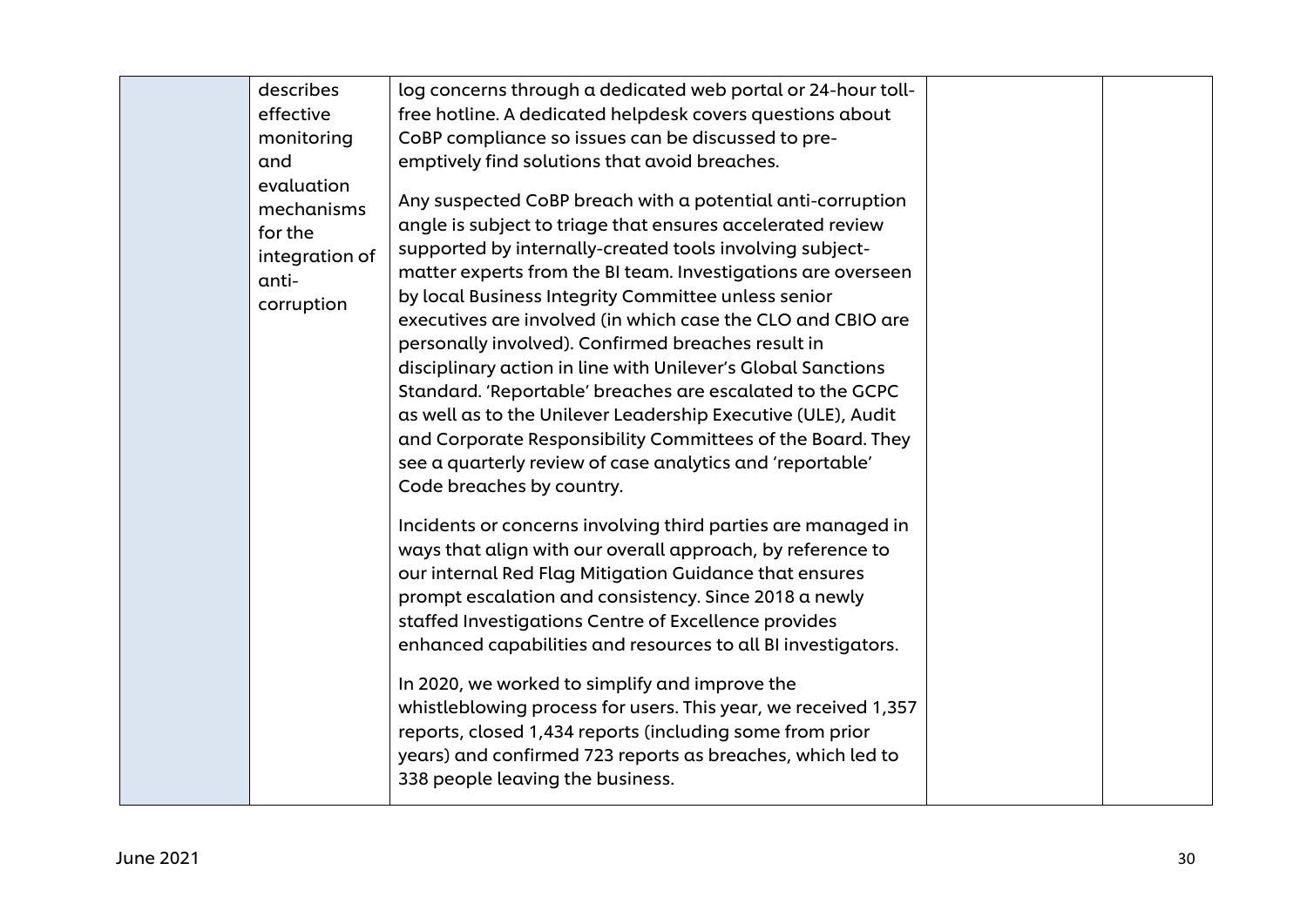| <b>Taking Action in Support of Broader UN Goals and Issues</b>                                               |                                                                                                                                                                                                                                                             |                                                                                                                                                                                                                                                                                                                                                                                                                                                                                                                                                                                                                                                                                                                                                                                                                                                                                                                                                                                                                                                         |                                                                                                                                                                                                                                                                                                        |                                                |
|--------------------------------------------------------------------------------------------------------------|-------------------------------------------------------------------------------------------------------------------------------------------------------------------------------------------------------------------------------------------------------------|---------------------------------------------------------------------------------------------------------------------------------------------------------------------------------------------------------------------------------------------------------------------------------------------------------------------------------------------------------------------------------------------------------------------------------------------------------------------------------------------------------------------------------------------------------------------------------------------------------------------------------------------------------------------------------------------------------------------------------------------------------------------------------------------------------------------------------------------------------------------------------------------------------------------------------------------------------------------------------------------------------------------------------------------------------|--------------------------------------------------------------------------------------------------------------------------------------------------------------------------------------------------------------------------------------------------------------------------------------------------------|------------------------------------------------|
| <b>GC Principle</b>                                                                                          | <b>Criteria for</b><br><b>GC Advanced</b><br><b>Level</b>                                                                                                                                                                                                   | <b>Unilever Approach</b>                                                                                                                                                                                                                                                                                                                                                                                                                                                                                                                                                                                                                                                                                                                                                                                                                                                                                                                                                                                                                                | <b>Where To Find</b><br><b>Out More</b>                                                                                                                                                                                                                                                                | <b>Reference</b><br>to GRI<br><b>Standards</b> |
| <b>Scope:</b><br>Taking<br>Action in<br>Support of<br><b>Broader UN</b><br><b>Goals and</b><br><b>Issues</b> | <b>Criterion 15:</b><br>The COP<br>describes<br>core business<br>contributions<br>to UN goals<br>and issues<br><b>Criterion 16:</b><br>The COP<br>describes<br>strategic<br>social<br>investments<br>and<br>philanthropy<br><b>Criterion 17:</b><br>The COP | We believe the UN Sustainable Development Goals (SDGs)<br>are a once-in-a-lifetime opportunity to create a better world.<br>We use our scale and reach to contribute to the UN's agenda,<br>and benefit from them.<br>We contributed to the development of the SDGs, with actions<br>including:<br>2012: Our former CEO, Paul Polman, served on the<br>UN's High-Level Panel of Eminent Persons on the Post-<br>2015 Development Agenda, seeking to ensure that the<br>voice of business was included.<br>2014: Unilever co-ordinated the development of a<br>Post-2015 Business Manifesto, endorsed by more than<br>20 leading international companies, laying out a<br>vision for strengthening the ability of business to<br>substantially help achieve the SDGs.<br>2015: The UN General Assembly adopted the 2030<br>Agenda for Sustainable Development, including 17<br>Sustainable Development Goals (SDGs).<br>2016: Our former CEO, Paul Polman, began serving on<br>the UN Secretary-General's Advocacy Group for the<br><b>Global Goals.</b> | Sustainable<br><b>Development</b><br><b>Goals</b><br><b>Planet &amp; Society</b><br>Hub<br>Human rights in<br>our operations<br>Human rights in<br>our extended<br>value chain<br><b>Human Rights Report</b><br>2020<br><b>Engaging with our</b><br>stakeholders<br><b>Raising living</b><br>standards | 102-12<br>102-13                               |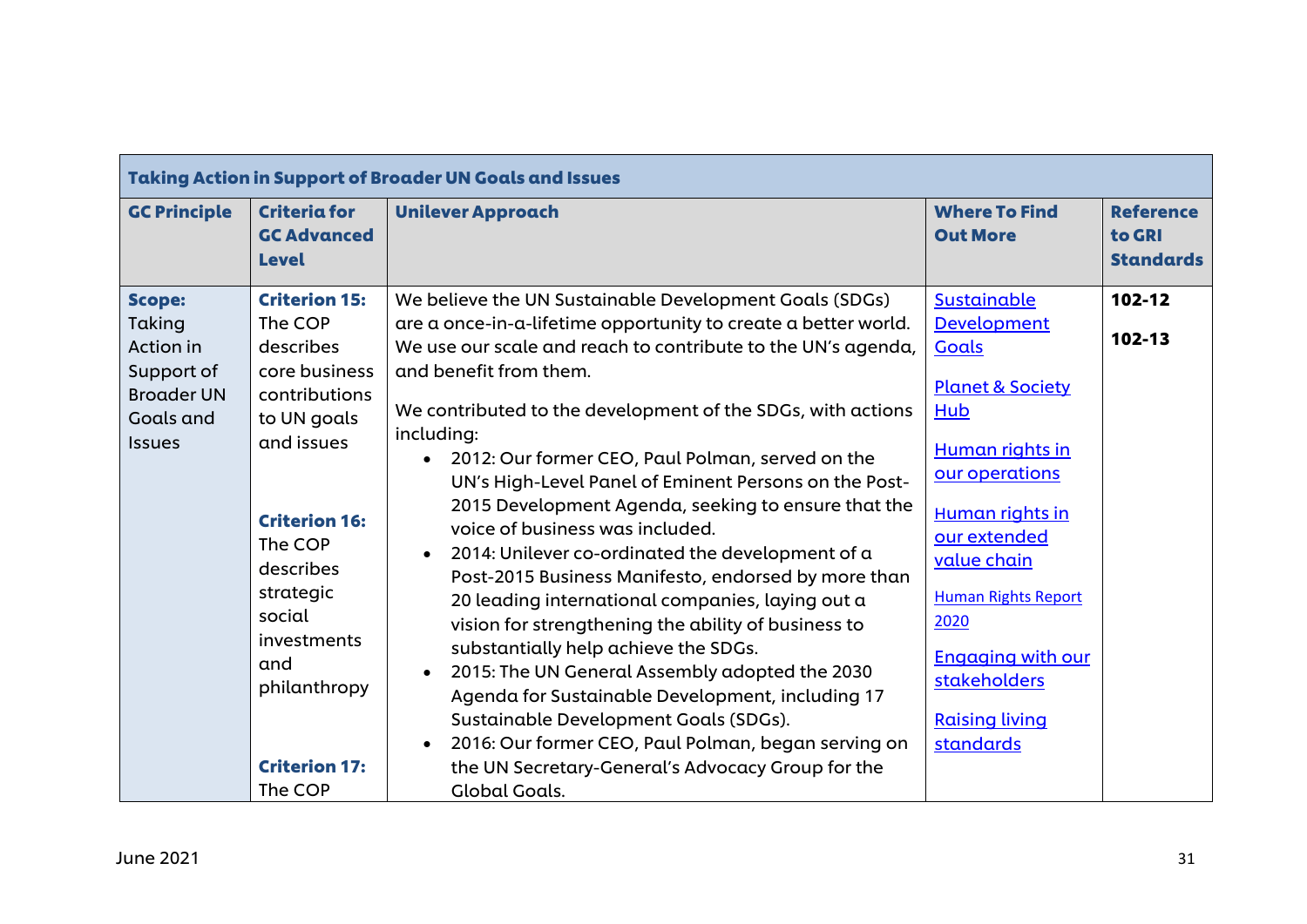| describes<br>advocacy and<br>public policy<br>engagement<br><b>Criterion 18:</b><br>The COP<br>describes<br>partnerships<br>and collective<br>action | 2017: Paul Polman (our then CEO) co-founded the<br><b>Business &amp; Sustainable Development Commission in</b><br>2016, which culminated in the launch of a seminal<br>report in 2017, Better Business, Better World, on the<br>business case for action on the SDGs.<br>2018: We agreed a partnership with UNDP specifically<br>$\bullet$<br>aimed at collaborations that will help achieve the<br>SDGs in Bangladesh. A key element will be delivered<br>through our Pureit brand, helping to ensure safe<br>drinking water for Bangladeshis, in support of clean<br>water and sanitation (SDG6).<br>2019 and 2020: We continued our work with<br>$\bullet$<br>TRANSFORM - which we set up in 2015 with the UK's<br>Department for International Development -                                                                                  | <b>Using our voice for</b><br>a zero carbon<br>future<br><b>Climate Transition</b><br><b>Action Plan</b><br>Transform:<br><b>Unlocking the</b><br>power of markets<br>through<br>partnership<br>Sustainability |  |
|------------------------------------------------------------------------------------------------------------------------------------------------------|---------------------------------------------------------------------------------------------------------------------------------------------------------------------------------------------------------------------------------------------------------------------------------------------------------------------------------------------------------------------------------------------------------------------------------------------------------------------------------------------------------------------------------------------------------------------------------------------------------------------------------------------------------------------------------------------------------------------------------------------------------------------------------------------------------------------------------------------------|----------------------------------------------------------------------------------------------------------------------------------------------------------------------------------------------------------------|--|
|                                                                                                                                                      | supporting projects across a number of SDGs aligned<br>to our business. TRANSFORM is currently supporting<br>over 45 projects across 11 countries, which have<br>reached more than a million people so far.<br>In 2017 we mapped the SDGs to the nine pillars of the USLP,<br>and in 2021 we mapped the SDGs to the eight pillars of the<br>Unilever Compass and found 12 have a strong and direct link.<br>Furthermore, six of those SDGs have strong and direct links to<br>more than one pillar.<br>Our Planet & Society Hub on the Unilever website outlines our<br>contribution to the SDGs.<br>We are a founding signatory to the UN Global Compact<br>(UNGC). This sets out commitments for business in relation to<br>human rights, labour, the environment and anti-corruption.<br>We have pledged to uphold these principles across our | performance data                                                                                                                                                                                               |  |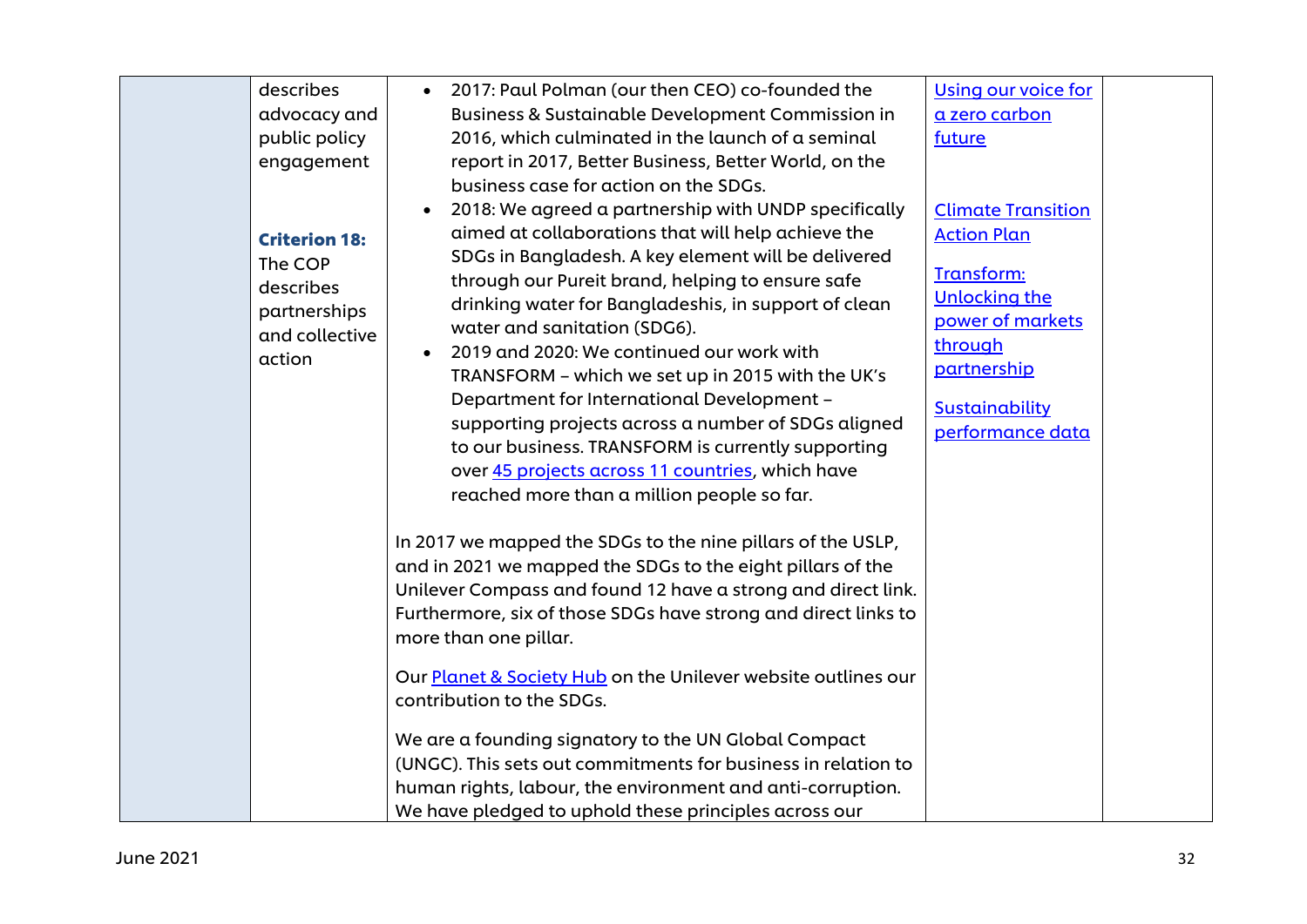| business. Our former CEO, Paul Polman, is the Vice Chair of   |  |
|---------------------------------------------------------------|--|
| the UNGC and a long-standing member of the Board. We are      |  |
| active participants in the Action Platforms.                  |  |
|                                                               |  |
| We are members of UNGC's Human Rights Working Group,          |  |
| Business for the Rule of Law Committee, CEO Water Mandate     |  |
| and Caring for Climate Initiative, and we have implemented    |  |
| the UNGC's Business Leadership Criteria on Carbon Pricing.    |  |
| We also support its Guide to Responsible Engagement in        |  |
| Climate Policy. We are also members of 16 UNGC local          |  |
| networks in a number of countries including the Netherlands,  |  |
| Vietnam, Zambia, Romania, South Africa, Turkey, Myanmar,      |  |
| Mozambique, Ghana, Chile, Indonesia, Sri Lanka, Singapore,    |  |
| Argentina, Colombia, Kenya and the UK. We are actively        |  |
| increasing our membership of UNGC local networks.             |  |
|                                                               |  |
| In July 2013, we endorsed the Women's Empowerment             |  |
| Principles, a collaboration between UNGC and UN Women.        |  |
| We are implementing these across our business, as well as     |  |
| taking steps to increase women's rights and economic          |  |
| inclusion in our supply chain. We have also given our support |  |
| to UNGC's Food and Agriculture Principles.                    |  |
|                                                               |  |
| We are signatories to the UNGC Business for Peace, a          |  |
| platform of over 130 leading companies from 37 countries      |  |
| dedicated to catalysing collaborative action to advance       |  |
| peace. Companies who join Business for Peace commit to        |  |
| paying heightened attention to the implementation of the      |  |
| UN Global Compact Ten Principles in high-risk and conflict-   |  |
| affected areas, take action to advance peace, either          |  |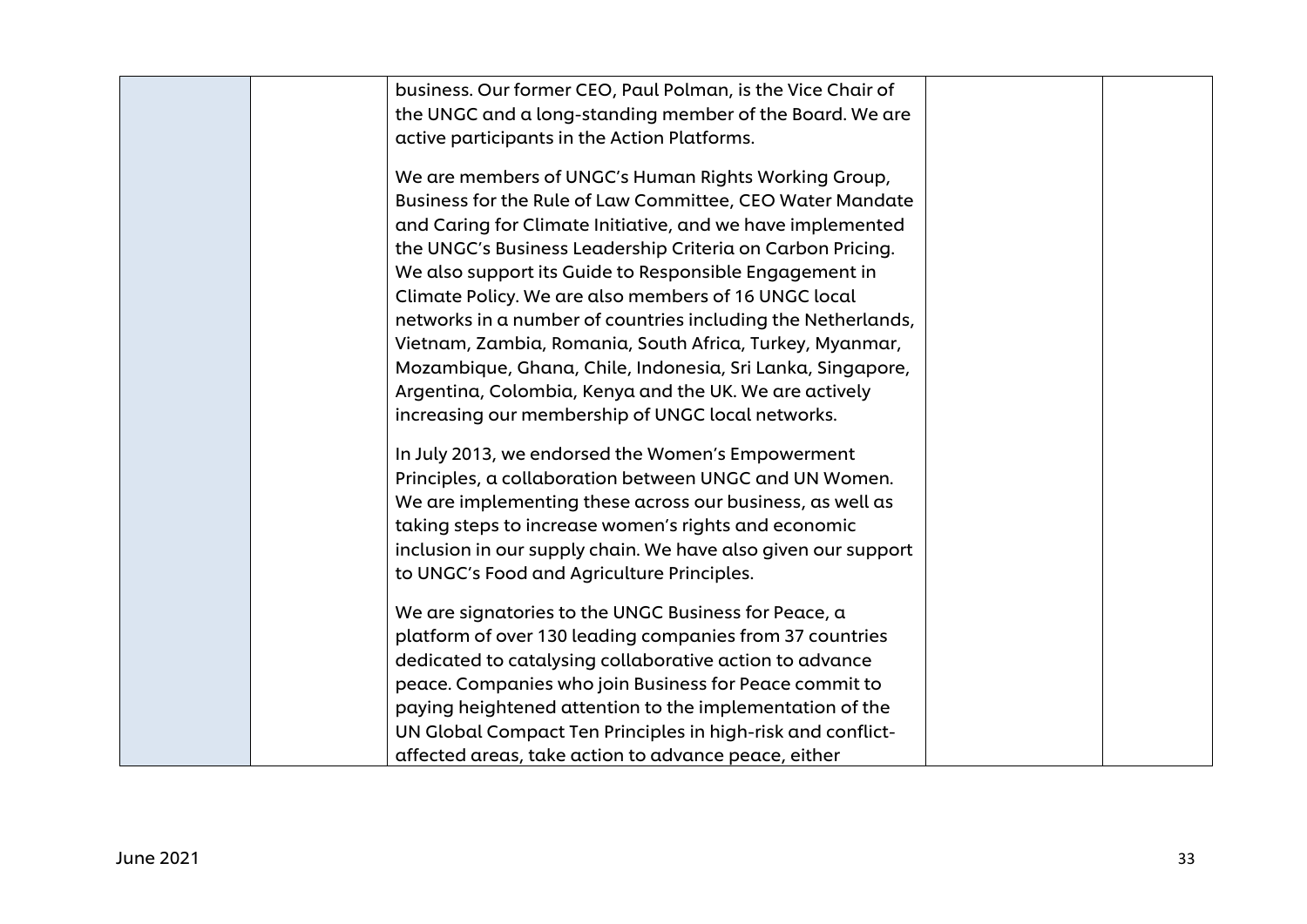| individually or in collaboration with others, and annually<br>communicate on our progress.                                                                                                                                                                                                                                                                                                                                                                                                                                                                                                         |  |
|----------------------------------------------------------------------------------------------------------------------------------------------------------------------------------------------------------------------------------------------------------------------------------------------------------------------------------------------------------------------------------------------------------------------------------------------------------------------------------------------------------------------------------------------------------------------------------------------------|--|
| Unilever partners with global organisations Oxfam, Save the<br>Children, PSI, World Food Programme and UNICEF. These<br>partnerships helped us to meet our ambitious goal of<br>helping 1 billion people improve their health and well-being<br>two years early in 2018. In addition to our focus on water,<br>sanitation and hygiene (WASH), we are also investing in<br>livelihoods, sustainable sourcing and women's<br>empowerment. Our partners in these areas include: Acumen,<br>Clinton Giustra Enterprise, the Ford Foundation, and the<br>Global Alliance for Improved Nutrition (GAIN). |  |
| We believe that Unilever should play an active role in<br>shaping legislation and regulations that enhance positive<br>social and environmental outcomes. We have an advocacy<br>team that works together with other stakeholders to bring<br>about changes in public policy in key areas of health and<br>sustainability.                                                                                                                                                                                                                                                                         |  |
| Unilever's social and community investment strategy is<br>aligned with our business priorities and strategy in support of<br>our brands with purpose agenda and the USLP. It is not<br>based on the traditional model of charitable philanthropy.<br>Our social and community investment contributions<br>excluding management costs totalled €169.7 million in 2020<br>(including management costs the total was €172.7 million (2019: €81.9<br>million including management costs, €80.2 excluding<br>management costs).                                                                         |  |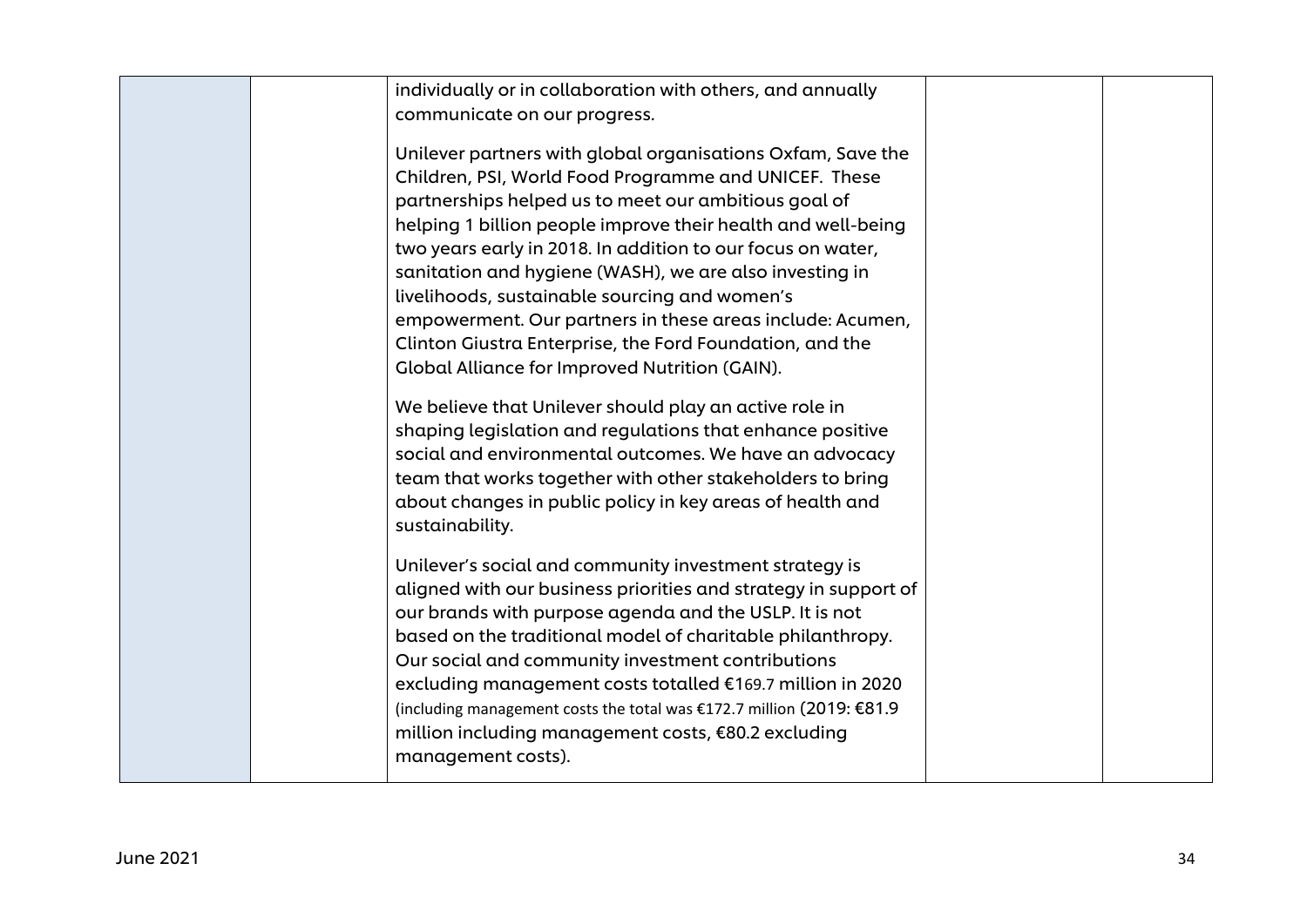| In 2020, our spend on Commercial Initiatives designed to<br>deliver positive social and environmental impact at the same<br>time as growing our brands - was 11% of our total corporate |  |
|-----------------------------------------------------------------------------------------------------------------------------------------------------------------------------------------|--|
| community investment. We continue to invest in community                                                                                                                                |  |
| activities that are strategically aligned to the USLP,                                                                                                                                  |  |
| accounting for 69% of community investment in 2020.                                                                                                                                     |  |
| Charitable donations made up the remaining 20% of spend.                                                                                                                                |  |
| Our reporting of community investment is aligned with the                                                                                                                               |  |
| LBG methodology for corporate community investment.                                                                                                                                     |  |
| In 2020, we considerably increased our community                                                                                                                                        |  |
| investments and charitable donations to respond to the                                                                                                                                  |  |
| COVID-19 pandemic. A large portion of these contributions                                                                                                                               |  |
| was made through in-kind donations of essential hygiene                                                                                                                                 |  |
| products (soap, sanitiser, bleach) to respond to our partners'                                                                                                                          |  |
| needs as handwashing and hygiene are two of the most                                                                                                                                    |  |
| effective, affordable and easiest ways to help reduce the<br>spread of germs. For example, in partnership with UNHCR, we                                                                |  |
| have delivered 30 million bars of soap, hand sanitizer and                                                                                                                              |  |
| disinfectant to more than 50 countries worldwide. This does                                                                                                                             |  |
| not reflect a change of our Corporate Citizenship strategy.                                                                                                                             |  |
|                                                                                                                                                                                         |  |
|                                                                                                                                                                                         |  |
|                                                                                                                                                                                         |  |

Corporate Sustainability Governance and Leadership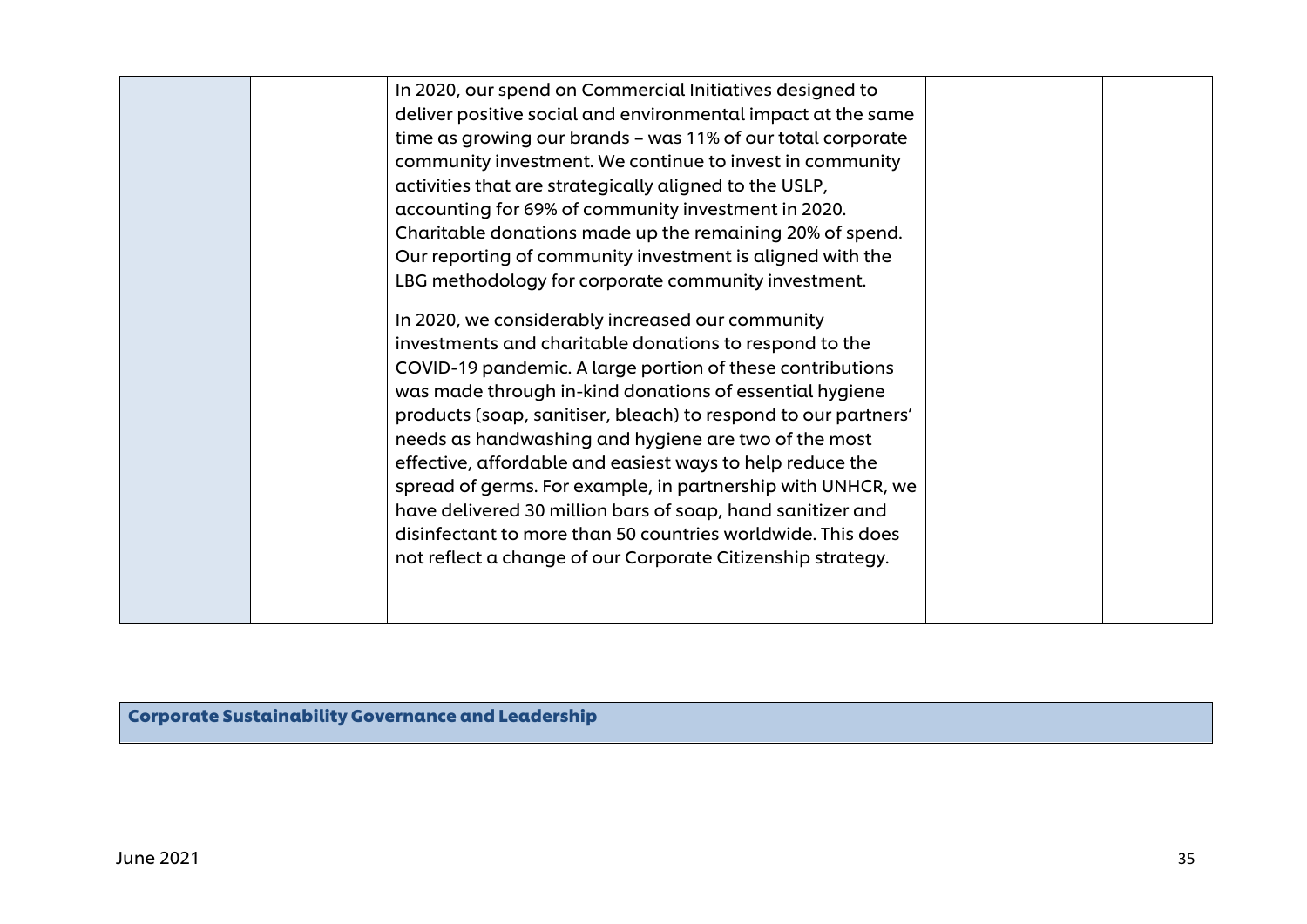| <b>GC Principle</b> | <b>Criteria for</b><br><b>GC Advanced</b><br><b>Level</b> | <b>Unilever Approach</b>                                      | <b>Where To Find</b><br><b>Out More</b> | <b>Reference</b><br>to GRI<br><b>Standards</b> |
|---------------------|-----------------------------------------------------------|---------------------------------------------------------------|-----------------------------------------|------------------------------------------------|
| <b>Scope:</b>       | <b>Criterion 19:</b>                                      | The Unilever Leadership Executive (ULE), led by our Chief     | <b>Our sustainability</b>               | 102-14                                         |
| Corporate           | The COP                                                   | Executive Officer, monitored implementation and delivery of   | governance                              |                                                |
| Sustainability      | describes                                                 | the USLP and this is continuing for the Unilever Compass.     |                                         | $102 - 18$                                     |
| Governance          | <b>CEO</b>                                                | Sustainability criteria are built into our senior executive   | Corporate                               | 102-19                                         |
| and                 | commitment                                                | remuneration procedure in the form of a Management Co-        | governance                              |                                                |
| Leadership          | and                                                       | Investment Plan (MCIP) which includes consideration of        | Our strategy for                        | 102-20                                         |
|                     | leadership                                                | progress against our sustainability targets.                  | sustainable                             | 102-21                                         |
|                     |                                                           |                                                               | growth                                  |                                                |
|                     | <b>Criterion 20:</b>                                      | Governance of our conduct as a responsible corporate          |                                         | 102-40                                         |
|                     | The COP                                                   | citizen is provided by our Boards' Corporate Responsibility   | <b>Our strategy: The</b>                |                                                |
|                     | describes                                                 | Committee (CRC). The CRC monitored USLP progress as one       | <b>Unilever Compass</b>                 | 102-42                                         |
|                     | <b>Board</b>                                              | of its allocated focus risks and will monitor the progress of | <b>Annual Report</b>                    | 102-43                                         |
|                     | adoption and                                              | the Unilever Compass.                                         | and Accounts                            |                                                |
|                     | oversight                                                 | In 2019, we integrated the management of sustainability       | 2020 p72 (Report                        | 102-44                                         |
|                     |                                                           | issues into the Unilever Leadership Executive (ULE), our      | of the CRC)                             |                                                |
|                     |                                                           | highest operational leadership group. The ULE agenda now      |                                         |                                                |
|                     |                                                           | incorporates the agenda of our former USLP Steering Team      | <b>Engaging with our</b>                |                                                |
|                     |                                                           | (which comprised 11 members of our 12-member ULE plus         | stakeholders                            |                                                |
|                     |                                                           | representatives from our global Sustainability and Finance    | <b>Annual Report</b>                    |                                                |
|                     |                                                           | teams). The ULE meets monthly.                                | and Accounts                            |                                                |
|                     |                                                           |                                                               | 2020 p14-15, p93                        |                                                |
|                     |                                                           | As part of MCIP, we have introduced The Unilever              | <b>(Stakeholder</b>                     |                                                |
|                     |                                                           | Sustainable Progress Index, a long-term incentive linked to   | review)                                 |                                                |
|                     |                                                           | our sustainability performance. To avoid over-focus on any    |                                         |                                                |
|                     |                                                           | one element of the USLP (until the end of 2020) and the       | <b>Take Action</b>                      |                                                |
|                     |                                                           | Unilever Compass (2021 onwards), the progress index is an     |                                         |                                                |
|                     |                                                           | assessment made by the Board's Remuneration Committee.        |                                         |                                                |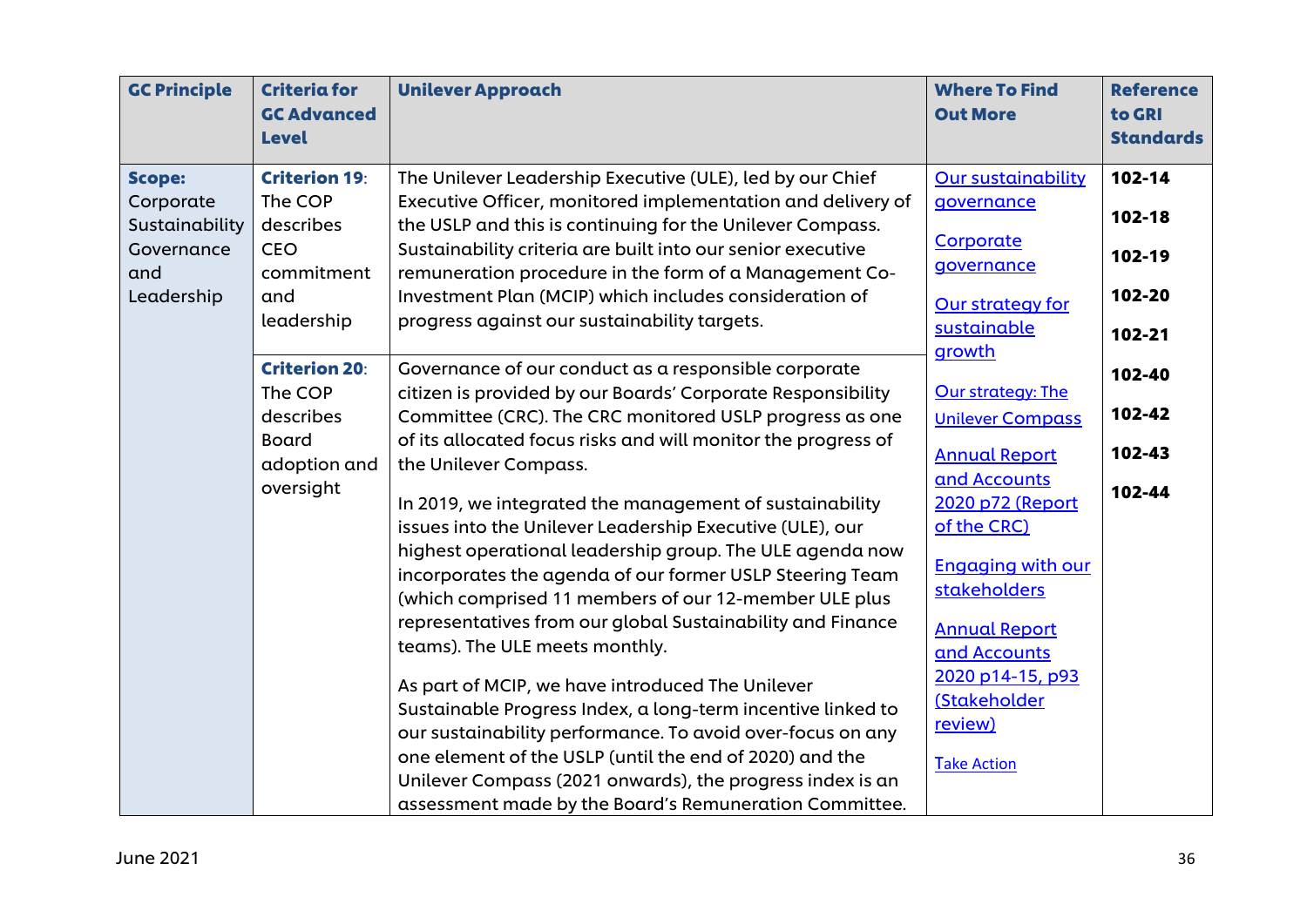|                                                                            | In 2020, it took into account progress towards five targets in<br>our reported USLP scorecard.                                                                                                                                                                                                                                                                                                                                                                                                                                                                                                                                                                                                                                                                                                                                                                                                                                                                                                                                                                                                                                                                                                                                                                                                                                      | Our position on |  |
|----------------------------------------------------------------------------|-------------------------------------------------------------------------------------------------------------------------------------------------------------------------------------------------------------------------------------------------------------------------------------------------------------------------------------------------------------------------------------------------------------------------------------------------------------------------------------------------------------------------------------------------------------------------------------------------------------------------------------------------------------------------------------------------------------------------------------------------------------------------------------------------------------------------------------------------------------------------------------------------------------------------------------------------------------------------------------------------------------------------------------------------------------------------------------------------------------------------------------------------------------------------------------------------------------------------------------------------------------------------------------------------------------------------------------|-----------------|--|
| <b>Criterion 21:</b><br>The COP<br>describes<br>stakeholder<br>engagement. | To succeed in our purpose of making sustainable living<br>commonplace, we need to engage and work in partnership<br>with a wide range of stakeholders. These include: investors;<br>consumers; customers; suppliers; governments; regulators<br>and legislators; NGOs; civil society; and peer companies.<br>We seek to understand the issues of concern to our<br>stakeholders and to respond openly and transparently to<br>any questions raised about our products and the way we run<br>our business. We publish our responses to some of these<br>questions in the Our Position On section of our global<br>website.<br>Both our ULE and Corporate Responsibility Committee<br>benefit from the insights of the Unilever Sustainability<br>Advisory Council - a group of external specialists in<br>corporate responsibility and sustainability who guide and<br>critique the development of our sustainability strategy (see<br>Our sustainability governance). In 2020, the Council comprised<br>seven members from not-for-profit organisations, impact<br>investors and academia.<br>The variety of our relationships means we engage in<br>different ways, depending on the nature of the interest, the<br>relevance to the business and the most practical way to<br>meet stakeholders' specific needs and expectations. |                 |  |
|                                                                            |                                                                                                                                                                                                                                                                                                                                                                                                                                                                                                                                                                                                                                                                                                                                                                                                                                                                                                                                                                                                                                                                                                                                                                                                                                                                                                                                     |                 |  |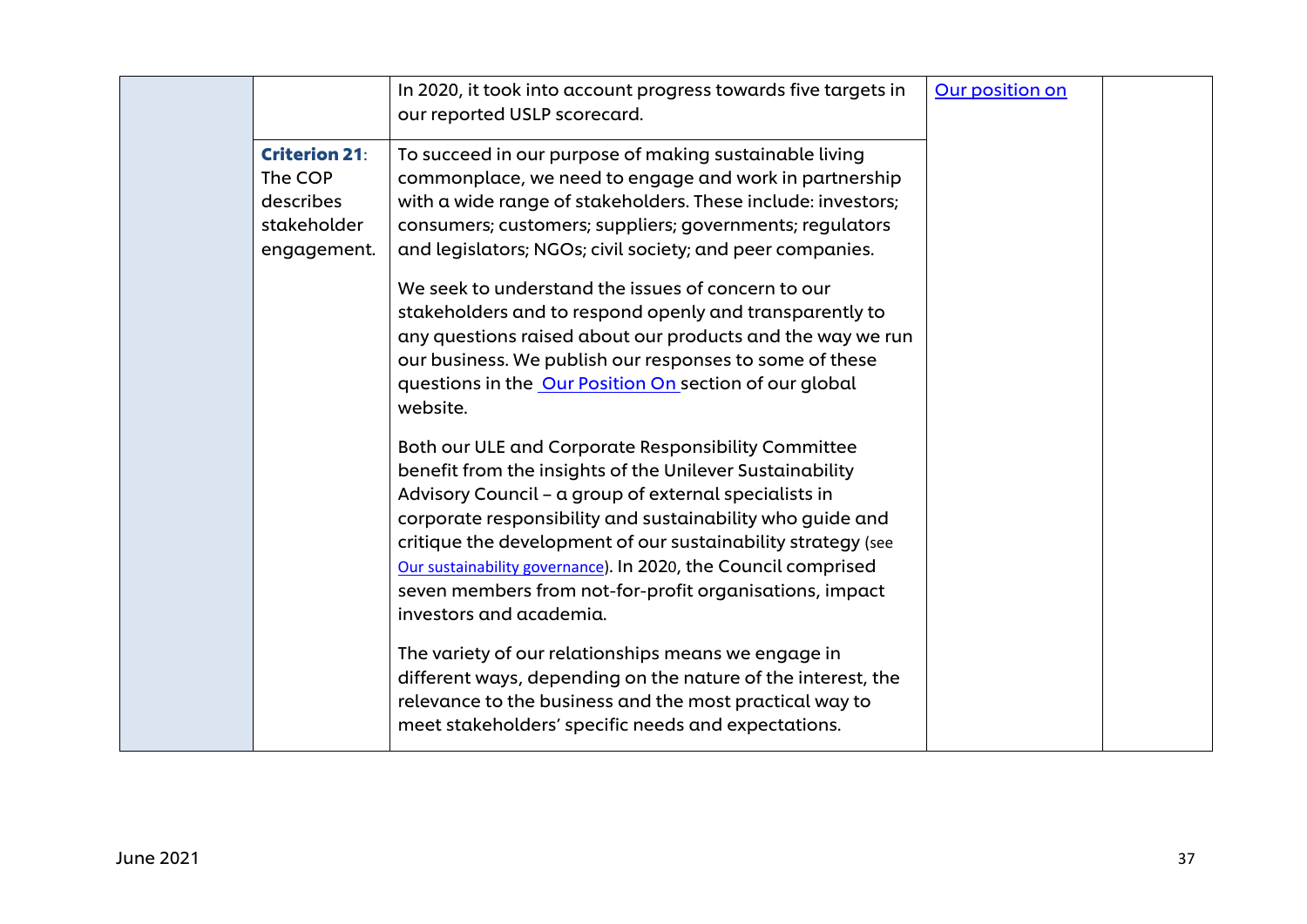| <b>Annex: Business &amp; Peace</b>              |                                                                                                                                                                                                      |                                                                                                                                                                                                                                                                                                                                                                                                                                                                                                                                                                                                                                                                                                                                                                                                                                                                                                                                                                                                                                                                                                                                                                                                                                                                                                                                                                                    |                                                                                                                                                                                                                                                                                                                                                                        |
|-------------------------------------------------|------------------------------------------------------------------------------------------------------------------------------------------------------------------------------------------------------|------------------------------------------------------------------------------------------------------------------------------------------------------------------------------------------------------------------------------------------------------------------------------------------------------------------------------------------------------------------------------------------------------------------------------------------------------------------------------------------------------------------------------------------------------------------------------------------------------------------------------------------------------------------------------------------------------------------------------------------------------------------------------------------------------------------------------------------------------------------------------------------------------------------------------------------------------------------------------------------------------------------------------------------------------------------------------------------------------------------------------------------------------------------------------------------------------------------------------------------------------------------------------------------------------------------------------------------------------------------------------------|------------------------------------------------------------------------------------------------------------------------------------------------------------------------------------------------------------------------------------------------------------------------------------------------------------------------------------------------------------------------|
| <b>GC Principle</b>                             | <b>Criteria for</b><br>GC<br><b>Advanced</b><br><b>Level</b>                                                                                                                                         | <b>Unilever Approach</b>                                                                                                                                                                                                                                                                                                                                                                                                                                                                                                                                                                                                                                                                                                                                                                                                                                                                                                                                                                                                                                                                                                                                                                                                                                                                                                                                                           | <b>Where To Find</b><br><b>Out More</b>                                                                                                                                                                                                                                                                                                                                |
| <b>Scope:</b><br><b>Business &amp;</b><br>Peace | <b>Annex 1: The</b><br><b>COP</b><br>describes<br>policies and<br>practices<br>related to<br>the<br>company's<br>core<br>business<br>operations in<br>high-risk or<br>conflict-<br>affected<br>areas | In addition to ensuring compliance with our Code of Business<br>Principles and Code Policies, an important way in which Unilever<br>monitors our due diligence - particularly in high-risk or<br>conflict areas is through Human Rights Impact Assessments<br>(HRIAs) which include on-site visits by third party experts who<br>engage and consult right-holders and other stakeholders.<br>The results of HRIA's enable us to adapt our due diligence<br>and sourcing decisions. For example, in 2019 we carried out<br>HRIAs in Guatemala, Thailand and Turkey - and their<br>findings are reported in here.<br>We continue to monitor working conditions or our tea<br>plantations including ensuring that any issues of harassment<br>are addressed, focussing on the prevention of incidents<br>through increased education and awareness, strengthening<br>the management team, and improving the grievance and<br>reporting procedures. Progress is continually monitored<br>through monthly reviews with the VP of Tea Procurement and<br>Operations and bi-monthly meetings with the Chief<br>Procurement Officer.<br>In addition, we are working with UN Women to externally<br>review the measures we have implemented and to extend<br>our Safety Framework in Kenya and Assam, India. In countries<br>with a particularly high risk of forced labour, we are rolling | <b>Code of Business</b><br><b>Principles and</b><br><b>Code Policies</b><br><b>Business integrity</b><br><b>(values and</b><br>principles)<br>Human rights in<br>our operations<br>Human rights in<br>our extended<br>value chain<br><b>Human Rights Report</b><br>2020<br><b>Human Rights</b><br><b>Progress Report</b><br>2017<br><b>Human Rights</b><br>Report 2015 |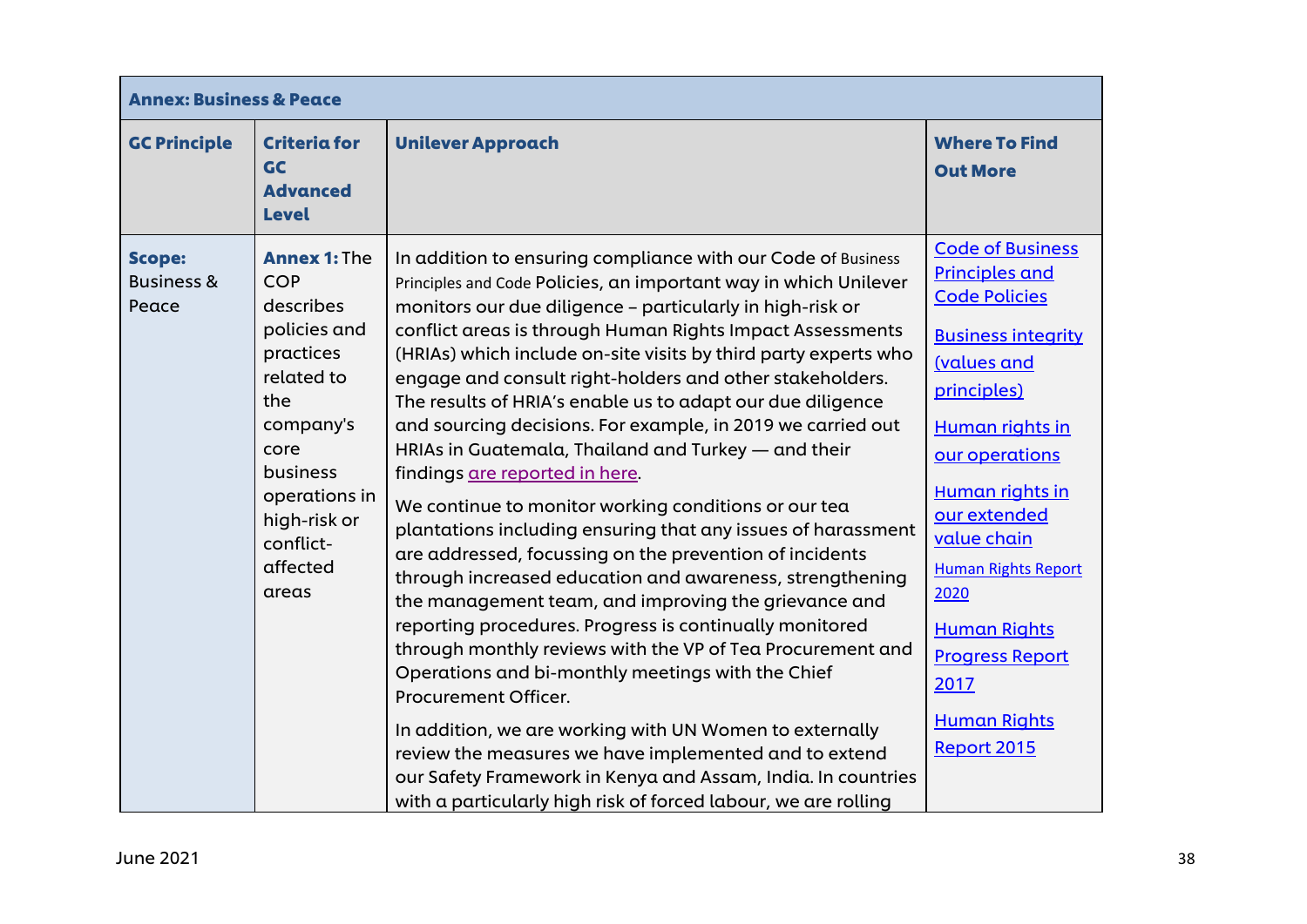|                                                                                                                                                                                               | out awareness raising and capacity building for our<br>employees and suppliers. In 2018 we worked with UN Women<br>to develop a Global Women's Safety Framework in Rural<br>Spaces to help tackle harassment.                                                                                                          | <b>Human Rights</b><br><b>Supplier Audit</b><br><b>Update 2020</b><br><b>Our salient</b><br>human rights<br><i>issues</i><br><b>Human Rights</b><br><b>Impact</b><br><b>Assessments</b><br>(HRIAs) 2019 |
|-----------------------------------------------------------------------------------------------------------------------------------------------------------------------------------------------|------------------------------------------------------------------------------------------------------------------------------------------------------------------------------------------------------------------------------------------------------------------------------------------------------------------------|---------------------------------------------------------------------------------------------------------------------------------------------------------------------------------------------------------|
| <b>Annex 2: The</b><br><b>COP</b><br>describes<br>policies and<br>practices<br>related to<br>the<br>company's<br>government<br>relations in<br>high-risk or<br>conflict-<br>affected<br>areas | Unilever neither supports political parties nor contributes to<br>the funds of groups whose activities are calculated to<br>promote party interests, in line with our Code Policy on<br>political activities and donations. We prohibit participation in<br>the activities of political parties for business purposes. | <b>Code of Business</b><br><b>Principles and</b><br>Code Policies, p41                                                                                                                                  |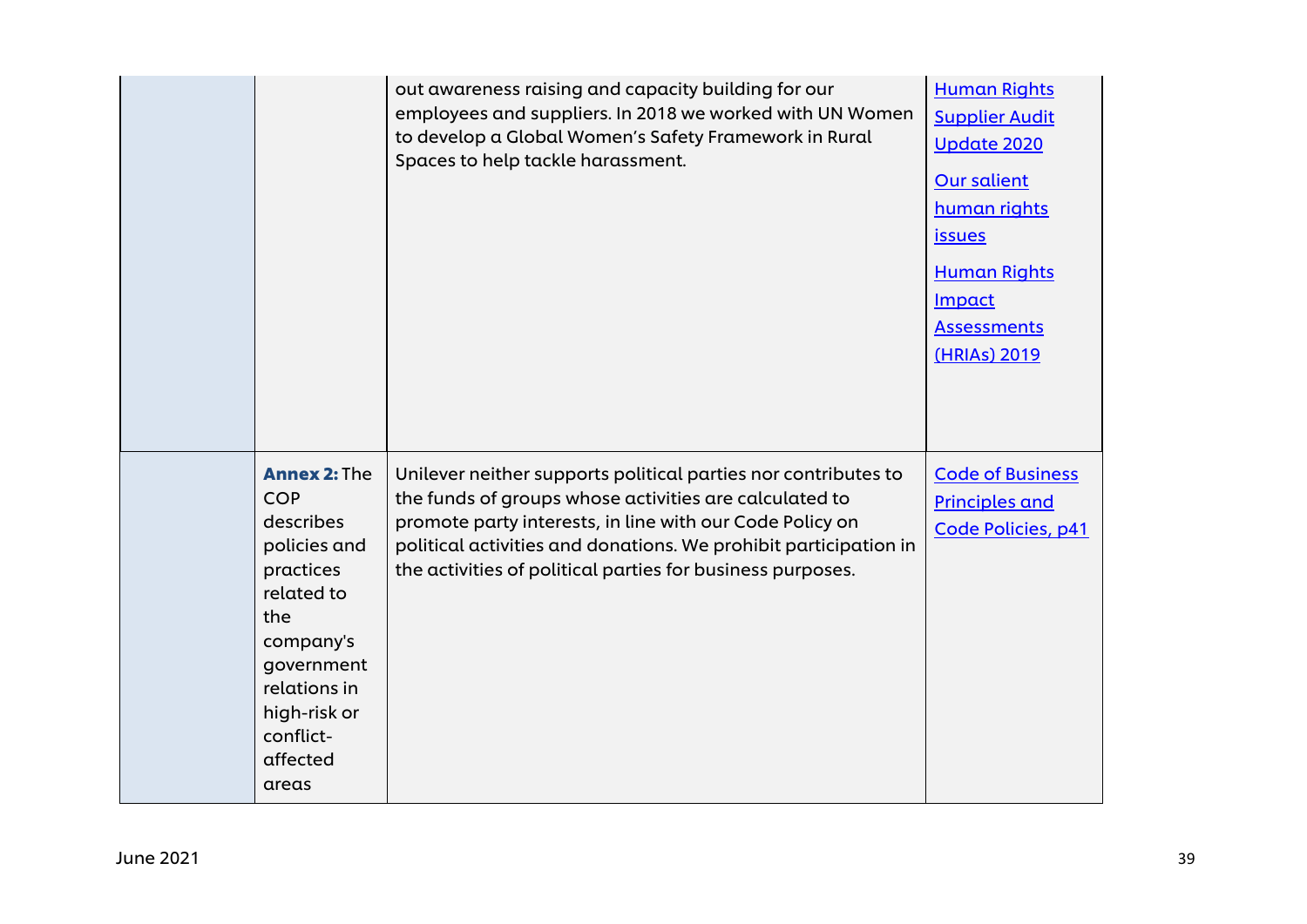| <b>Annex 3: The</b><br><b>COP</b><br>describes<br>local<br>stakeholder<br>engagement<br>and strategic<br>social<br>investment<br>activities of<br>the company<br>in high-risk<br>or conflict-<br>affected<br>areas | Unilever takes a targeted approach to its social investments<br>by focusing our support on helping to improve the quality of<br>people's lives through the provision of hygiene, sanitation,<br>basic nutrition and access to safe drinking water, as well as<br>by enhancing self-esteem. A number of these programmes<br>take place in high-risk countries.<br>We've been responding to global disasters and<br>humanitarian crises for years. We know that we can<br>maximise our assistance by working through partnerships.<br>In response to the devastating Australian wildfires in 2020,<br>for instance, we distributed hygiene and food products to<br>those affected via our partner Foodbank. And we supported<br>relief efforts by offering extra paid leave to brave employees<br>volunteering as first responders. | <b>Disasters and</b><br>emergencies |
|--------------------------------------------------------------------------------------------------------------------------------------------------------------------------------------------------------------------|-----------------------------------------------------------------------------------------------------------------------------------------------------------------------------------------------------------------------------------------------------------------------------------------------------------------------------------------------------------------------------------------------------------------------------------------------------------------------------------------------------------------------------------------------------------------------------------------------------------------------------------------------------------------------------------------------------------------------------------------------------------------------------------------------------------------------------------|-------------------------------------|
|                                                                                                                                                                                                                    | Following the Beirut explosion in 2020, we donated to the<br>Lebanese Red Cross and to NGOs Beit el Baraka and Live<br>Love Beirut. And we donated Lifebuoy hygiene products to<br>Our Lady of Hope, Save the Children and Ajialouna.                                                                                                                                                                                                                                                                                                                                                                                                                                                                                                                                                                                             |                                     |
|                                                                                                                                                                                                                    | Since 2012, we have partnered with five leading global<br>organisations - Oxfam, Population Services International<br>(PSI), Save the Children, UNICEF and the World Food<br>Programme (WFP). By working together, we have expanded<br>the delivery of life-saving solutions and contributed to<br>systemic and scalable social change.                                                                                                                                                                                                                                                                                                                                                                                                                                                                                           |                                     |
|                                                                                                                                                                                                                    | Since 2017 we have partnered with international<br>humanitarian aid organisation Direct Relief to help people<br>get the products they need as fast as possible in times of<br>crisis. Our soap, body wash and shampoo are part of the<br>emergency kits distributed through Direct Relief's networks.                                                                                                                                                                                                                                                                                                                                                                                                                                                                                                                            |                                     |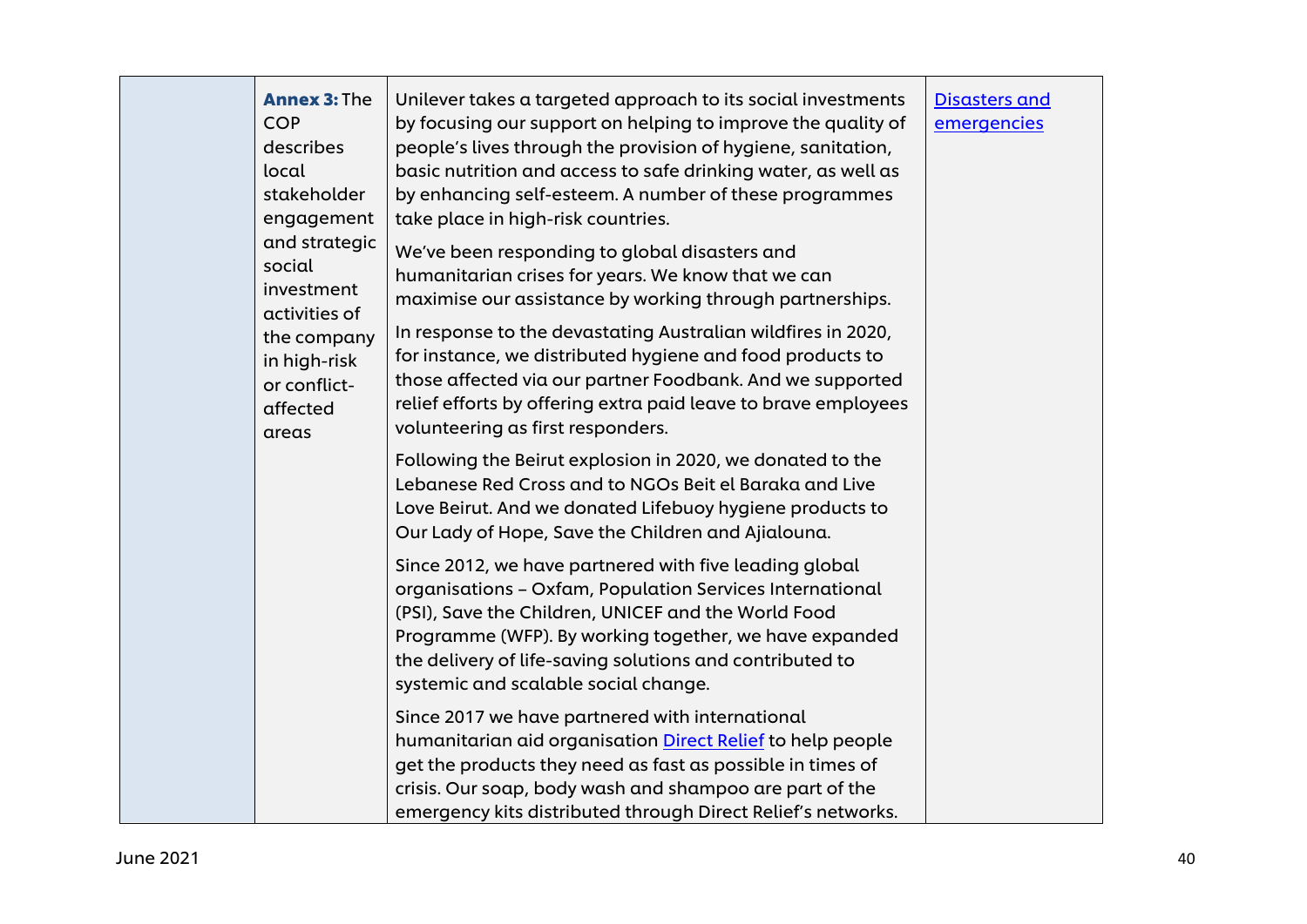| So far, Direct Relief has distributed over 800,000 kits in<br>response to a number of emergencies in over 35 countries.<br>And since the onset of Covid-19, Direct Relief has been<br>providing PPE, ventilators and medical essentials to health<br>workers worldwide. In response to Covid-19, we're donating<br>€100 million worth of soap, sanitiser, bleach and food. We're<br>also giving approximately €50 million to the Covid Action<br>Platform of the World Economic Forum, supporting<br>organisations including UNICEF and UNHCR. |  |
|------------------------------------------------------------------------------------------------------------------------------------------------------------------------------------------------------------------------------------------------------------------------------------------------------------------------------------------------------------------------------------------------------------------------------------------------------------------------------------------------------------------------------------------------|--|
| We've donated 32 million bars of soap to UNHCR, which were<br>distributed through 55 operations - this is one of the largest<br>in-kind donations received by UNHCR from the private sector.<br>We've also launched the Hygiene & Behaviour Change<br>Coalition to teach a billion people about practical steps to<br>help avoid infection (see below).                                                                                                                                                                                        |  |
| To support suppliers, we offered €500 million of cash flow<br>relief across our extended value chain, and early payment for<br>our most vulnerable SME suppliers, to help them with<br>financial liquidity. And we extended credit to selected small-<br>scale retail customers whose business relies on Unilever, to<br>help them manage and protect jobs.                                                                                                                                                                                    |  |
| We protected our own workforce from sudden drops in pay -<br>as a result of market disruption or being unable to perform<br>their role - for up to three months. This included our<br>employees, contractors and those who manage or work on<br>our sites.                                                                                                                                                                                                                                                                                     |  |
| As lockdowns were eased, we saw widespread feelings of<br>apprehension as people tried to do 'normal things' with the<br>threat of infection continuing to loom. So we created the                                                                                                                                                                                                                                                                                                                                                             |  |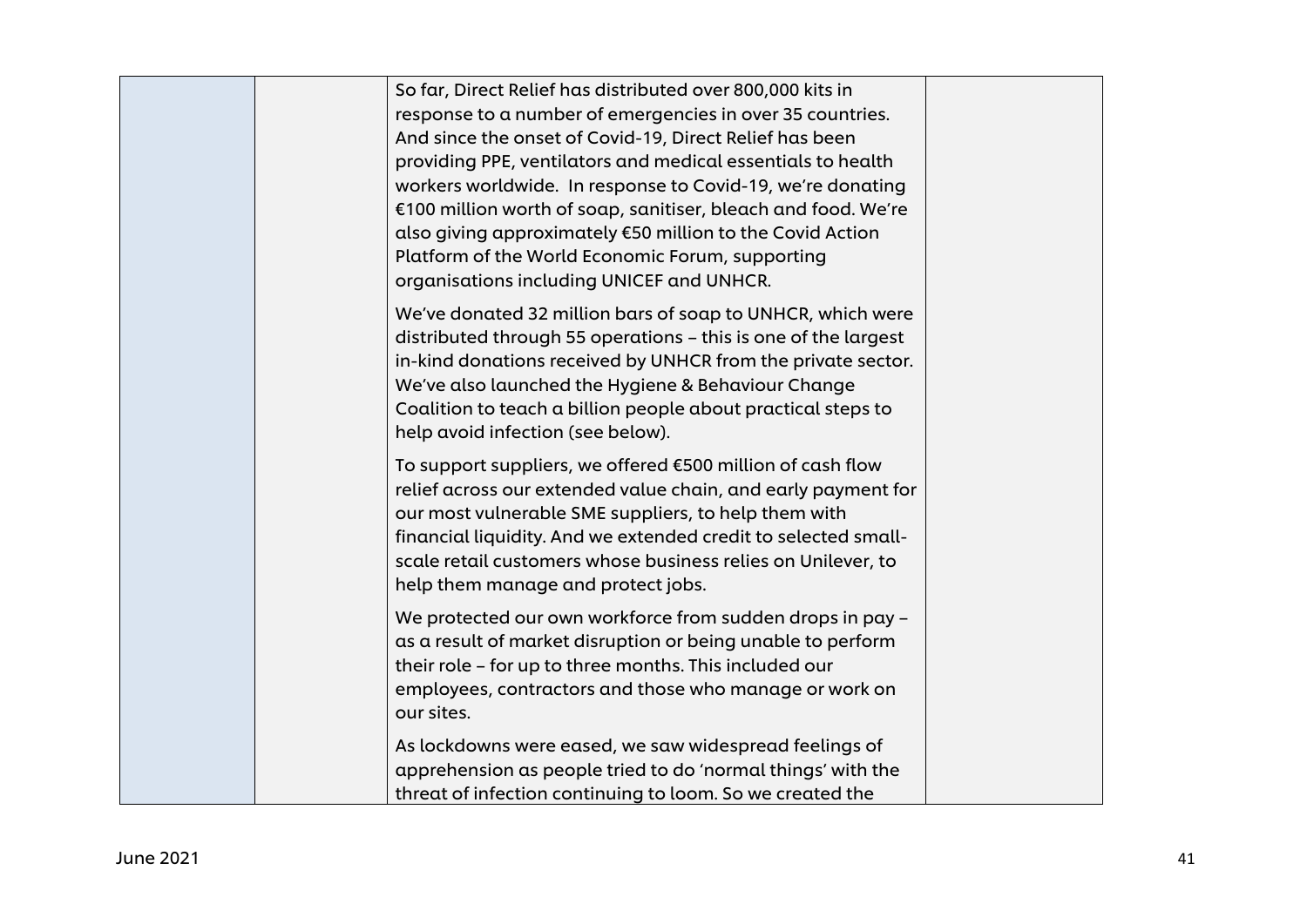|  | Hygiene & Behaviour Change Coalition with the UK<br>government to give practical advice and peace of mind to<br>help people move forward with their lives, while protecting<br>health.                                                                                                                                                                                                     |  |
|--|--------------------------------------------------------------------------------------------------------------------------------------------------------------------------------------------------------------------------------------------------------------------------------------------------------------------------------------------------------------------------------------------|--|
|  | Together, we're aiming to make sure up to a billion people<br>across the world are washing their hands with soap<br>regularly, practising distancing and mask wearing in public<br>places, and disinfecting surfaces with bleach.                                                                                                                                                          |  |
|  | To achieve this, we're using our scale (including in low- and<br>middle-income countries) and our experience of rapid, mass-<br>reach campaigns and programmes, as well as our ecosystem<br>of partners. We began by adapting our evidence-based<br>behaviour change programmes specifically for Covid-19,<br>using our consumer insights through hygiene brands<br>Lifebuoy and Domestos. |  |
|  | Working with 21 partners across 37 countries in Africa, Asia<br>and South America, we're reaching the most vulnerable<br>communities. We will also advocate for increased investment<br>in behaviour change programmes and infrastructure -<br>especially in schools - to promote Water, Sanitation and<br>Hygiene (WASH).                                                                 |  |
|  | We support refugees' long-term needs through a number of<br>initiatives:                                                                                                                                                                                                                                                                                                                   |  |
|  | In Lebanon, Iraq and Jordan, we have partnered with<br>$\bullet$<br>the United Nations High Commissioner for Refugees<br>and Carrefour, the supermarket chain, to help<br>vulnerable individuals.                                                                                                                                                                                          |  |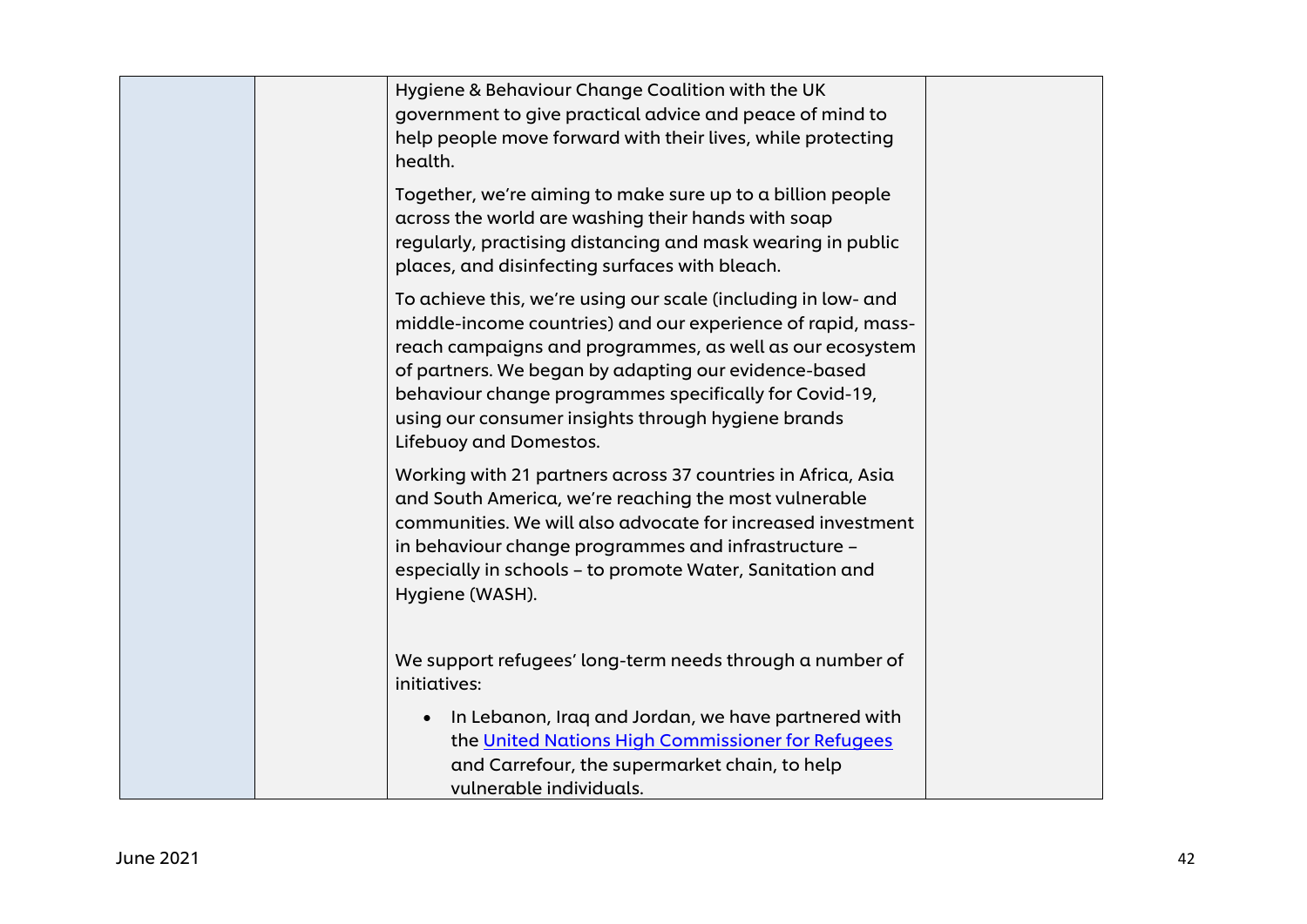| In 2020, Lifebuoy carried out its first public fundraising<br>$\bullet$<br>campaign, supporting Syrian refugees. More than a<br>quarter of this community lacks access to water,<br>sanitation and hygiene facilities, making them<br>particularly vulnerable to disease. We introduced a<br>special Lifebuoy purpose pack in the Gulf states and<br>Saudi Arabia to support the health of Syrian refugee<br>children. In Turkey, we've developed a reverse<br>mentoring scheme with ideas platform, Xynteo. The<br>'Embark' partnership connects talented young Syrians<br>in Istanbul with business leaders across Unilever<br>Turkey to build refugees' personal and professional<br>networks. In return, we benefit from insights into where<br>young people see culture, technology and business<br>heading. We're now running this in collaboration with<br>Mastercard. |
|-------------------------------------------------------------------------------------------------------------------------------------------------------------------------------------------------------------------------------------------------------------------------------------------------------------------------------------------------------------------------------------------------------------------------------------------------------------------------------------------------------------------------------------------------------------------------------------------------------------------------------------------------------------------------------------------------------------------------------------------------------------------------------------------------------------------------------------------------------------------------------|
| Unilever was one of the first businesses to join the Tent<br>Partnership for Refugees (Opens in a new window). This<br>works to help businesses hire refugees and use their voice to<br>advocate for refugees' right to work. In Malaysia, for<br>example, we're working with Tent, UNHCR and other business<br>leaders to call on the government to give refugees the right<br>to work.<br>We also sit on the Centre for Global Development's                                                                                                                                                                                                                                                                                                                                                                                                                                |
| 'Expanding Refugee Labour Market Access' Advisory Group<br>alongside government, UN and civil society representatives.<br>This is aimed at creating a stronger policy evidence base to<br>drive policy change in this area.                                                                                                                                                                                                                                                                                                                                                                                                                                                                                                                                                                                                                                                   |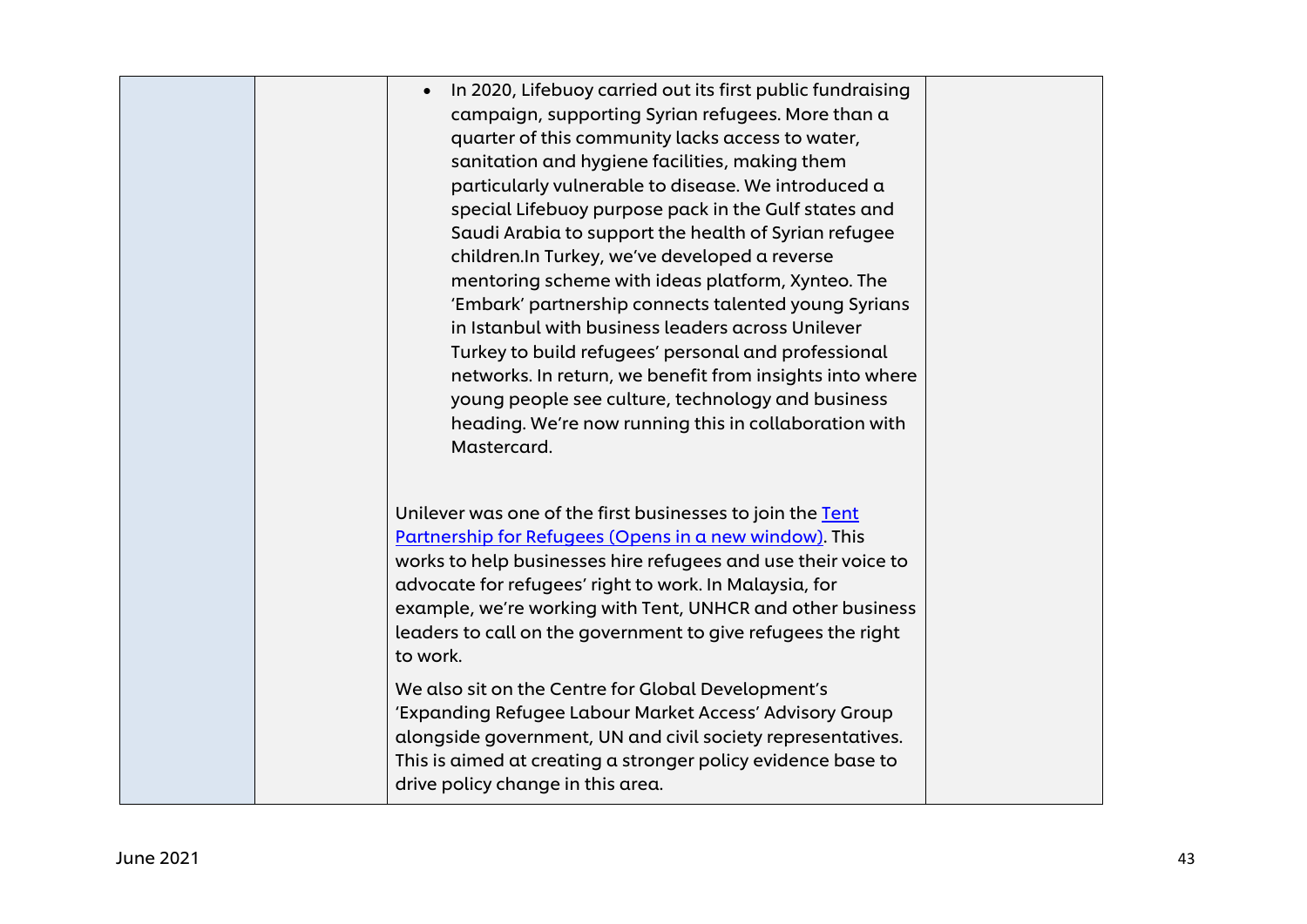| Our partners also serve as our primary beneficiaries in times<br>of disaster and emergency relief. |  |
|----------------------------------------------------------------------------------------------------|--|

| <b>Annex: Women's Empowerment</b>       |                                                                                                                                                                                              |                                                                                                                                                                                                                                                                                                                                                                                                                                                                                                                                                                                                                                                                                                                                                                                                                                                                                                                                                                                                                          |                                                                                                                                                                                                                                                                                           |
|-----------------------------------------|----------------------------------------------------------------------------------------------------------------------------------------------------------------------------------------------|--------------------------------------------------------------------------------------------------------------------------------------------------------------------------------------------------------------------------------------------------------------------------------------------------------------------------------------------------------------------------------------------------------------------------------------------------------------------------------------------------------------------------------------------------------------------------------------------------------------------------------------------------------------------------------------------------------------------------------------------------------------------------------------------------------------------------------------------------------------------------------------------------------------------------------------------------------------------------------------------------------------------------|-------------------------------------------------------------------------------------------------------------------------------------------------------------------------------------------------------------------------------------------------------------------------------------------|
| <b>GC Principle</b>                     | <b>Criteria for GC</b><br><b>Advanced</b><br><b>Level</b>                                                                                                                                    | <b>Unilever Approach</b>                                                                                                                                                                                                                                                                                                                                                                                                                                                                                                                                                                                                                                                                                                                                                                                                                                                                                                                                                                                                 | <b>Where To Find</b><br><b>Out More</b>                                                                                                                                                                                                                                                   |
| <b>Scope:</b><br>Women's<br>Empowerment | <b>Annex 1: The</b><br><b>COP</b> describes<br>policies and<br>practices<br>related to<br>supporting<br>women's<br>empowerment<br>and<br>advancing<br>gender<br>equality in the<br>workplace | Empowering women and girls is the focus of SDG 5,<br>Achieving Gender Equality. But, like the need to work in<br>partnership (SDG 17), women's empowerment is a thread<br>that stitches all the SDGs together. In particular, it<br>underpins the SDGs that aim to improve access to skills<br>and employment and the resulting economic<br>empowerment this brings.<br>We had a target in the Unilever Sustainable Living Plan<br>(USLP) to empower five million women by advancing<br>opportunities for women in our operations, promoting<br>safety, developing skills and expanding opportunities in<br>our retail value chain by 2020. Our USLP summary of 10<br>years' progress shows that we did not hit this ambitious<br>target, but we did enable 2.63 million women to access<br>initiatives aimed at promoting their safety, developing<br>their skills or expanding their opportunities<br>We have a great opportunity to help create this vision<br>of unlocking women's potential throughout our extended | <b>Advancing</b><br>diversity &<br>inclusion<br>A beacon of<br>diversity and<br>inclusion<br><b>Annual Report</b><br>and Accounts<br>2020 p19 (Open to<br>all)<br><b>Code of Business</b><br><b>Principles and</b><br>Code Policies; p25-<br>26 (Respect, Dignity<br>and Fair Treatment); |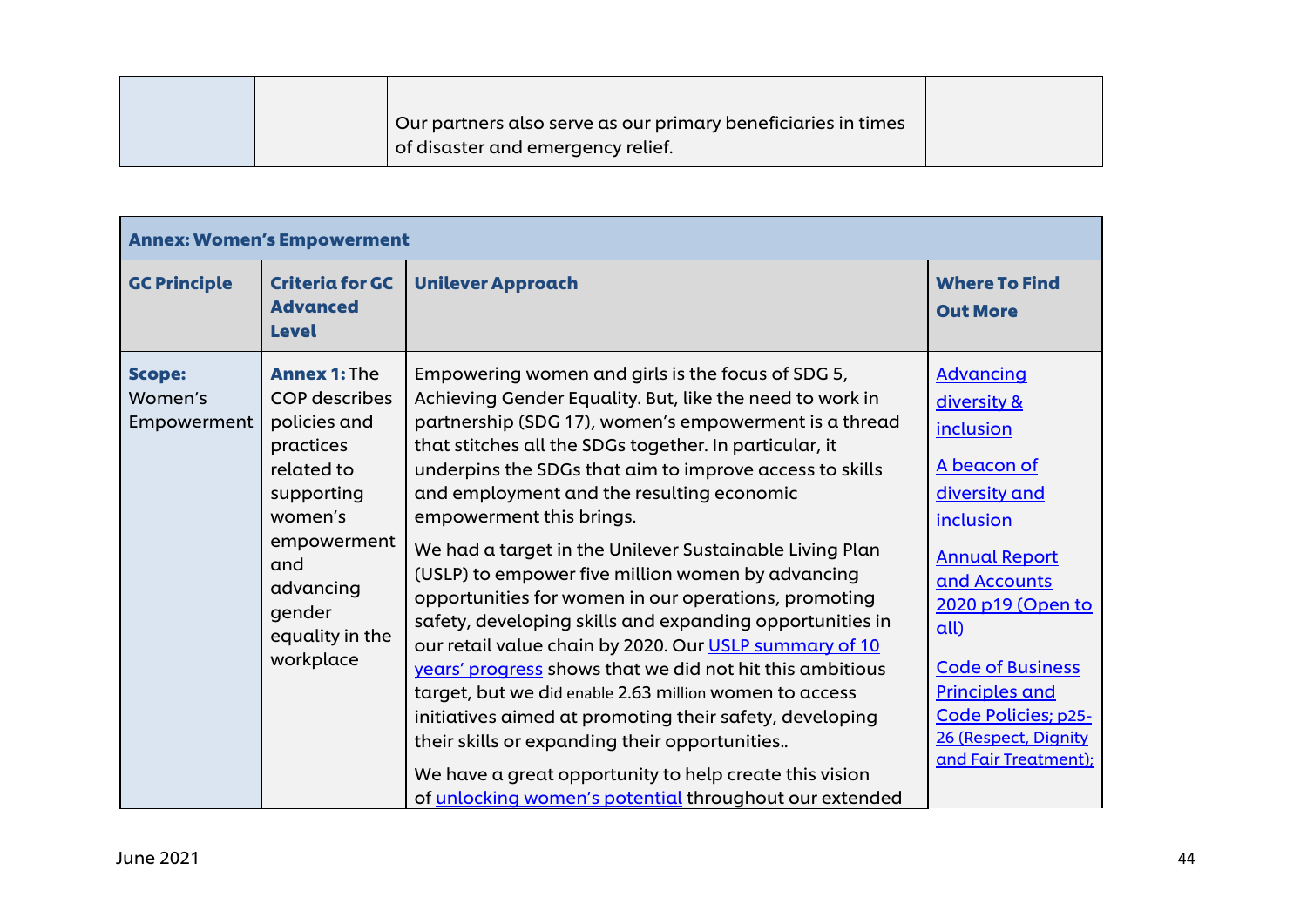|                                                                          | value chain and in society at large. We start with<br>progressive policies and practices in our own workplace<br>and supply chain operations through: building a gender-<br>balanced organisation with a focus on management;<br>promoting safety for women in the communities where we<br>operate; enhancing access to training and skills; and<br>expanding opportunities in our retail value chain.                                                                                                                                                                                                                                                                                                                                                                                                                                                                                     | p35 (Responsible<br>Marketing)<br><b>Advertising and</b><br><b>Marketing</b><br><b>Opportunities for</b><br>women:<br>Challenging                                                                                                                                 |
|--------------------------------------------------------------------------|--------------------------------------------------------------------------------------------------------------------------------------------------------------------------------------------------------------------------------------------------------------------------------------------------------------------------------------------------------------------------------------------------------------------------------------------------------------------------------------------------------------------------------------------------------------------------------------------------------------------------------------------------------------------------------------------------------------------------------------------------------------------------------------------------------------------------------------------------------------------------------------------|-------------------------------------------------------------------------------------------------------------------------------------------------------------------------------------------------------------------------------------------------------------------|
|                                                                          | In 2017, we introduced our Global Maternal Well-being<br>Standard, which was rolled out to every country in which<br>we operate by the end of 2018. The Standard gives<br>returning mothers access to facilities that allow them to<br>nurse their baby and to have all the flexibility they need to<br>return to the workplace. Among other measures, it entitles<br>all employees to 16 weeks of paid maternity leave as a<br>minimum. Although our previous entitlements already met<br>local regulatory requirements, our Standard is a major<br>advance. In 54% of the countries in which we operate, it<br>exceeded the local regulatory requirement when we<br>introduced it.<br>Unilever is included in the Bloomberg Gender-Equality<br>Index 2021 which comprises companies committed to<br>transparency in gender reporting and advancing women's<br>equality in the workplace. | harmful social<br>norms and gender<br>stereotypes to<br>unlock women's<br>potential<br>Championing<br>inclusion via our<br>brands<br>Dove Beauty and<br>Confidence<br><b>Report</b><br><b>Helping SME</b><br>retailers<br><b>Unilever</b><br><b>Framework for</b> |
| <b>Annex 2: The</b><br><b>COP</b> describes<br>policies and<br>practices | Unilever's Opportunities for Women' training and skills<br>target in the USLP was critical for expanding female<br>participation in the economy. This has evolved in the<br>Unilever Compass to new ambitions to accelerate diverse                                                                                                                                                                                                                                                                                                                                                                                                                                                                                                                                                                                                                                                        | Fair<br>Compensation                                                                                                                                                                                                                                              |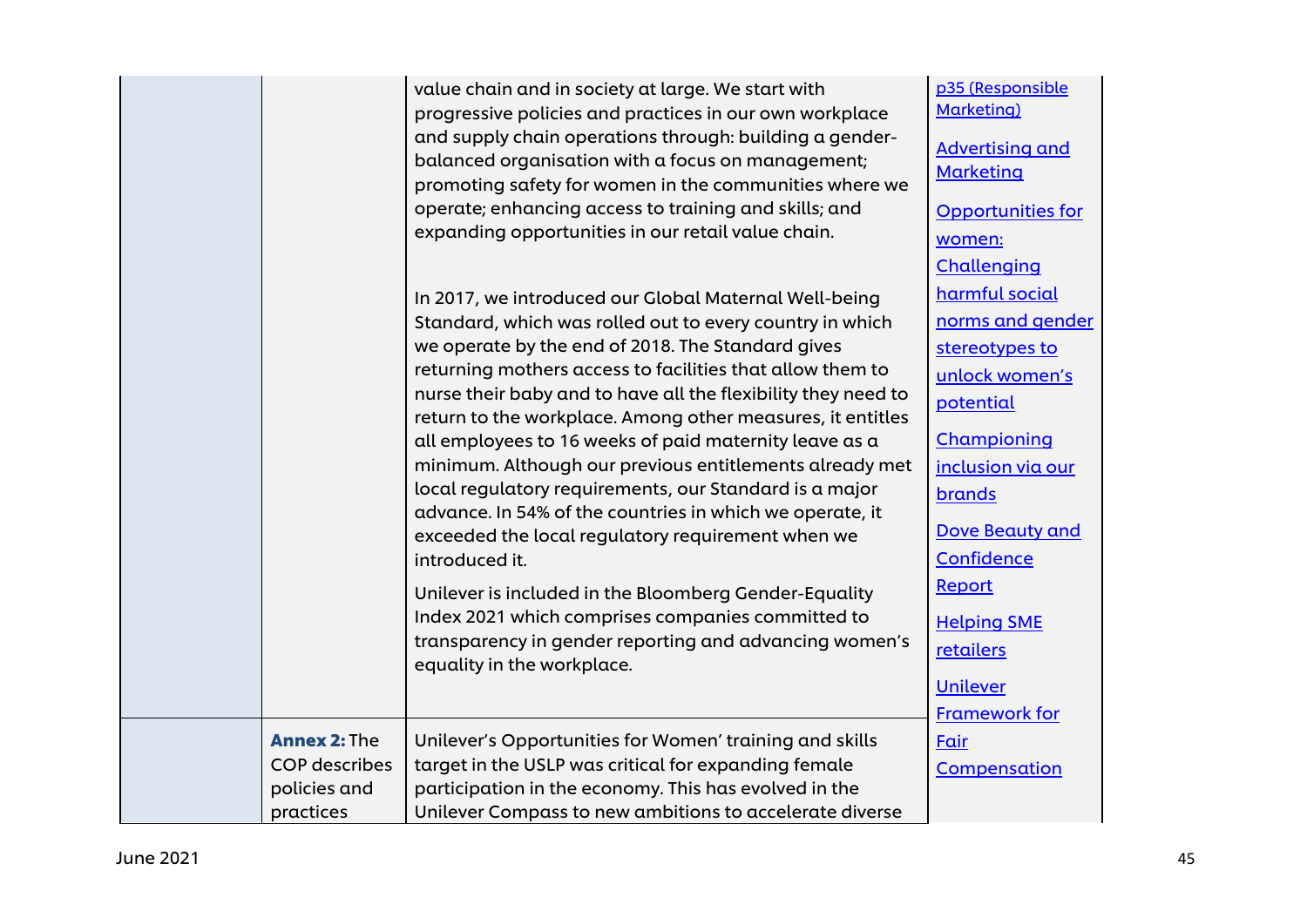|  | related to<br>supporting<br>women's<br>empowerment<br>and<br>advancing<br>gender<br>equality in the | representation at all levels of leadership, and to achieve<br>an equitable and inclusive culture by eliminating any bias<br>and discrimination in our practices and policies. These two<br>goals - as are all of the goals in the Unilever Compass -<br>are underpinned by our commitment to respect and<br>promote human rights and the effective implementation of<br>the UN Guiding Principles.<br>Access is one of the major barriers to women participating                                                                                                                                                                                        | <b>UK Gender Pay</b><br>Report 2020<br><b>Supporting self-</b><br>esteem and wellbeing<br><b>USLP 2010 to 2020</b><br>Summary of 10 years'<br>progress |
|--|-----------------------------------------------------------------------------------------------------|---------------------------------------------------------------------------------------------------------------------------------------------------------------------------------------------------------------------------------------------------------------------------------------------------------------------------------------------------------------------------------------------------------------------------------------------------------------------------------------------------------------------------------------------------------------------------------------------------------------------------------------------------------|--------------------------------------------------------------------------------------------------------------------------------------------------------|
|  | marketplace                                                                                         | in training. This is why Unilever's training is designed to<br>encourage the full and equal participation of women, for<br>example, by being held at convenient times in accessible<br>locations or by providing online courses. Unilever is also<br>working with partners, which helps us reach more women<br>and encourages mutual learning.                                                                                                                                                                                                                                                                                                          | Sustainability<br>performance<br>data: People<br>performance data                                                                                      |
|  |                                                                                                     | Our Unilever Sustainable Living Plan (USLP) contained<br>targets to expand opportunities for women in our retail<br>value chain and to increase the number of Shakti<br>entrepreneurs that we train, recruit and employ. In 2020<br>our Shakti network in India grew to around 131,000 women<br>entrepreneurs. Shakti is a programme that catalyses rural<br>affluence while benefiting our business by equipping<br>women to distribute our products in villages. It's become<br>Unilever's model to reach out to rural consumers on<br>typically low incomes in developing and emerging markets<br>such as South-East Asia, Africa and Latin America. |                                                                                                                                                        |
|  |                                                                                                     | We continue to explore new models that deliver a positive<br>social impact, including through public-private models<br>that support social entrepreneurship, such as <b>TRANSFORM</b> ,<br>a joint initiative between Unilever and the UK's Department<br>for International Development (DFID). By the end of 2020,                                                                                                                                                                                                                                                                                                                                     |                                                                                                                                                        |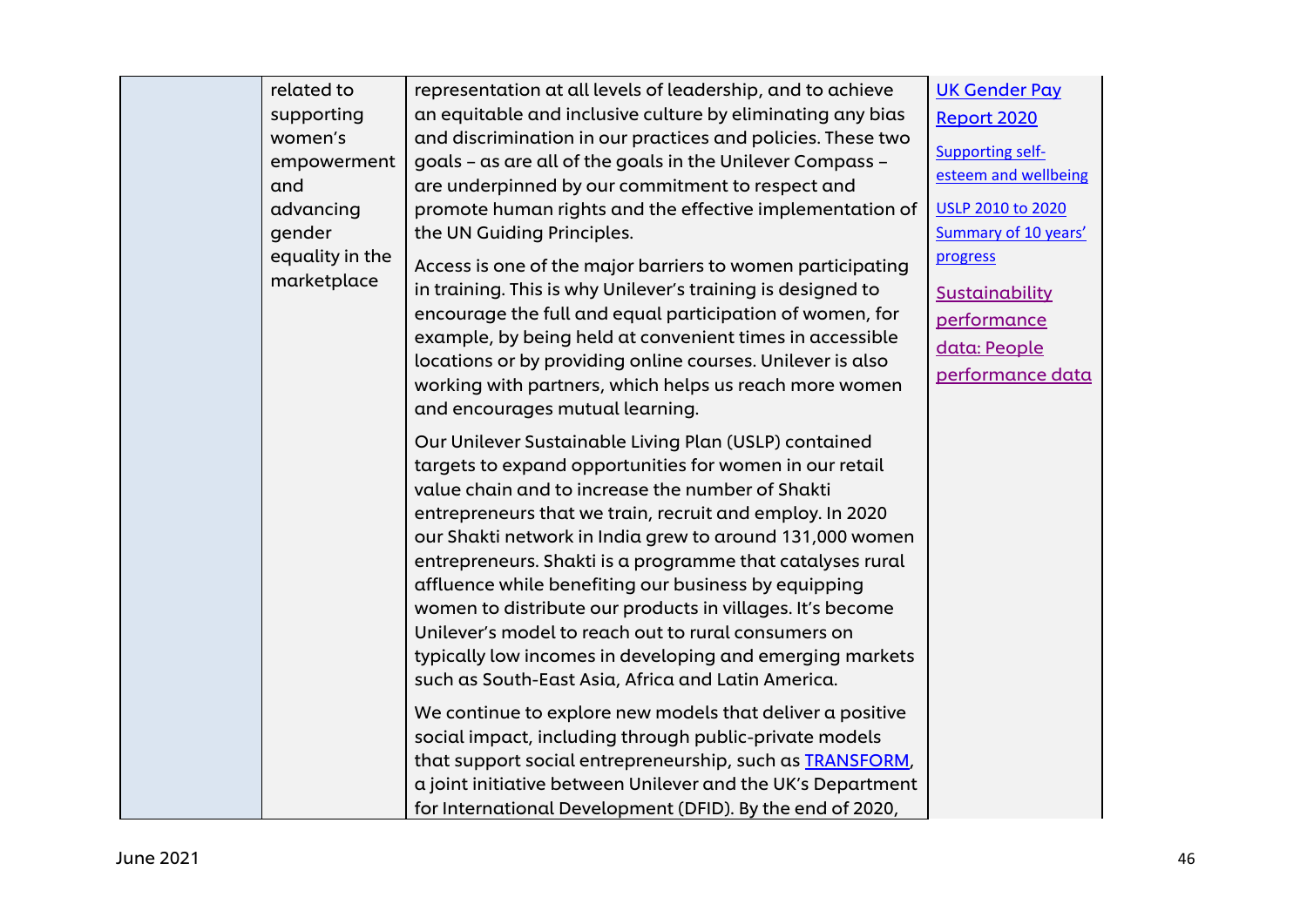|                                                                                                                                                                                 | TRANSFORM had supported over 56 projects across 13<br>countries, which have already benefited over a half a<br>million people.                                                                                                                                                                                                                                                                                                                                                                                                                                                                                                                                                                                                                                                                                             |
|---------------------------------------------------------------------------------------------------------------------------------------------------------------------------------|----------------------------------------------------------------------------------------------------------------------------------------------------------------------------------------------------------------------------------------------------------------------------------------------------------------------------------------------------------------------------------------------------------------------------------------------------------------------------------------------------------------------------------------------------------------------------------------------------------------------------------------------------------------------------------------------------------------------------------------------------------------------------------------------------------------------------|
| <b>Annex 3: The</b><br><b>COP</b> describes<br>policies and<br>practices<br>related to<br>supporting<br>women's<br>empowerment<br>and<br>advancing<br>gender<br>equality in the | We want to empower women throughout our supply chain.<br>In 2014 we introduced a new USLP target on women's<br>safety following our study in Kenya - which confirmed<br>safety as a critical issue for women in the communities<br>where we operate. Our approach to this issue is systematic<br>and inclusive and we work alongside communities. We<br>continue to partner with expert external organisations to<br>further strengthen this work, raising awareness, providing<br>more information on what constitutes sexual harassment<br>and advancing more opportunities for girls to engage in<br>social activities.                                                                                                                                                                                                 |
| community                                                                                                                                                                       | In 2016, we started a global partnership with UN Women.<br>As a result of the joint work on tea estates in Assam, India<br>and Kericho, Kenya, in December 2018 A Global Women's<br>Safety Framework in Rural Spaces was published. This<br>ground-breaking guidance was created by UN Women,<br>with our support, and in 2019, we published<br>Implementation Guidance to facilitate wider take-up of the<br>Framework. We are continuing to partner with expert<br>external organisations to further strengthen this work by<br>raising awareness and providing information. In 2020, we<br>supported women's rights organisations on awareness-<br>raising initiatives on Covid-19 and on violence against<br>women and girls in Kenya, Tanzania and Assam. We also<br>extended our women's safety programme to Rwanda. |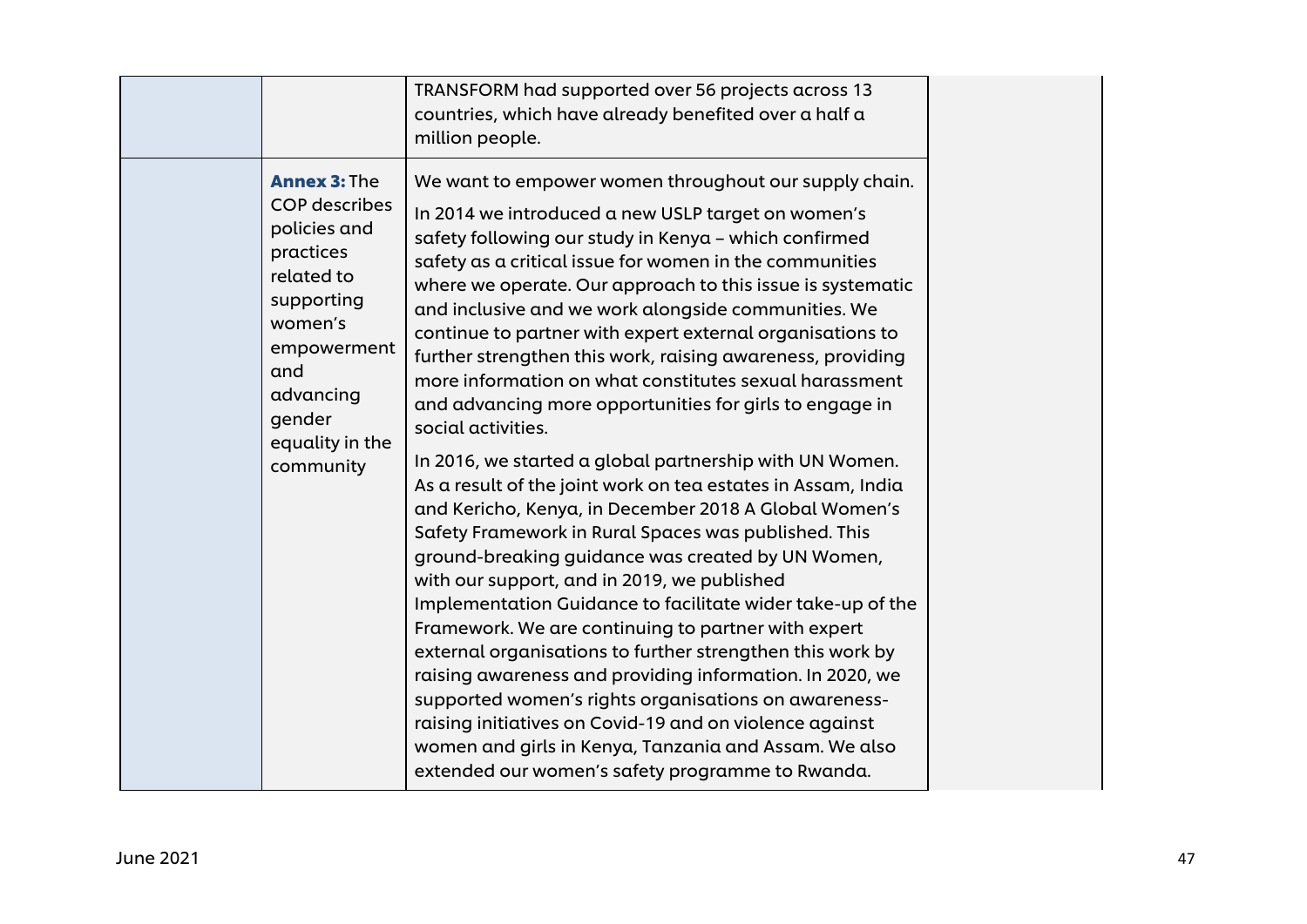|  | Our latest initiative is in India, where we've started a new<br>partnership with IDH - the Women's Safety Accelerator<br>Fund - to help create a safe and empowering workplace<br>for women in its tea sector. This Fund builds on our<br>partnership with UN Women.                                                                                                                                                                                                                                                                                                                                                                                                                                  |  |
|--|-------------------------------------------------------------------------------------------------------------------------------------------------------------------------------------------------------------------------------------------------------------------------------------------------------------------------------------------------------------------------------------------------------------------------------------------------------------------------------------------------------------------------------------------------------------------------------------------------------------------------------------------------------------------------------------------------------|--|
|  | More and more of our brands such as Sunsilk, TRESemmé<br>and Radiant are developing sustainable living purposes<br>around skills and confidence-building or, like Surf, are<br>tackling the norms around unpaid domestic work, which is<br>hampering women's access to opportunities outside the<br>home, holding individuals back and contributing to the<br>gender gap. For Unilever, unpaid care work is a priority<br>area given that it directly impacts women every day in our<br>workplace, supply chain and distribution network, as well<br>as our consumers.                                                                                                                                |  |
|  | Unilever is taking its responsibility towards its own<br>employees seriously, for example through<br>progressive diversity and inclusion policies, as well as tackling<br>this through some of our brands. We believe our laundry<br>and other Home Care brands have a big part to play in<br>helping to recognise, reduce and redistribute the amount<br>of time spent by women and girls on household chores.<br>One example is WE-Care - a three-year partnership<br>between Surf and Oxfam that works to enable women to<br>have more choice over how they spend their time, and<br>greater opportunity to claim their rights and engage in<br>social, personal, economic and political activity. |  |
|  |                                                                                                                                                                                                                                                                                                                                                                                                                                                                                                                                                                                                                                                                                                       |  |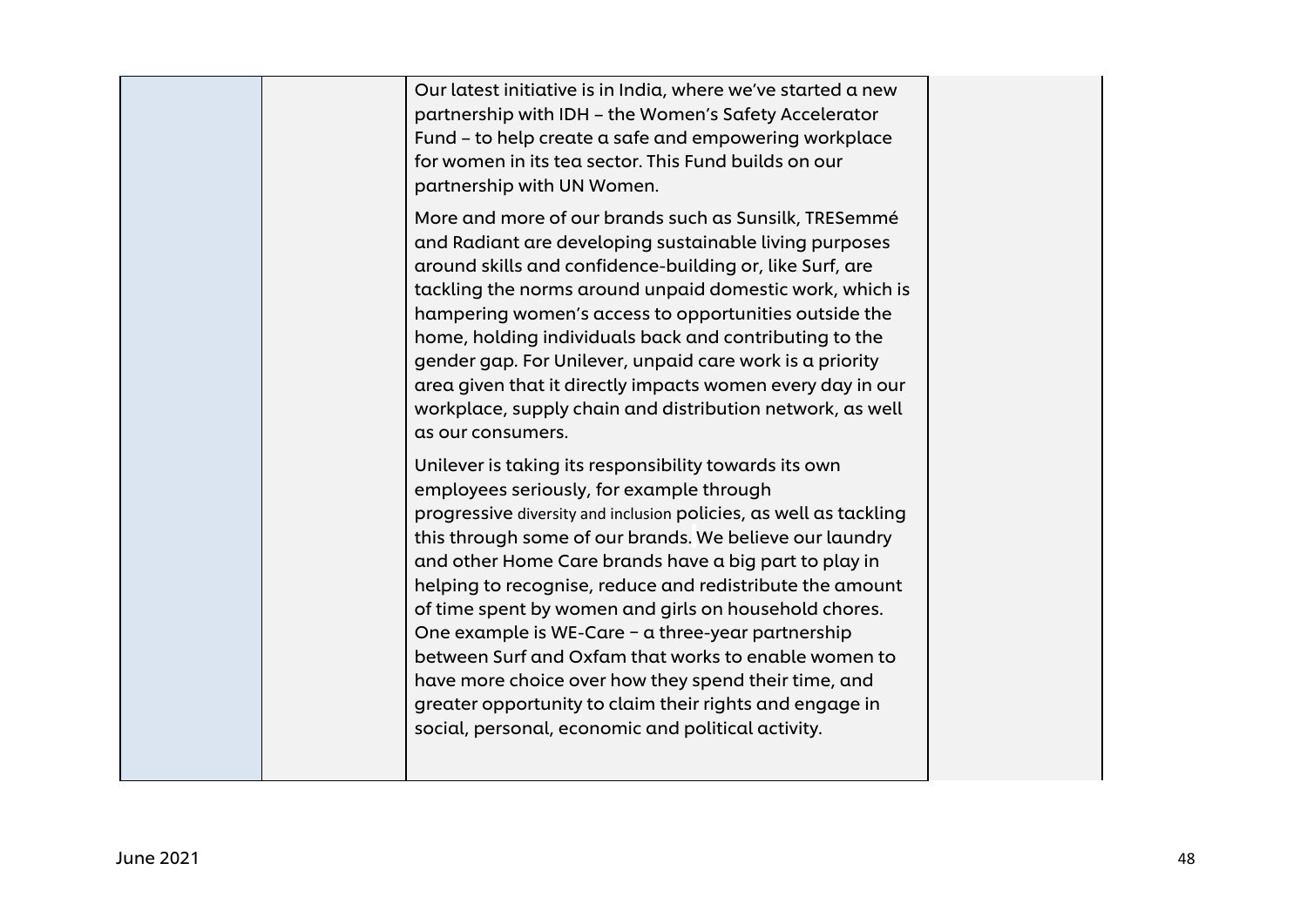|  | <b>Annex 4: The</b><br><b>COP</b> contains<br>or refers to<br>sex-<br>disaggregated<br>data | We set a clear ambition in our USLP to have 50% women in<br>management positions by the end of 2020. We achieved<br>this target in 2019 and maintained it in 2020, when 50% of<br>our total management were women (2019: 51%), up from<br>38% in 2010.<br>At the most senior levels however, we know we have more                                                                                                                                                                                                                                                                                                               |
|--|---------------------------------------------------------------------------------------------|---------------------------------------------------------------------------------------------------------------------------------------------------------------------------------------------------------------------------------------------------------------------------------------------------------------------------------------------------------------------------------------------------------------------------------------------------------------------------------------------------------------------------------------------------------------------------------------------------------------------------------|
|  |                                                                                             | to do as women are still underrepresented at senior<br>management level: at 42% on our Board (2019: 38%), 31%<br>on the Unilever Leadership Executive (2019: 33%) and 22%<br>of senior management (2019: 20%).                                                                                                                                                                                                                                                                                                                                                                                                                  |
|  |                                                                                             | Improving female representation in the workforce is linked<br>to the performance goals of our leaders.                                                                                                                                                                                                                                                                                                                                                                                                                                                                                                                          |
|  |                                                                                             | We run programmes across the business aimed at<br>attracting, retaining, and developing female talent. These<br>are based on a global framework and tailored to meet the<br>needs of individual countries and regions.                                                                                                                                                                                                                                                                                                                                                                                                          |
|  |                                                                                             | Our hiring managers must use 'balanced slates' (which<br>means an equal number of qualified female and male<br>candidates) to make sure there's a level playing field of<br>talented people to promote. We've designed a range of<br>initiatives to enable both women and men to reach their<br>full potential. Our agile working policy, for example, allows<br>people to work anytime, anywhere, as long as business<br>needs are being fully met. More details on our policy<br>commitments to diversity and inclusion are included in the<br>Equity, Diversity and Inclusion section of our online Planet &<br>Society Hub. |
|  |                                                                                             | If economic growth is to be inclusive and sustainable,<br>workers need to receive fair compensation. Not only is this                                                                                                                                                                                                                                                                                                                                                                                                                                                                                                           |